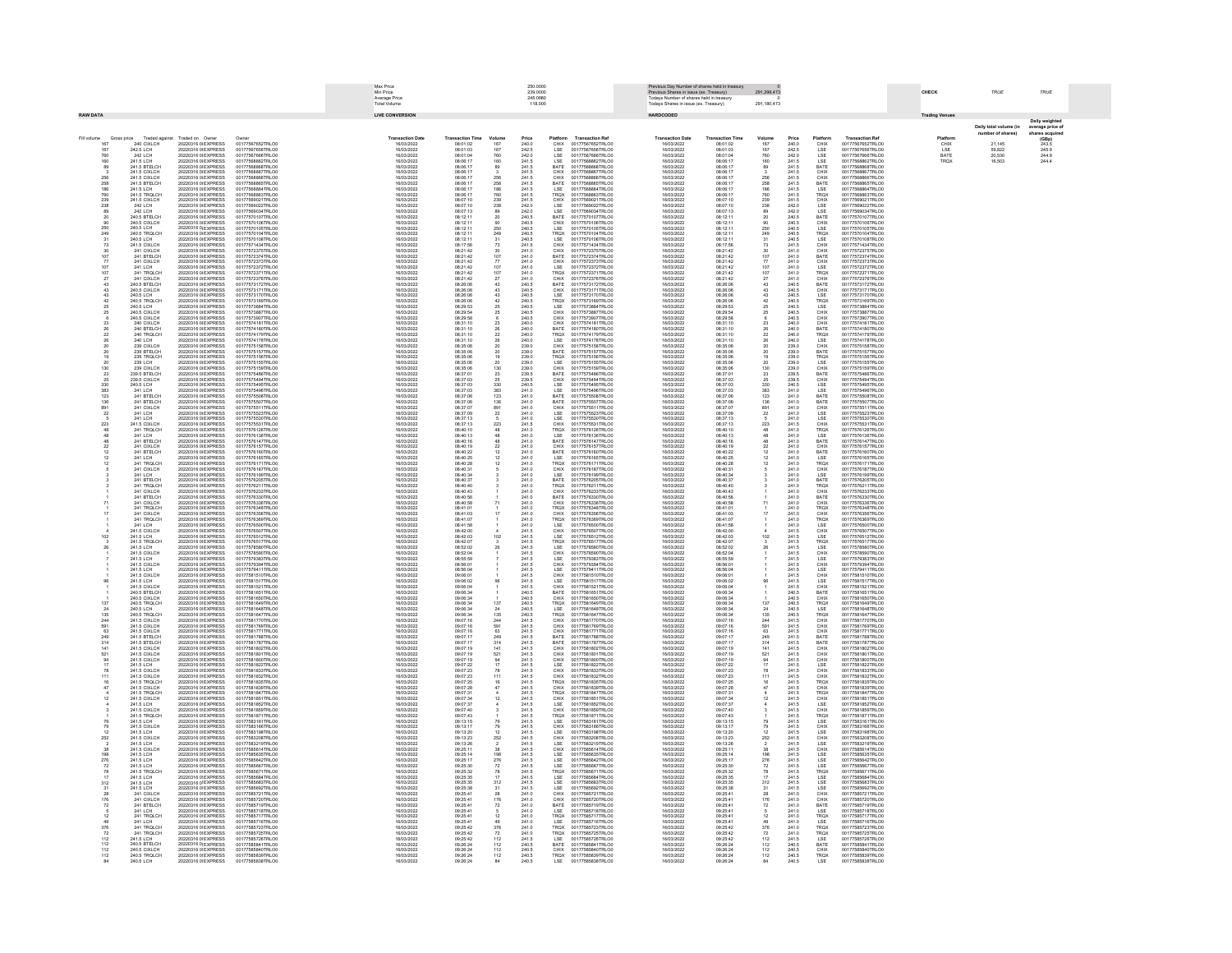|                  |                                                                                                | 20220316 09EXPRESS                                                                                                                                                                   |                                                                                                                      | 16/03/2022                                                         | 09:26:24                                                                                   |                                                   |                                                             |                                                                   | 00177585842TRLO0                                                                                                     | 16/03/202                                                          |                                                          |                                                           |                                                             |                                                                                             |                                                                                                                                          |
|------------------|------------------------------------------------------------------------------------------------|--------------------------------------------------------------------------------------------------------------------------------------------------------------------------------------|----------------------------------------------------------------------------------------------------------------------|--------------------------------------------------------------------|--------------------------------------------------------------------------------------------|---------------------------------------------------|-------------------------------------------------------------|-------------------------------------------------------------------|----------------------------------------------------------------------------------------------------------------------|--------------------------------------------------------------------|----------------------------------------------------------|-----------------------------------------------------------|-------------------------------------------------------------|---------------------------------------------------------------------------------------------|------------------------------------------------------------------------------------------------------------------------------------------|
| 34<br>33         | 240.5 BTELCH<br>240.5 TRQLCH                                                                   | 20220316 0f EXPRESS<br>20220316 0f EXPRESS                                                                                                                                           | 00177587466TRLOO                                                                                                     | 16/03/2022                                                         | 09:34:11                                                                                   | $\frac{34}{33}$                                   | 240.5<br>240.5                                              | BATE<br>TRQX                                                      | 00177587466TRLO0<br>00177587482TRLO0                                                                                 | 16/03/2022<br>16/03/2022                                           | 09:34:11                                                 | $\frac{34}{33}$                                           | 240.5<br>240.5                                              | BATE<br>TRQX                                                                                | 00177587466TRLO0<br>00177587482TRLO0                                                                                                     |
|                  | 240.5 CIXLCH                                                                                   | 20220316 09EXPRESS                                                                                                                                                                   | 00177587482TRLOO<br>00177587488TRLOD                                                                                 | 16/03/2022<br>16/03/2022                                           | 09:34:14<br>09:34:17                                                                       |                                                   |                                                             |                                                                   |                                                                                                                      | 16/03/2022                                                         | 09:34:14<br>09:34:17                                     |                                                           |                                                             |                                                                                             | 00177587488TRLO0                                                                                                                         |
| 33<br>33         | 240.5 LCH                                                                                      | 20220316 09 EXPRESS                                                                                                                                                                  | 00177587497TRLOD                                                                                                     | 16/03/2022                                                         | 09:34:20                                                                                   | $\begin{array}{c} 33 \\ 33 \end{array}$           | 240.5<br>240.5                                              | CHIX<br>LSE                                                       | 00177587488TRLO0<br>00177587497TRLO0                                                                                 | 16/03/2022                                                         | 09:34:20                                                 | $\frac{33}{33}$                                           | 240.5<br>240.5                                              | CHIX<br>LSE                                                                                 | 00177587497TRLO0                                                                                                                         |
|                  | 240 S RTFLCH                                                                                   | 20220316<br>20220316 0f EXPRESS<br>20220316 0f EXPRESS<br>20220316 0f EXPRESS<br>20220316 0f EXPRESS<br>20220316 0f EXPRESS                                                          | 00177587503TRLOC                                                                                                     | 16/03/2022                                                         | 09:34:23                                                                                   |                                                   | 240.5                                                       | BATE<br>TROX<br>LSE<br>LSE<br>CHIX                                | 00177587503TRLO0                                                                                                     | 16/03/2022                                                         | 09:34:23                                                 |                                                           | 240.5<br>240.5<br>240.6<br>240.0<br>240.0                   | BATE<br>TROX<br>LSE<br>LSE<br>CHIX<br>BATE                                                  | 001775874971RLO0<br>00177587991TRLO0<br>00177587991TRLO0<br>00177588539TRLO0<br>00177588535TRLO0<br>00177588535TRLO0<br>00177588535TRLO0 |
|                  | 240.5 BTELCH<br>240.5 TROLCH<br>240 LCH<br>240 CIXLCH<br>240 BTELCH                            |                                                                                                                                                                                      | 00177587991TRLO0<br>00177588539TRLO0<br>00177588539TRLO0<br>00177588538TRLO0<br>00177588537TRLO0                     | 16/03/2022<br>16/03/2022<br>16/03/2022<br>16/03/2022<br>16/03/2022 | 09:34:23<br>09:37:11<br>09:39:14<br>09:39:14<br>09:39:14                                   |                                                   | 240.5<br>240.6<br>240.0<br>240.0                            |                                                                   | 001775875031RLO0<br>00177587991TRLO0<br>00177588539TRLO0<br>00177588538TRLO0<br>00177588537TRLO0<br>00177588536TRLO0 | 16/03/2022<br>16/03/2022<br>16/03/2022<br>16/03/2022<br>16/03/2022 | 09:34:23<br>09:37:11<br>09:39:14<br>09:39:14<br>09:39:14 |                                                           |                                                             |                                                                                             |                                                                                                                                          |
|                  |                                                                                                |                                                                                                                                                                                      |                                                                                                                      |                                                                    |                                                                                            |                                                   |                                                             |                                                                   |                                                                                                                      |                                                                    |                                                          |                                                           |                                                             |                                                                                             |                                                                                                                                          |
|                  |                                                                                                |                                                                                                                                                                                      |                                                                                                                      |                                                                    |                                                                                            |                                                   |                                                             |                                                                   |                                                                                                                      |                                                                    |                                                          |                                                           |                                                             |                                                                                             |                                                                                                                                          |
|                  |                                                                                                | 20220316 09EXPRESS                                                                                                                                                                   | 00177588536TRLO0                                                                                                     | 16/03/2022                                                         | 09:39:14                                                                                   |                                                   | 240.0                                                       | BATE                                                              |                                                                                                                      | 16/03/2022                                                         | 09:39:14                                                 |                                                           | 240.0                                                       |                                                                                             |                                                                                                                                          |
| 119              | 240 TRQLCH<br>240 CIXLCH                                                                       | 20220316 09 EXPRESS<br>20220316 09 EXPRESS                                                                                                                                           | 00177588540TRLO0<br>00177588550TRLO0                                                                                 | 16/03/2022<br>16/03/2022                                           | 09:39:14<br>09:39:17                                                                       | $\frac{75}{119}$                                  | 240.0<br>240.0                                              | TRQX<br>CHIX                                                      | 00177588540TRLO0<br>00177588550TRLO0                                                                                 | 16/03/2022<br>16/03/2022                                           | 09:39:14<br>09:39:17                                     | $\frac{75}{119}$                                          | 240.0<br>240.0                                              |                                                                                             | 00177588540TRLO0<br>00177588550TRLO0                                                                                                     |
| 111              |                                                                                                |                                                                                                                                                                                      |                                                                                                                      |                                                                    |                                                                                            |                                                   |                                                             |                                                                   |                                                                                                                      |                                                                    |                                                          | $\frac{111}{8}$                                           |                                                             | TROX<br>CHIX<br>TROX<br>TROX<br>CHIX<br>LSE<br>LSE                                          |                                                                                                                                          |
|                  | 240 TROLCH<br>240 TROLCH                                                                       | 20220316 0 EXPRESS<br>20220316 0 EXPRESS                                                                                                                                             | 00177588559TRLC0<br>00177588560TRLC0                                                                                 | 16/03/2022<br>16/03/2022                                           | 09:39:18<br>09:39:18                                                                       | $\frac{111}{8}$                                   | 240.0<br>240.0<br>240.0<br>240.0<br>240.5                   | TROX<br>TROX<br>CHIX<br>LSE<br>LSE                                | 00177588559TRLO0<br>00177588560TRLO0                                                                                 | 16/03/2022<br>16/03/2022                                           | 09:39:18<br>09:39:18                                     |                                                           | 240.0<br>240.0<br>240.0<br>240.0<br>240.5                   |                                                                                             | 00177588559TRLO0<br>00177588560TRLO0                                                                                                     |
|                  | 240 CIXLCH<br>240.5 LCH<br>240.5 LCH                                                           | 20220316 01EXPRESS<br>20220316 01EXPRESS<br>20220316 01EXPRESS<br>20220316 01EXPRESS                                                                                                 | 00177588589TRLO0<br>00177588590TRLO0<br>00177588597TRLO0                                                             | 16/03/2022                                                         | 09:39:35                                                                                   |                                                   |                                                             |                                                                   | 00177588589TRLO0<br>00177588590TRLO0<br>00177588597TRLO0                                                             | 16/03/2022                                                         | 09:39:35                                                 | 178<br>177<br>33<br>178<br>26                             |                                                             |                                                                                             | 00177588589TRLO0<br>00177588590TRLO0<br>00177588597TRLO0                                                                                 |
|                  |                                                                                                |                                                                                                                                                                                      |                                                                                                                      | 16/03/2022                                                         | 09:39:35<br>09:39:38                                                                       |                                                   |                                                             |                                                                   |                                                                                                                      | 16/03/2022<br>16/03/2022                                           | 09:39:35                                                 |                                                           |                                                             |                                                                                             |                                                                                                                                          |
| 178              |                                                                                                |                                                                                                                                                                                      | 00177592738TRLOO                                                                                                     | 16/03/2022<br>16/03/2022                                           | 09:59:46                                                                                   |                                                   |                                                             |                                                                   |                                                                                                                      | 16/03/2022                                                         | 09:39:38<br>09:59:46                                     |                                                           |                                                             |                                                                                             |                                                                                                                                          |
| 26               | 240 BTELCH<br>240 TRQLCH                                                                       | 20220316 0f EXPRESS<br>20220316 0f EXPRESS                                                                                                                                           | 00177592745TRLOO                                                                                                     | 16/03/2022                                                         | 09:59:55                                                                                   |                                                   | $240.0$<br>$240.0$                                          | BATE<br>TRQX<br>LSE                                               | 00177592738TRLO0<br>00177592745TRLO0                                                                                 | 16/03/2022                                                         | 09:59:55                                                 |                                                           | 240.0<br>240.0                                              | BATE<br>TRQX<br>LSE                                                                         | 00177592738TRLO0<br>00177592745TRLO0                                                                                                     |
| 93               | 240.5 LCH                                                                                      | 20220316 09 EXPRESS                                                                                                                                                                  | 00177592746TRLO0                                                                                                     | 16/03/2022                                                         | 09:59:55                                                                                   |                                                   | 240.5                                                       |                                                                   | 00177592746TRLO0                                                                                                     | 16/03/2022                                                         | 09:59:55                                                 |                                                           | 240.5                                                       |                                                                                             | 00177592746TRLO0                                                                                                                         |
|                  |                                                                                                |                                                                                                                                                                                      |                                                                                                                      | 16/03/2022<br>16/03/2022                                           |                                                                                            |                                                   |                                                             | TRQX<br>LSE                                                       |                                                                                                                      |                                                                    | 09:59:56<br>09:59:59                                     |                                                           |                                                             |                                                                                             |                                                                                                                                          |
|                  |                                                                                                |                                                                                                                                                                                      |                                                                                                                      |                                                                    |                                                                                            |                                                   |                                                             |                                                                   |                                                                                                                      |                                                                    |                                                          |                                                           |                                                             |                                                                                             |                                                                                                                                          |
|                  | 240.5 LCH<br>240.5 TRQLCH<br>240.5 CIXLCH<br>240.5 TRQLCH<br>240.5 TRQLCH                      | 20220316<br>20220316 0f EXPRESS<br>20220316 0f EXPRESS<br>20220316 1f EXPRESS<br>20220316 1f EXPRESS<br>20220316 1f EXPRESS                                                          | 00177592751TRLO0<br>00177592751TRLO0<br>00177592752TRLO0<br>0017759275TRLO0<br>00177592781TRLO0                      | 16/03/2022<br>16/03/2022<br>16/03/2022                             | $\begin{array}{r} 09:59:56 \\ 09:59:59 \\ 10:00:02 \\ 10:00:05 \\ 10:00:08 \\ \end{array}$ | 178 173 178 26 36 56 34 14 10                     | 240.5<br>240.5<br>240.5<br>240.5<br>240.5                   | CHIX<br>LSE<br>TRQX                                               | 001775927461RL00<br>00177592751TRL00<br>00177592752TRL00<br>0017759275TRL00<br>00177592781TRL00                      | 16/03/2022<br>16/03/2022<br>16/03/2022<br>16/03/2022<br>16/03/2022 | 09.09.09<br>10:00:02<br>10:00:05                         | 93<br>66<br>56<br>56<br>34<br>14                          | 240.5<br>240.5<br>240.5<br>240.5<br>240.5                   | LSE<br>TROX<br>LSE<br>CHIX<br>LSE<br>LSE<br>CHIX                                            | 001775927461RLO0<br>00177592751TRLO0<br>00177592752TRLO0<br>00177592775TRLO0<br>00177592781TRLO0                                         |
|                  |                                                                                                |                                                                                                                                                                                      |                                                                                                                      |                                                                    |                                                                                            |                                                   |                                                             |                                                                   |                                                                                                                      |                                                                    | 10:00:08                                                 |                                                           |                                                             |                                                                                             |                                                                                                                                          |
|                  | 240.5 LCH<br>240.5 CIXLCH                                                                      | 20220316 1(EXPRESS<br>20220316 1(EXPRESS                                                                                                                                             | 00177592812TRLO0<br>00177592845TRLO0                                                                                 | 16/03/2022<br>16/03/2022                                           | 10:00:11<br>10:00:14                                                                       |                                                   | 240.5<br>240.5                                              | LSE<br>CHIX                                                       | 00177592812TRLO0<br>00177592845TRLO0                                                                                 | 16/03/2022<br>16/03/2022                                           | 10:00:11<br>10:00:14                                     |                                                           | 240.5<br>240.5                                              |                                                                                             | 00177592812TRLO0<br>00177592845TRLO0                                                                                                     |
|                  | 240.5 BTELCH                                                                                   | 20220316 1(EXPRESS                                                                                                                                                                   | 00177592846TRLO0                                                                                                     | 16/03/2022                                                         | 10:00:15                                                                                   |                                                   | 240.5                                                       | BATE                                                              | 00177592846TRLO0<br>00177593086TRLO0                                                                                 | 16/03/2022                                                         | 10:00:15                                                 |                                                           | 240.5<br>240.0                                              |                                                                                             | 00177592846TRLO0                                                                                                                         |
|                  | 240 CIXLCH                                                                                     | 20220316 1(EXPRESS                                                                                                                                                                   | 00177593086TRLOO                                                                                                     | 16/03/2022                                                         | 10:01:12                                                                                   |                                                   | 240.0                                                       | CHIX                                                              |                                                                                                                      | 16/03/2022                                                         | 10:01:12                                                 |                                                           |                                                             |                                                                                             | 00177593086TRLO0                                                                                                                         |
|                  |                                                                                                |                                                                                                                                                                                      |                                                                                                                      |                                                                    |                                                                                            |                                                   |                                                             |                                                                   |                                                                                                                      |                                                                    | 10:01:12                                                 |                                                           |                                                             |                                                                                             |                                                                                                                                          |
|                  | 240 CIXLCH<br>240 LCH<br>240 TROLCH<br>239.5 BTELCH<br>239 TROLCH<br>239 TROLCH                | 20220316 1LEXPRESS<br>20220316 1LEXPRESS<br>20220316 1LEXPRESS<br>20220316 1LEXPRESS<br>20220316 1LEXPRESS<br>20220316 1LEXPRESS                                                     | 00177593086TRLO0<br>00177593085TRLO0<br>00177593084TRLO0<br>00177593083TRLO0<br>00177593092TRLO0<br>00177593099TRLO0 | 16/03/2022<br>16/03/2022<br>16/03/2022                             | $10:01:12$ $10:01:12$ $10:01:12$ $10:01:12$                                                |                                                   | 240.0<br>240.0<br>240.0<br>240.0<br>239.5<br>239.0          | LSE<br>LSE<br>TRQX<br>BATE<br>TRQX<br>LSE                         | 00177593086TRLO0<br>00177593085TRLO0<br>00177593084TRLO0<br>00177593092TRLO0<br>00177593092TRLO0<br>00177593099TRLO0 | 16/03/2022<br>16/03/2022<br>16/03/2022                             |                                                          |                                                           | 240.0<br>240.0<br>240.0<br>240.0<br>239.5<br>239.0          | BATE<br>CHIX<br>LSE<br>LSE<br>TRQX<br>BATE<br>TRQX<br>LSE                                   | 00177593086TRLO0<br>00177593085TRLO0<br>00177593084TRLO0<br>00177593083TRLO0<br>00177593092TRLO0<br>00177593099TRLO0                     |
|                  |                                                                                                |                                                                                                                                                                                      |                                                                                                                      | 16/03/2022                                                         | 10:01:16<br>10:01:16                                                                       |                                                   |                                                             |                                                                   |                                                                                                                      | 16/03/2022                                                         | 10:01:16                                                 | 52<br>56<br>56                                            |                                                             |                                                                                             |                                                                                                                                          |
|                  |                                                                                                |                                                                                                                                                                                      |                                                                                                                      | 16/03/2022                                                         |                                                                                            | 52<br>56<br>56                                    |                                                             |                                                                   |                                                                                                                      | 16/03/2022                                                         | 10:01:16                                                 |                                                           |                                                             |                                                                                             |                                                                                                                                          |
| 224              | 239 LCH                                                                                        | 20220316 1(EXPRESS<br>20220316 1(EXPRESS                                                                                                                                             | 00177593098TRLO0<br>00177593108TRLOC                                                                                 | 16/03/2022<br>16/03/2022                                           | 10:01:16<br>10:01:19                                                                       |                                                   | 239.0                                                       |                                                                   | 00177593098TRLO0<br>00177593108TRLO0                                                                                 | 16/03/2022<br>16/03/2022                                           | 10:01:16<br>10:01:19                                     |                                                           |                                                             |                                                                                             | 00177593098TRLO0<br>00177593108TRLO0                                                                                                     |
| 31               | 240 TRQLCH<br>240 CIXLCH                                                                       | 20220316 1(EXPRESS                                                                                                                                                                   | 00177593111TRLOC                                                                                                     | 16/03/2022                                                         | 10:01:20                                                                                   | $\frac{234}{31}$                                  | 240.0<br>240.0                                              | TRQX<br>CHIX                                                      | 00177593111TRLO0                                                                                                     | 16/03/2022                                                         | 10:01:20                                                 | $\frac{234}{31}$                                          | 239.0<br>240.0<br>240.0                                     | TRQX<br>CHIX                                                                                | 00177593111TRLO0                                                                                                                         |
|                  | 240 CIXLCH<br>240 CIXLCH<br>240 CIXLCH<br>241 CIXLCH<br>241 CIXLCH<br>241 CIXLCH<br>241 CIXLCH | 20220316 1LEXPRESS<br>20220316 1LEXPRESS<br>20220316 1LEXPRESS<br>20220316 1LEXPRESS<br>20220316 1LEXPRESS<br>20220316 1LEXPRESS                                                     | 00177593111TRLO0<br>00177593109TRLO0<br>00177593121TRLO0<br>00177594726TRLO0<br>00177594726TRLO0<br>00177594726TRLO0 | 16/03/2022<br>16/03/2022<br>16/03/2022                             | 10:01:20<br>10:01:20<br>10:01:28<br>10:01:26                                               |                                                   | 240.0<br>240.0<br>240.0                                     | CHIX<br>CHIX<br>CHIX<br>CHIX<br>CHIX                              | 00177593111TRL00<br>00177593109TRL00<br>00177593121TRL00<br>00177593126TRL00<br>00177594726TRL00<br>00177594726TRL00 | 16/03/2022<br>16/03/2022<br>16/03/2022<br>16/03/2022               | 10:01:20<br>10:01:20<br>10:01:28<br>10:01:26             |                                                           | 240.0<br>240.0<br>240.0<br>240.0<br>241.0<br>241.0          |                                                                                             | 00177593111TRLO0<br>00177593109TRLO0<br>00177593121TRLO0<br>00177594726TRLO0<br>00177594726TRLO0                                         |
|                  |                                                                                                |                                                                                                                                                                                      |                                                                                                                      |                                                                    |                                                                                            |                                                   |                                                             |                                                                   |                                                                                                                      |                                                                    |                                                          | 329<br>202<br>30<br>107<br>146                            |                                                             |                                                                                             |                                                                                                                                          |
|                  |                                                                                                |                                                                                                                                                                                      |                                                                                                                      | 16/03/2022                                                         |                                                                                            |                                                   |                                                             |                                                                   |                                                                                                                      | 16/03/2022                                                         |                                                          |                                                           |                                                             |                                                                                             |                                                                                                                                          |
| 107<br>146       |                                                                                                |                                                                                                                                                                                      |                                                                                                                      | 16/03/2022                                                         | 10:10:10<br>10:10:10                                                                       |                                                   | $241.0$<br>$241.0$                                          |                                                                   |                                                                                                                      | 16/03/2022                                                         | 10:10:10<br>10:10:10                                     |                                                           |                                                             |                                                                                             |                                                                                                                                          |
|                  | 240.5 CIXLCH<br>241 CIXLCH                                                                     | 20220316 1(EXPRESS<br>20220316 1(EXPRESS                                                                                                                                             | 00177594758TRLO0<br>00177594761TRLO0                                                                                 | 16/03/2022                                                         | 10:10:11<br>10:10:11                                                                       |                                                   | 240.5<br>241.0                                              | CHIX<br>CHIX                                                      | 00177594758TRLO0<br>00177594761TRLO0                                                                                 | 16/03/2022                                                         | 10:10:11                                                 |                                                           | 240.5<br>241.0                                              |                                                                                             | 00177594758TRLO0<br>00177594761TRLO0                                                                                                     |
| 396<br>26        | 241 CIXI CH                                                                                    | 20220316 1(EXPRESS                                                                                                                                                                   | 00177594760TRLOO                                                                                                     | 16/03/2022<br>16/03/2022                                           | 10:10:11                                                                                   |                                                   | 2410                                                        | CHIX                                                              | 00177594760TRLO0                                                                                                     | 16/03/2022<br>16/03/2022                                           | 10:10:11<br>10:10:11                                     | 35<br>396<br>26<br>21<br>207<br>207<br>207                |                                                             |                                                                                             | 00177594760TRLO0                                                                                                                         |
|                  | 241 CIXLCH<br>240.5 CIXLCH<br>240 BTELCH<br>240 CIXLCH<br>240 LCH<br>240 LCH                   | 20220316 1LEXPRESS<br>20220316 1LEXPRESS<br>20220316 1LEXPRESS<br>20220316 1LEXPRESS<br>20220316 1LEXPRESS<br>20220316 1LEXPRESS                                                     |                                                                                                                      |                                                                    |                                                                                            |                                                   |                                                             |                                                                   | 001775947601RL00<br>00177594762TRL00<br>00177594796TRL00<br>00177594794TRL00<br>00177594794TRL00                     |                                                                    |                                                          |                                                           | 241.0<br>241.0<br>240.5<br>240.0<br>240.0<br>240.0          |                                                                                             | 001775947601RLO0<br>00177594762TRLO0<br>00177594796TRLO0<br>00177594794TRLO0<br>00177594794TRLO0                                         |
|                  |                                                                                                |                                                                                                                                                                                      | 00177594762TRLO0<br>00177594796TRLO0                                                                                 | 16/03/2022<br>16/03/2022<br>16/03/2022<br>16/03/2022<br>16/03/2022 | 10:10:11<br>10:10:11<br>10:10:13<br>10:10:13<br>10:10:13                                   |                                                   | 241.0<br>240.5<br>240.0<br>240.0<br>240.0<br>240.0          |                                                                   |                                                                                                                      | 16/03/2022<br>16/03/2022<br>16/03/2022<br>16/03/2022<br>16/03/2022 | 10:10:11<br>10:10:13                                     |                                                           |                                                             |                                                                                             |                                                                                                                                          |
|                  |                                                                                                |                                                                                                                                                                                      |                                                                                                                      |                                                                    |                                                                                            |                                                   |                                                             |                                                                   |                                                                                                                      |                                                                    | 10:10:13<br>10:10:13                                     |                                                           |                                                             |                                                                                             |                                                                                                                                          |
|                  |                                                                                                |                                                                                                                                                                                      | 001775947961RLO0<br>00177594795TRLO0<br>00177594794TRLO0                                                             |                                                                    |                                                                                            |                                                   |                                                             |                                                                   |                                                                                                                      |                                                                    |                                                          |                                                           |                                                             |                                                                                             |                                                                                                                                          |
| 207<br>31        |                                                                                                |                                                                                                                                                                                      | 00177594817TRLO0                                                                                                     | 16/03/2022<br>16/03/2022                                           | 10:10:13<br>10:10:15                                                                       |                                                   |                                                             |                                                                   |                                                                                                                      | 16/03/2022<br>16/03/2022                                           | 10:10:13<br>10:10:15                                     |                                                           |                                                             |                                                                                             |                                                                                                                                          |
|                  | 240 LCH<br>240.5 BTELCH                                                                        | 20220316 1(EXPRESS<br>20220316 1(EXPRESS                                                                                                                                             | 00177594818TRLOD                                                                                                     | 16/03/2022                                                         | 10:10:15                                                                                   |                                                   | 240.0<br>240.5                                              | CHIX<br>BATE<br>BATE<br>CHIX<br>TRQX<br>LSE<br>LSE<br>LSE<br>BATE | 00177594817TRLO0<br>00177594818TRLO0                                                                                 | 16/03/2022                                                         | 10:10:15                                                 | $\frac{31}{89}$                                           | 240.0<br>240.5                                              |                                                                                             | 00177594817TRLO0<br>00177594818TRLO0                                                                                                     |
|                  | 240 BTELCH<br>240.5 LCH                                                                        | 20220316 1(EXPRESS<br>20220316 1(EXPRESS                                                                                                                                             | 00177595060TRLC0<br>00177595061TRLC0                                                                                 | 16/03/2022                                                         | 10:11:00<br>10:11:00                                                                       |                                                   | 240.0<br>240.5                                              | BATE<br>LSE                                                       | 00177595060TRLO0<br>00177595061TRLO0                                                                                 | 16/03/2022<br>16/03/2022                                           | 10:11:00<br>10:11:00                                     | $\frac{19}{148}$                                          | 240.0<br>240.5                                              |                                                                                             | 00177595060TRLO0                                                                                                                         |
|                  |                                                                                                |                                                                                                                                                                                      |                                                                                                                      | 16/03/2022                                                         |                                                                                            |                                                   |                                                             |                                                                   |                                                                                                                      |                                                                    |                                                          |                                                           |                                                             | BATE<br>BATE<br>CHIX<br>BATE<br>LSE<br>TROX<br>BATE                                         | 00177595061TRLO0                                                                                                                         |
|                  | 240.5 CCH<br>239.5 CIXLCH<br>239.5 BTELCH<br>239.5 LCH                                         | 20220316 1LEXPRESS<br>20220316 1LEXPRESS<br>20220316 1LEXPRESS<br>20220316 1LEXPRESS<br>20220316 1LEXPRESS<br>20220316 1LEXPRESS                                                     | 00177595081TRLOO<br>00177595471TRLOO<br>00177595470TRLOO<br>00177595468TRLOO<br>00177595468TRLOO                     | 16/03/2022<br>16/03/2022<br>16/03/2022                             | 10:12:36<br>10:12:36<br>10:12:36                                                           |                                                   | 240.5<br>239.5<br>239.5                                     | CHIX<br>BATE<br>LSE                                               | 001775950611RLO0<br>00177595471TRLO0<br>00177595470TRLO0<br>00177595468TRLO0<br>00177595468TRLO0                     | 16/03/2022<br>16/03/2022<br>16/03/2022<br>16/03/2022               | 10:12:36<br>10:12:36<br>10:12:36                         | 32<br>32<br>25<br>31<br>26                                | 240.5<br>239.5<br>239.5<br>239.5<br>239.5<br>240.0          |                                                                                             | 00177595061TRLO0<br>00177595471TRLO0<br>00177595470TRLO0<br>00177595469TRLO0<br>00177595468TRLO0                                         |
|                  |                                                                                                |                                                                                                                                                                                      |                                                                                                                      |                                                                    |                                                                                            |                                                   |                                                             |                                                                   |                                                                                                                      |                                                                    |                                                          |                                                           |                                                             |                                                                                             |                                                                                                                                          |
|                  | 239.5 TROLCH<br>240 BTELCH                                                                     |                                                                                                                                                                                      |                                                                                                                      | 16/03/2022                                                         | 10:12:36<br>10:12:38                                                                       |                                                   | 239.5<br>240.0                                              | TRQX<br>BATE                                                      |                                                                                                                      | 16/03/2022                                                         | 10:12:36<br>10:12:38                                     |                                                           |                                                             |                                                                                             |                                                                                                                                          |
| 73               | 240 CIXLCH                                                                                     | 20220316 1(EXPRESS                                                                                                                                                                   | 00177595478TRLO0                                                                                                     | 16/03/2022<br>16/03/2022                                           | 10:12:39                                                                                   |                                                   | 240.0                                                       | CHIX                                                              | 00177595478TRLO0                                                                                                     | 16/03/2022<br>16/03/2022                                           | 10:12:39                                                 | 73                                                        | 240.0                                                       |                                                                                             | 00177595478TRLO0                                                                                                                         |
|                  |                                                                                                |                                                                                                                                                                                      |                                                                                                                      |                                                                    |                                                                                            |                                                   |                                                             |                                                                   |                                                                                                                      |                                                                    |                                                          |                                                           |                                                             | CHIX<br>CHIX<br>CHIX<br>CHIX<br>TRQX<br>LSE<br>LSE<br>LSE                                   |                                                                                                                                          |
| $\frac{26}{11}$  | 240 CIXLCH<br>240 CIXLCH                                                                       | 20220316 1(EXPRESS<br>20220316 1(EXPRESS                                                                                                                                             | 00177595486TRLC0<br>00177595493TRLC0                                                                                 | 16/03/2022<br>16/03/2022                                           | 10:12:41<br>10:12:44                                                                       |                                                   | 240.0<br>240.0                                              | CHIX<br>CHIX                                                      | 00177595486TRLO0<br>00177595493TRLO0                                                                                 | 16/03/2022<br>16/03/2022                                           | 10:12:41<br>10:12:44                                     | $\frac{26}{11}$                                           | 240.0<br>240.0<br>240.0<br>240.0<br>239.5                   |                                                                                             | 00177595486TRLOO<br>00177595493TRLOO                                                                                                     |
|                  | 240 CIXLCH<br>240 CIXLCH<br>239.5 TRQLCH                                                       | 20220316 11EXPRESS<br>20220316 11EXPRESS<br>20220316 11EXPRESS<br>20220316 11EXPRESS                                                                                                 | 00177595507TRLO0<br>00177595511TRLO0<br>00177596559TRLO0                                                             | 16/03/2022<br>16/03/2022<br>16/03/2022                             | 10:12:47<br>10:12:50<br>10:16:58                                                           |                                                   | 240.0<br>240.0<br>240.0<br>239.5                            | CHIX<br>CHIX<br>TRQX<br>BATE<br>CHIX                              | 00177595507TRLO0<br>00177595511TRLO0<br>00177596559TRLO0                                                             | 16/03/2022<br>16/03/2022<br>16/03/2022                             | 10:12:47<br>10:12:50<br>10:16:58                         |                                                           |                                                             |                                                                                             | 00177595507TRLO0<br>00177595511TRLO0<br>00177596559TRLO0                                                                                 |
|                  |                                                                                                |                                                                                                                                                                                      |                                                                                                                      |                                                                    |                                                                                            | $\overline{25}$                                   |                                                             |                                                                   |                                                                                                                      |                                                                    |                                                          | 26                                                        |                                                             |                                                                                             |                                                                                                                                          |
|                  |                                                                                                |                                                                                                                                                                                      |                                                                                                                      | 16/03/2022                                                         |                                                                                            |                                                   |                                                             |                                                                   |                                                                                                                      | 16/03/2022                                                         | 10:16:58                                                 |                                                           |                                                             |                                                                                             |                                                                                                                                          |
|                  | 239.5 BTELCH<br>239.5 CIXLCH                                                                   | 20220316 1(EXPRESS<br>20220316 1(EXPRESS                                                                                                                                             | 00177596558TRLC0<br>00177596557TRLC0                                                                                 | 16/03/2022                                                         | 10:16:58<br>10:16:58                                                                       |                                                   | 239.5<br>239.5                                              |                                                                   | 00177596558TRLO0<br>00177596557TRLO0                                                                                 | 16/03/2022                                                         | 10:16:58                                                 | $\frac{4}{1}$                                             | 239.5<br>239.5                                              |                                                                                             | 00177596558TRLO0<br>00177596557TRLO0                                                                                                     |
|                  | 239.5 LCH<br>239.5 LCH                                                                         | 20220316 1(EXPRESS                                                                                                                                                                   | 00177596560TRLOD                                                                                                     | 16/03/2022                                                         | 10:16:58                                                                                   |                                                   | 239.5<br>239.5                                              | $_{\rm LSE}^{\rm LSE}$                                            | 00177596560TRLO0<br>00177599519TRLO0                                                                                 | 16/03/2022                                                         | 10:16:58                                                 | $\frac{25}{22}$                                           | 239.5<br>239.5                                              |                                                                                             | 00177596560TRLO0                                                                                                                         |
| 55<br>π          | 239 5 TROLCH                                                                                   | 20220316 1(EXPRESS                                                                                                                                                                   | 00177599519TRLOD<br>00177599520TRLOC                                                                                 | 16/03/2022<br>16/03/2022                                           | 10:25:55<br>10:25:56                                                                       |                                                   |                                                             |                                                                   | 00177599520TRLO0                                                                                                     | 16/03/2022<br>16/03/2022                                           | 10:25:55<br>10:25:56                                     | $\overline{22}$                                           |                                                             |                                                                                             | 00177599519TRLO0<br>00177599520TRLO0                                                                                                     |
|                  | 239.5 TRULCH<br>239.5 BTELCH<br>239.5 LCH<br>240 CIXLCH<br>00.5 DTELOU                         |                                                                                                                                                                                      | 00177599538TRLO0<br>00177599557TRLO0<br>00177599572TRLO0<br>00177600850TRLO0                                         | 16/03/2022<br>16/03/2022<br>16/03/2022<br>16/03/2022<br>16/03/2022 | 10:25:59<br>10:25:59<br>10:26:02<br>10:26:05<br>10:30:45                                   |                                                   |                                                             |                                                                   |                                                                                                                      | 16/03/2022<br>16/03/2022<br>16/03/2022<br>16/03/2022<br>16/03/2022 | 10:25:59<br>10:25:59<br>10:26:02<br>10:30:45             |                                                           |                                                             |                                                                                             |                                                                                                                                          |
|                  |                                                                                                |                                                                                                                                                                                      |                                                                                                                      |                                                                    |                                                                                            |                                                   |                                                             |                                                                   |                                                                                                                      |                                                                    |                                                          | $\begin{array}{c} 22 \\ 22 \\ 4 \\ 3 \end{array}$         |                                                             |                                                                                             |                                                                                                                                          |
|                  |                                                                                                |                                                                                                                                                                                      |                                                                                                                      |                                                                    |                                                                                            |                                                   |                                                             |                                                                   |                                                                                                                      |                                                                    |                                                          |                                                           |                                                             |                                                                                             |                                                                                                                                          |
|                  | 239.5 BTELCH                                                                                   | 20220316 11 EXPRESS<br>20220316 11 EXPRESS<br>20220316 11 EXPRESS<br>20220316 11 EXPRESS<br>20220316 11 EXPRESS<br>20220316 11 EXPRESS<br>20220316 11 EXPRESS<br>20220316 11 EXPRESS | 00177601268TRLOO                                                                                                     | 16/03/2022                                                         | 10:32:34                                                                                   | $25$<br>$22$<br>$22$<br>$22$<br>$4$<br>$3$<br>$4$ | 239.5<br>239.5<br>239.5<br>239.5<br>239.5<br>240.0<br>239.5 | TROX<br>CHIX<br>BATE<br>LSE<br>CHIX<br>BATE                       | 001775995201RLO0<br>00177599538TRLO0<br>00177599557TRLO0<br>00177599572TRLO0<br>00177600850TRLO0<br>00177601268TRLO0 | 16/03/2022                                                         | 10:32:34                                                 |                                                           | 239.5<br>239.5<br>239.5<br>239.5<br>239.5<br>240.0<br>239.5 | TROX<br>CHIX<br>BATE<br>LSE<br>CHIX<br>BATE                                                 | 001775995201RLO0<br>00177599538TRLO0<br>00177599557TRLO0<br>00177599572TRLO0<br>00177600850TRLO0<br>00177601268TRLO0                     |
| 149              |                                                                                                |                                                                                                                                                                                      |                                                                                                                      | 16/03/2022                                                         |                                                                                            |                                                   |                                                             |                                                                   |                                                                                                                      | 16/03/2022                                                         | 10:32:34                                                 |                                                           |                                                             |                                                                                             |                                                                                                                                          |
|                  | 239.5 LCH<br>239.5 TRQLCH                                                                      | 20220316 1(EXPRESS<br>20220316 1(EXPRESS                                                                                                                                             | 00177601267TRLO0<br>00177601265TRLO0                                                                                 | 16/03/2022                                                         | 10:32:34<br>10:32:34                                                                       |                                                   | 239.5<br>239.5                                              | LSE<br>TRQX                                                       | 00177601267TRLO0<br>00177601265TRLO0                                                                                 | 16/03/2022                                                         | 10:32:34                                                 | $\begin{array}{c} 149 \\ 3 \end{array}$                   | 239.5<br>239.5                                              | LSE<br>TROX                                                                                 | 00177601267TRLO0<br>00177601265TRLO0                                                                                                     |
|                  | 239.5 CIXLCH<br>239 CIXLCH                                                                     | 20220316 1(EXPRESS<br>20220316 1(EXPRESS                                                                                                                                             | 00177601269TRLC0<br>00177602601TRLC0                                                                                 | 16/03/2022<br>16/03/2022                                           | 10:32:34<br>10:38:10                                                                       |                                                   | 239.5<br>239.5<br>239.0<br>239.0<br>239.0                   | CHIX<br>CHIX                                                      | 00177601269TRLO0<br>00177602601TRLO0                                                                                 | 16/03/2022<br>16/03/2022                                           | 10:32:34<br>10:38:10                                     | 22<br>55<br>55<br>3<br>54                                 | 239.5<br>239.6<br>239.0<br>239.0<br>239.0                   | TRUNCHIX<br>CHIX<br>BATE<br>LSE<br>TROX                                                     | 001776012651RL00<br>00177601269TRL00<br>00177602601TRL00<br>00177602599TRL00<br>00177602597TRL00                                         |
|                  |                                                                                                |                                                                                                                                                                                      |                                                                                                                      | 16/03/2022                                                         |                                                                                            |                                                   |                                                             |                                                                   |                                                                                                                      |                                                                    | 10:38:10                                                 |                                                           |                                                             |                                                                                             |                                                                                                                                          |
|                  | 239 BTELCH<br>239 LCH<br>239 TRQLCH                                                            | 20220316 11 EXPRESS<br>20220316 11 EXPRESS<br>20220316 11 EXPRESS<br>20220316 11 EXPRESS                                                                                             | 001776026011RECO<br>00177602599TRLO0<br>00177602597TRLO0                                                             |                                                                    | 10:38:10<br>10:38:10<br>10:38:10                                                           |                                                   |                                                             | BATE<br>LSE<br>LSE<br>TRQX                                        | 001776026011RECO<br>00177602599TRLO0<br>00177602597TRLO0                                                             | 16/03/2022<br>16/03/2022<br>16/03/2022                             |                                                          |                                                           |                                                             |                                                                                             |                                                                                                                                          |
|                  |                                                                                                |                                                                                                                                                                                      |                                                                                                                      | 16/03/2022<br>16/03/2022                                           |                                                                                            |                                                   |                                                             |                                                                   |                                                                                                                      |                                                                    | 10:38:10<br>10:38:10                                     |                                                           |                                                             |                                                                                             |                                                                                                                                          |
|                  | 239 CIXLCH<br>239 BTELCH                                                                       | 20220316 1(EXPRESS<br>20220316 1(EXPRESS                                                                                                                                             | 00177602602TRLOC                                                                                                     | 16/03/2022                                                         | 10:38:10                                                                                   |                                                   | 239.0<br>239.0                                              | CHIX<br>BATE                                                      | 00177602602TRLO0<br>00177602648TRLO0                                                                                 | 16/03/2022                                                         | 10:38:10                                                 | $\frac{73}{114}$                                          | 239.0<br>239.0                                              | CHIX<br>BATE                                                                                | 00177602602TRLO0<br>00177602648TRLO0                                                                                                     |
| 114              | 239 CIXLCH                                                                                     | 20220316 1(EXPRESS                                                                                                                                                                   | 00177602648TRLO0<br>00177602647TRLO0                                                                                 | 16/03/2022<br>16/03/2022                                           | 10:38:19<br>10:38:19                                                                       | 149 3 22 55 55 3 4 73 11 14                       | 239.0                                                       |                                                                   | 00177602647TRLO0                                                                                                     | 16/03/2022<br>16/03/2022                                           | 10:38:19<br>10:38:19                                     | 114                                                       | 239.0                                                       | CHIX                                                                                        | 00177602647TRLO0                                                                                                                         |
|                  | 239 TROLCH<br>239 LCH                                                                          | 20220316<br>20220316<br>20220316 1(EXPRESS<br>20220316 1(EXPRESS<br>20220316 1(EXPRESS<br>20220316 1(EXPRESS                                                                         | 00177602646TRLOC                                                                                                     | 16/03/2022<br>16/03/2022                                           | 10:38:19<br>10:38:19                                                                       |                                                   | 239.0<br>239.0<br>239.0<br>239.0<br>239.0                   | CHIX<br>TRQX<br>LSE                                               | 00177602646TRLO0<br>00177602644TRLO0                                                                                 | 16/03/2022<br>16/03/2022                                           | 10:38:19<br>10:38:19                                     |                                                           | 239.0<br>239.0<br>239.0<br>239.5<br>239.0<br>239.0          |                                                                                             | 001776026471RL00<br>00177602644TRL00<br>00177602710TRL00<br>00177603046TRL00<br>00177603045TRL00                                         |
|                  |                                                                                                |                                                                                                                                                                                      | 00177602644TRLOC                                                                                                     |                                                                    |                                                                                            | 113<br>113<br>39<br>46<br>46<br>46<br>42<br>1     |                                                             |                                                                   |                                                                                                                      |                                                                    |                                                          | 113<br>113<br>39<br>46<br>46<br>46<br>42<br>1             |                                                             | TRQX<br>LSE                                                                                 |                                                                                                                                          |
|                  | 239 LUH<br>239 CIXLCH<br>239 TROLCH                                                            |                                                                                                                                                                                      | 001776020441RLCO<br>00177603046TRLCO<br>00177603046TRLCO                                                             | 16/03/2022<br>16/03/2022<br>16/03/2022                             | 10:38:24<br>10:38:24<br>10:40:22<br>10:40:22                                               |                                                   |                                                             | BATE<br>CHIX<br>TRQX                                              | 001776020441RLCO<br>00177603046TRLCO<br>00177603046TRLCO                                                             | 16/03/2022<br>16/03/2022<br>16/03/2022                             | 10:38:24<br>10:38:24<br>10:40:22<br>10:40:22             |                                                           |                                                             | LSE<br>BATE<br>CHIX<br>TRQX<br>LSE<br>CHIX                                                  |                                                                                                                                          |
|                  |                                                                                                |                                                                                                                                                                                      |                                                                                                                      |                                                                    |                                                                                            |                                                   |                                                             |                                                                   |                                                                                                                      |                                                                    |                                                          |                                                           |                                                             |                                                                                             |                                                                                                                                          |
|                  |                                                                                                |                                                                                                                                                                                      |                                                                                                                      | 16/03/2022                                                         |                                                                                            |                                                   |                                                             |                                                                   |                                                                                                                      | 16/03/2022                                                         | 10:40:22                                                 |                                                           |                                                             |                                                                                             |                                                                                                                                          |
| $\frac{46}{421}$ | 239 LCH<br>239.5 CIXLCH                                                                        | 20220316 1(EXPRESS<br>20220316 1(EXPRESS                                                                                                                                             | 00177603044TRLO0<br>00177603056TRLO0                                                                                 | 16/03/2022                                                         | 10:40:22<br>10:40:23                                                                       |                                                   | 239.0<br>239.5                                              | LSE<br>CHIX                                                       | 00177603044TRLO0<br>00177603056TRLO0                                                                                 | 16/03/2022                                                         | 10:40:23                                                 |                                                           | 239.0<br>239.5                                              |                                                                                             | 00177603044TRLO0<br>00177603056TRLO0                                                                                                     |
| 454              | 239.5 CIXLCH                                                                                   | 20220316 1(EXPRESS<br>20220316 1(EXPRESS                                                                                                                                             | 00177603057TRLO0<br>00177603082TRLO0                                                                                 | 16/03/2022                                                         | 10:40:23                                                                                   |                                                   | 239.5                                                       | CHIX<br>LSE                                                       | 00177603057TRLO0<br>00177603082TRLO0                                                                                 | 16/03/2022                                                         | 10:40:23                                                 | 454<br>453                                                | 239.5<br>239.5                                              | CHIX<br>LSE                                                                                 | 00177603057TRLO0<br>00177603082TRLO0                                                                                                     |
| 453<br>131       | 239.5 LCH<br>240 CIXI CH                                                                       |                                                                                                                                                                                      | 00177603083TRLOD                                                                                                     | 16/03/2022<br>16/03/2022                                           | 10:40:26<br>10:40:28                                                                       |                                                   | 239.5                                                       |                                                                   |                                                                                                                      | 16/03/2022<br>16/03/2022                                           | 10:40:26<br>10:40:28                                     |                                                           |                                                             |                                                                                             |                                                                                                                                          |
|                  |                                                                                                |                                                                                                                                                                                      |                                                                                                                      |                                                                    |                                                                                            |                                                   |                                                             |                                                                   |                                                                                                                      |                                                                    |                                                          |                                                           |                                                             |                                                                                             |                                                                                                                                          |
|                  | 240 CIXLCH<br>240 LCH<br>241 TRQLCH<br>241 TRQLCH<br>141 TRQLCH                                | 20220316<br>20220316 11 EXPRESS<br>20220316 11 EXPRESS<br>20220316 11 EXPRESS<br>20220316 11 EXPRESS<br>20220316 11 EXPRESS                                                          | 001776030831RL00<br>00177603084TRL00<br>00177603085TRL00<br>00177603085TRL00<br>00177603088TRL00                     | 16/03/2022<br>16/03/2022<br>16/03/2022                             | 10:40:28<br>10:40:30<br>10:40:32<br>10:40:32<br>10:40:32                                   | 4543110228557219568461610277                      | 239.9<br>240.0<br>240.0<br>240.0<br>241.0<br>241.0<br>240.5 |                                                                   | 001776030821RL00<br>00177603083TRL00<br>00177603085TRL00<br>00177603085TRL00<br>00177603085TRL00<br>00177603085TRL00 | 16/03/2022<br>16/03/2022<br>16/03/2022                             | 10:40:26<br>10:40:30<br>10:40:30                         | 131<br>100<br>392<br>298<br>155<br>97                     | 239.3<br>240.0<br>240.0<br>241.0<br>241.0<br>240.5          | CHIX<br>LSE<br>LSE<br>LSE<br>TRQX<br>CHIX<br>CHIX<br>CHIX                                   | 00177603082TRLO0<br>00177603083TRLO0<br>00177603084TRLO0<br>00177603085TRLO0<br>00177603088TRLO0                                         |
| 298<br>155       |                                                                                                |                                                                                                                                                                                      |                                                                                                                      | 16/03/2022<br>16/03/2022                                           |                                                                                            |                                                   |                                                             |                                                                   |                                                                                                                      | 16/03/2022                                                         | 10:40:32<br>10:40:32                                     |                                                           |                                                             |                                                                                             |                                                                                                                                          |
| 97               | 240.5 CIXLCH                                                                                   | 20220316 1(EXPRESS                                                                                                                                                                   | 00177603095TRLO0                                                                                                     | 16/03/2022                                                         | 10:40:35                                                                                   |                                                   |                                                             |                                                                   | 00177603095TRLO0                                                                                                     | 16/03/2022                                                         | 10:40:35                                                 |                                                           |                                                             |                                                                                             | 00177603095TRLO0                                                                                                                         |
|                  | 240.5 CIXLCH                                                                                   | 20220316 1(EXPRESS                                                                                                                                                                   | 00177603093TRLOD                                                                                                     | 16/03/2022                                                         | 10:40:35                                                                                   |                                                   | 240.5<br>241.0                                              | CHIX<br>LSE                                                       | 00177603093TRLO0<br>00177603097TRLO0                                                                                 | 16/03/2022                                                         | 10:40:35                                                 |                                                           | 240.5<br>241.0                                              | CHIX<br>LSE                                                                                 | 00177603093TRLO0                                                                                                                         |
|                  | 241 LCH                                                                                        | 20220316 1(EXPRESS                                                                                                                                                                   | 00177603097TRLOD                                                                                                     | 16/03/2022<br>16/03/2022                                           | 10:40:35                                                                                   |                                                   |                                                             |                                                                   |                                                                                                                      | 16/03/2022                                                         | 10:40:35<br>10:40:35                                     | 19                                                        |                                                             |                                                                                             | 00177603097TRLO0                                                                                                                         |
|                  | 241 LCH<br>240.5 TROLCH                                                                        |                                                                                                                                                                                      |                                                                                                                      | 16/03/2022                                                         | 10:40:35<br>10:40:38                                                                       |                                                   |                                                             |                                                                   |                                                                                                                      |                                                                    | 10:40:38                                                 |                                                           |                                                             |                                                                                             |                                                                                                                                          |
|                  | 240.5 BTELCH                                                                                   |                                                                                                                                                                                      |                                                                                                                      | 16/03/2022                                                         |                                                                                            |                                                   |                                                             |                                                                   |                                                                                                                      |                                                                    |                                                          |                                                           |                                                             |                                                                                             |                                                                                                                                          |
|                  | 240.5 CIXLCH<br>240.5 LCH                                                                      | 20220316<br>20220316<br>20220316<br>20220316<br>1(EXPRESS<br>20220316<br>1(EXPRESS<br>20220316<br>1(EXPRESS                                                                          | 001776030971RL00<br>00177603096TRL00<br>00177603114TRL00<br>00177603128TRL00<br>00177603171TRL00                     | 16/03/2022                                                         | 10:40:41<br>10:40:44<br>10:40:45                                                           |                                                   | 241.0<br>241.0<br>240.5<br>240.5<br>240.5                   | LSE<br>TRQX<br>BATE<br>CHIX<br>LSE                                | 001776030971RL00<br>00177603096TRL00<br>00177603128TRL00<br>00177603171TRL00<br>00177603179TRL00                     | 16/03/2022<br>16/03/2022<br>16/03/2022<br>16/03/2022<br>16/03/2022 | 10:40:41<br>10:40:44<br>10:40:45                         | 95<br>68<br>46<br>16<br>16                                | 241.0<br>241.0<br>240.5<br>240.5<br>240.5                   | LSE<br>TROX<br>BATE<br>CHIX<br>LSE<br>TROX<br>LSE<br>TROX                                   | 001776030971RLO0<br>00177603096TRLO0<br>00177603128TRLO0<br>00177603128TRLO0<br>00177603179TRLO0                                         |
|                  |                                                                                                |                                                                                                                                                                                      |                                                                                                                      | 16/03/2022                                                         |                                                                                            |                                                   |                                                             |                                                                   |                                                                                                                      |                                                                    |                                                          |                                                           |                                                             |                                                                                             |                                                                                                                                          |
|                  | 240.5 TRQLCH<br>239.5 LCH                                                                      | 20220316 1(EXPRESS<br>20220316 1(EXPRESS                                                                                                                                             | 00177603181TRLC0<br>00177603193TRLC0                                                                                 | 16/03/2022<br>16/03/2022                                           | 10:40:47<br>10:40:50                                                                       |                                                   | 240.5<br>239.5                                              | TRQX<br>LSE                                                       | 00177603181TRLO0<br>00177603193TRLO0                                                                                 | 16/03/2022<br>16/03/2022                                           | 10:40:47<br>10:40:50                                     | $^{10}_{\ 2}$                                             | 240.5<br>239.5                                              |                                                                                             | 00177603181TRLO0<br>00177603193TRLO0                                                                                                     |
| 77               | 240.5 TROLCH                                                                                   | 20220316 1(EXPRESS                                                                                                                                                                   | 00177603196TRLO0                                                                                                     | 16/03/2022                                                         | 10:40:52                                                                                   |                                                   | 240.5                                                       | TRQX                                                              | 00177603196TRLO0                                                                                                     | 16/03/2022                                                         | 10:40:52                                                 | 77                                                        | 240.5                                                       |                                                                                             | 00177603196TRLO0                                                                                                                         |
|                  | 240.5 LCH<br>240.5 LCH                                                                         |                                                                                                                                                                                      | 00177603210TRLC0<br>00177603209TRLC0                                                                                 | 16/03/2022<br>16/03/2022                                           | 10:40:54<br>10:40:54                                                                       |                                                   |                                                             | LSE<br>LSE                                                        | 00177603210TRLO0<br>00177603209TRLO0                                                                                 | 16/03/2022<br>16/03/2022                                           | 10:40:54<br>10:40:54                                     |                                                           |                                                             | LSE<br>LSE                                                                                  |                                                                                                                                          |
| $\frac{70}{424}$ |                                                                                                | 20220316 1LEXPRESS<br>20220316 1LEXPRESS<br>20220316 1LEXPRESS<br>20220316 1LEXPRESS<br>20220316 1LEXPRESS<br>20220316 1LEXPRESS                                                     |                                                                                                                      |                                                                    |                                                                                            | $461$<br>$424$<br>$7$<br>$9$                      | 240.5<br>240.5<br>240.6<br>240.0<br>240.0                   |                                                                   |                                                                                                                      |                                                                    |                                                          | $461$<br>$424$<br>$7$<br>$9$<br>$11$                      | 240.5<br>240.5<br>240.6<br>240.0<br>240.0                   |                                                                                             | 001776031961RL00<br>00177603210TRL00<br>00177603209TRL00<br>00177603322TRL00<br>00177603320TRL00<br>00177603320TRL00                     |
|                  | 240 BTELCH<br>240 CIXLCH<br>240 TRQLCH                                                         |                                                                                                                                                                                      | 00177603322TRLO0<br>00177603321TRLO0<br>00177603320TRLO0                                                             |                                                                    | 10:40:54<br>10:42:10<br>10:42:10                                                           |                                                   |                                                             | ESE<br>BATE<br>CHIX<br>TRQX                                       | 001776032091RLOO<br>00177603321TRLOO<br>00177603320TRLOO                                                             | 16/03/2022<br>16/03/2022<br>16/03/2022                             |                                                          |                                                           |                                                             | BATE<br>CHIX<br>TRQX                                                                        |                                                                                                                                          |
|                  |                                                                                                |                                                                                                                                                                                      |                                                                                                                      | 16/03/2022                                                         | 10:42:10                                                                                   |                                                   |                                                             |                                                                   |                                                                                                                      |                                                                    | 10:42:10                                                 |                                                           |                                                             |                                                                                             |                                                                                                                                          |
|                  | 240 LCH<br>241 BTELCH                                                                          | 20220316 1(EXPRESS<br>20220316 1(EXPRESS                                                                                                                                             | 00177603319TRLOC                                                                                                     | 16/03/2022                                                         | 10:42:10<br>10:50:43                                                                       | $\frac{194}{214}$                                 | $240.0$<br>$241.0$                                          |                                                                   | 00177603319TRLO0<br>00177604641TRLO0                                                                                 | 16/03/2022                                                         | 10:42:10                                                 | $\frac{194}{214}$                                         | 240.0<br>241.0                                              | LSE<br>BATE                                                                                 | 00177603319TRLO0<br>00177604641TRLO0                                                                                                     |
| 214              |                                                                                                | 20220316 1(EXPRESS                                                                                                                                                                   | 00177604641TRLOO<br>00177604642TRLOD                                                                                 | 16/03/2022<br>16/03/2022                                           | 10:50:43                                                                                   |                                                   |                                                             |                                                                   |                                                                                                                      | 16/03/2022<br>16/03/2022                                           | 10:50:43<br>10:50:43                                     |                                                           |                                                             |                                                                                             | 00177604642TRLO0                                                                                                                         |
| 213              | 241.5 CIXLCH<br>241.5 LCH                                                                      | 20220316 1(EXPRESS                                                                                                                                                                   | 00177604646TRLOD                                                                                                     | 16/03/2022                                                         | 10:50:44                                                                                   | 249 213 66 76 88 1 213 77 5 40 22 15 374 38       | 241.5<br>241.5                                              | LSE<br>BATE<br>CHIX<br>LSE                                        | 00177604642TRLO0<br>00177604646TRLO0                                                                                 | 16/03/2022                                                         | 10:50:44                                                 | $\frac{249}{213}$                                         | 241.5<br>241.5                                              | CHIX<br>LSE                                                                                 | 00177604646TRLO0                                                                                                                         |
|                  | 241.5 LCH<br>242 CIXLCH<br>242 CIXLCH<br>242 CIXLCH<br>242 TRQLCH<br>242 TRQLCH                | 20220316 1LEXPRESS<br>20220316 1LEXPRESS<br>20220316 1LEXPRESS<br>20220316 1LEXPRESS<br>20220316 1LEXPRESS<br>20220316 1LEXPRESS                                                     | 001776046861TRLO0<br>00177604651TRLO0<br>00177604656TRLO0<br>00177604656TRLO0<br>00177604656TRLO0                    |                                                                    | $10.50.44\n10.50.46\n10.50.47\n10.50.47\n10.50.49\n10.50.51$                               |                                                   | 241.5<br>241.5<br>242.0<br>242.0<br>242.0                   | BATE<br>CHIX<br>CHIX<br>CHIX<br>TRQX                              | 001776046461RL00<br>00177604651TRL00<br>00177604656TRL00<br>00177604654TRL00<br>00177604654TRL00<br>00177604656TRL00 | 16/03/2022<br>16/03/2022<br>16/03/2022<br>16/03/2022               | 10:50:46                                                 |                                                           | 241.5<br>241.5<br>242.0<br>242.0<br>242.0                   |                                                                                             | 001776046461RL00<br>00177604651TRL00<br>00177604656TRL00<br>00177604655TRL00<br>00177604654TRL00                                         |
|                  |                                                                                                |                                                                                                                                                                                      |                                                                                                                      | 16/03/2022<br>16/03/2022<br>16/03/2022                             |                                                                                            |                                                   |                                                             |                                                                   |                                                                                                                      |                                                                    |                                                          |                                                           |                                                             |                                                                                             |                                                                                                                                          |
|                  |                                                                                                |                                                                                                                                                                                      |                                                                                                                      |                                                                    |                                                                                            |                                                   |                                                             |                                                                   |                                                                                                                      |                                                                    | 10:50:47<br>10:50:47<br>10:50:47<br>10:50:49             | 366<br>76<br>76<br>288<br>1<br>213                        |                                                             | BATE<br>CHIX<br>CHIX<br>CHIX<br>CHIX<br>CHIX<br>CHIX<br>CHIX<br>BATE<br>BATE<br>BATE<br>LSE |                                                                                                                                          |
| 213              |                                                                                                |                                                                                                                                                                                      |                                                                                                                      | 16/03/2022<br>16/03/2022                                           |                                                                                            |                                                   |                                                             |                                                                   |                                                                                                                      | 16/03/2022                                                         |                                                          |                                                           |                                                             |                                                                                             |                                                                                                                                          |
| 107              | 242 CIXLCH                                                                                     | 20220316 1(EXPRESS                                                                                                                                                                   | 00177604663TRLO0                                                                                                     | 16/03/2022                                                         | 10:50:51                                                                                   |                                                   | 242.0                                                       | CHIX                                                              | 00177604663TRLO0                                                                                                     | 16/03/2022                                                         | 10:50:51                                                 | 107                                                       | 242.0                                                       |                                                                                             | 00177604663TRLO0                                                                                                                         |
|                  | 242 TROLCH<br>242 CIXLCH                                                                       | 20220316 1(EXPRESS<br>20220316 1(EXPRESS                                                                                                                                             | 00177604672TRLC0<br>00177604704TRLC0                                                                                 | 16/03/2022<br>16/03/2022                                           | 10:50:52<br>10:50:55                                                                       |                                                   | 242.0<br>242.0                                              | TROX<br>CHIX                                                      | 00177604672TRLO0<br>00177604704TRLO0                                                                                 | 16/03/2022<br>16/03/2022                                           | 10:50:52                                                 | 75<br>40                                                  | 242.0<br>242.0                                              |                                                                                             | 00177604672TRLO0<br>00177604704TRLO0                                                                                                     |
|                  |                                                                                                |                                                                                                                                                                                      |                                                                                                                      |                                                                    |                                                                                            |                                                   |                                                             |                                                                   |                                                                                                                      |                                                                    | 10:50:55                                                 |                                                           |                                                             |                                                                                             |                                                                                                                                          |
|                  |                                                                                                |                                                                                                                                                                                      | 00177604709TRLC0<br>00177604711TRLC0                                                                                 | 16/03/2022<br>16/03/2022                                           | 10:50:58<br>10:51:01                                                                       |                                                   |                                                             | CHIX<br>TROX                                                      | 00177604709TRLOO<br>00177604711TRLOO                                                                                 | 16/03/2022<br>16/03/2022                                           | 10:50:58<br>10:51:01                                     | $\frac{22}{15}$                                           |                                                             |                                                                                             |                                                                                                                                          |
|                  | 242 CIXLCH<br>242 TRQLCH<br>242 BTELCH                                                         | 20220316 11 EXPRESS<br>20220316 11 EXPRESS<br>20220316 11 EXPRESS                                                                                                                    | 00177604730TRLOD                                                                                                     | 16/03/2022                                                         | 10:51:04                                                                                   |                                                   | 242.0<br>242.0<br>242.0                                     |                                                                   |                                                                                                                      | 16/03/2022                                                         | 10.51:04                                                 |                                                           |                                                             |                                                                                             | 00177604709TRLOO<br>00177604711TRLOO<br>00177604730TRLOO                                                                                 |
| 374              | 242 BTELCH<br>241.5 LCH                                                                        | 20220316 1(EXPRESS<br>20220316 1(EXPRESS                                                                                                                                             | 00177604729TRLC0<br>00177604746TRLC0                                                                                 | 16/03/2022                                                         | 10:51:04<br>10:51:07                                                                       |                                                   | 242.0<br>241.5                                              | BATE<br>BATE<br>LSE                                               | 001776047111RE00<br>00177604730TRLO0<br>00177604746TRLO0                                                             | 16/03/2022                                                         | 10:51:04<br>10:51:07                                     |                                                           | 242.0<br>242.0<br>242.0<br>242.0<br>242.0<br>241.5          |                                                                                             | 00177604729TRLO0<br>00177604746TRLO0                                                                                                     |
|                  |                                                                                                | 20220316 1(EXPRESS                                                                                                                                                                   | 00177604751TRLOD                                                                                                     | 16/03/2022<br>16/03/2022                                           | 10:51:07                                                                                   |                                                   |                                                             |                                                                   | 00177604751TRLO0                                                                                                     | 16/03/2022<br>16/03/2022                                           | 10:51:07                                                 | $\begin{array}{r} 152 \\ 374 \\ 38 \\ 3 \\ 4 \end{array}$ |                                                             |                                                                                             | 00177604751TRLO0                                                                                                                         |
|                  | 241 TRQLCH<br>241 CIXLCH                                                                       | 20220316 1(EXPRESS                                                                                                                                                                   | 00177604750TRLOD                                                                                                     | 16/03/2022                                                         | 10:51:07                                                                                   | $\frac{3}{4}$                                     | 241.0<br>241.0                                              | TRQX<br>CHIX                                                      | 00177604750TRLOD                                                                                                     | 16/03/2022                                                         | 10:51:07                                                 |                                                           | 241.0<br>241.0                                              | TRQX<br>CHIX                                                                                | 00177604750TRLO0                                                                                                                         |
|                  | 241 TROLCH                                                                                     | 20220316 1(EXPRESS                                                                                                                                                                   | 00177604749TRLOC                                                                                                     | 16/03/2022                                                         | 10:51:07                                                                                   |                                                   |                                                             | TROX                                                              | 00177604749TRLO0                                                                                                     | 16/03/2022                                                         | 10:51:07                                                 |                                                           | 2410                                                        | TROX                                                                                        | 00177604749TRLO0                                                                                                                         |
|                  |                                                                                                |                                                                                                                                                                                      |                                                                                                                      |                                                                    |                                                                                            |                                                   |                                                             | BATE<br>LSE                                                       |                                                                                                                      |                                                                    |                                                          |                                                           |                                                             |                                                                                             |                                                                                                                                          |
|                  | 241 I RULCH<br>241.5 LCH<br>240.5 BTELCH<br>240.5 CIXLCH                                       | 20220316 1LEXPRESS<br>20220316 1LEXPRESS<br>20220316 1LEXPRESS<br>20220316 1LEXPRESS<br>20220316 1LEXPRESS                                                                           | 001776047491RLO0<br>00177604748TRLO0<br>00177604890TRLO0<br>00177604899TRLO0                                         | 16/03/2022<br>16/03/2022<br>16/03/2022<br>16/03/2022               | 10:51:07<br>10:51:07<br>10:51:54<br>10:51:54                                               |                                                   | 241.0<br>241.0<br>241.6<br>240.5<br>240.5                   |                                                                   | 001776047491RLO0<br>00177604748TRLO0<br>00177604890TRLO0<br>00177604889TRLO0                                         | 16/03/2022<br>16/03/2022<br>16/03/2022<br>16/03/2022               | 10:51:07<br>10:51:07<br>10:51:54<br>10:51:54             |                                                           | 241.0<br>241.0<br>241.5<br>240.5<br>240.5                   | ERUA<br>BATE<br>LSE<br>BATE<br>CHIX                                                         | 00177604748TRLO0<br>00177604748TRLO0<br>00177604890TRLO0<br>00177604889TRLO0                                                             |
|                  |                                                                                                |                                                                                                                                                                                      |                                                                                                                      |                                                                    |                                                                                            | $\frac{17}{17}$                                   |                                                             |                                                                   |                                                                                                                      |                                                                    |                                                          |                                                           |                                                             |                                                                                             |                                                                                                                                          |
|                  |                                                                                                |                                                                                                                                                                                      |                                                                                                                      |                                                                    |                                                                                            |                                                   |                                                             |                                                                   |                                                                                                                      |                                                                    |                                                          |                                                           |                                                             |                                                                                             |                                                                                                                                          |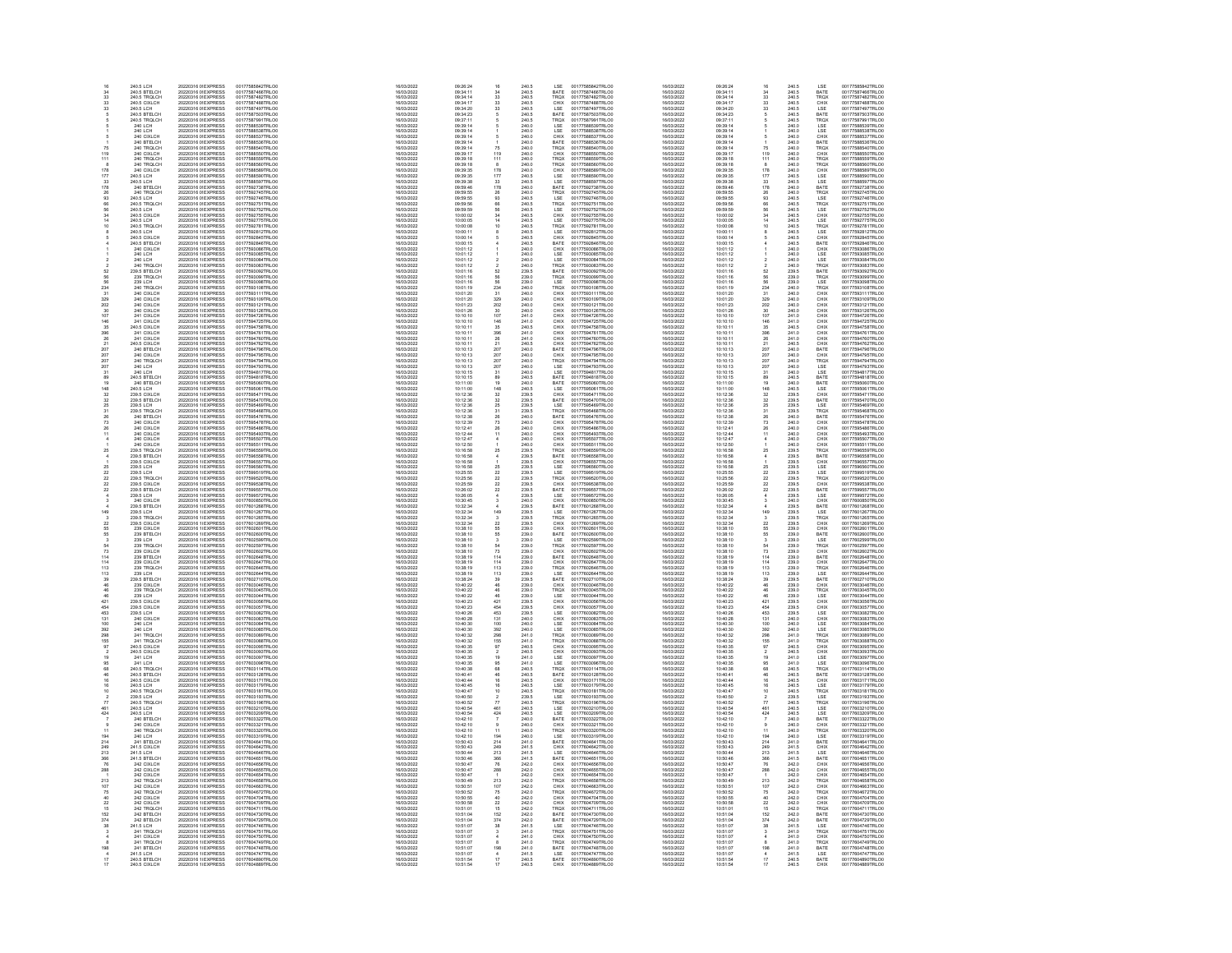| 16                    | 240.5 TROLCH                                                                                   | 20220316 1(EXPRESS                                                                                                               | 00177604888TRLOO                                                                                 | 16/03/2022                                                         | 10:51:54                                                          |                                                           | 240.5                                              | TRQX                                                        | 00177604888TRLO0                                                                                                                                             | 16/03/2022                                                         | 10:51:54                                                 |                                                                           | 240.5                                              | TRQX                                                                                    | 00177604888TRLO0                                                                                                                         |
|-----------------------|------------------------------------------------------------------------------------------------|----------------------------------------------------------------------------------------------------------------------------------|--------------------------------------------------------------------------------------------------|--------------------------------------------------------------------|-------------------------------------------------------------------|-----------------------------------------------------------|----------------------------------------------------|-------------------------------------------------------------|--------------------------------------------------------------------------------------------------------------------------------------------------------------|--------------------------------------------------------------------|----------------------------------------------------------|---------------------------------------------------------------------------|----------------------------------------------------|-----------------------------------------------------------------------------------------|------------------------------------------------------------------------------------------------------------------------------------------|
| 16                    | 240.5 LCH<br>240.5 TRQLCH                                                                      | 20220316 1(EXPRESS<br>20220316 1(EXPRESS                                                                                         | 00177604887TRLO0<br>00177604891TRLOO                                                             | 16/03/2022<br>16/03/2022                                           | 10:51:54<br>10:51:54                                              | 16                                                        | 240.5<br>240.5                                     | LSE<br>TROX                                                 | 00177604887TRLO0<br>00177604891TRLO0                                                                                                                         | 16/03/2022<br>16/03/2022                                           | 10:51:54<br>10:51:54                                     | 16                                                                        | 240.5<br>240.5                                     | LSE<br>TROX                                                                             | 00177604887TRLO0<br>00177604891TRLO0                                                                                                     |
|                       |                                                                                                | 20220316 1(EXPRESS                                                                                                               | 00177604937TRLOC                                                                                 | 16/03/2022                                                         |                                                                   |                                                           |                                                    |                                                             |                                                                                                                                                              | 16/03/2022                                                         | 10:51:55                                                 |                                                                           |                                                    |                                                                                         | 00177604937TRLOO                                                                                                                         |
|                       |                                                                                                | 20220316 1(EXPRESS                                                                                                               | 00177604936TRLOC                                                                                 | 16/03/2022                                                         | 10:51:55<br>10:51:55                                              | $\begin{array}{c} 90 \\ 90 \end{array}$                   | 240.5<br>240.5                                     | CHIX<br>LSE                                                 | 00177604937TRLOO<br>00177604936TRLOO                                                                                                                         | 16/03/2022                                                         | 10.61.65                                                 | $\frac{90}{90}$                                                           | 240.5<br>240.5                                     | CHIX<br>LSE                                                                             | 00177604936TRLO0                                                                                                                         |
|                       | 240.5 TRUCCH<br>240.5 CIXLCH<br>240.5 TROLCH<br>240.5 BTELCH<br>241 BTELCH<br>241 BTELCH       | 20220316 11 EXPRESS<br>20220316 11 EXPRESS<br>20220316 11 EXPRESS                                                                | 00177604936TRLCO<br>00177604938TRLCO<br>00177606858TRLCO                                         | 16/03/2022                                                         | 10:51:55                                                          | 90<br>90<br>19                                            | 240.5                                              | TRQX<br>BATE<br>BATE                                        | 00177604936TRLO0<br>00177604935TRLO0<br>00177606858TRLO0                                                                                                     | 16/03/2022                                                         | 10.51:55                                                 |                                                                           | 240.5<br>240.5<br>240.5                            | TROX<br>BATE<br>BATE                                                                    | 00177604935TRLO0<br>00177604935TRLO0<br>00177606858TRLO0                                                                                 |
|                       |                                                                                                |                                                                                                                                  |                                                                                                  | 16/03/2022                                                         | 10:51:55<br>11:01:02                                              |                                                           | 240.5<br>241.0                                     |                                                             |                                                                                                                                                              | 16/03/2022<br>16/03/2022                                           | 10:51:55<br>11:01:02                                     | $\frac{90}{19}$                                                           |                                                    |                                                                                         |                                                                                                                                          |
|                       | 241 BTELCH                                                                                     |                                                                                                                                  |                                                                                                  | 16/03/2022<br>16/03/2022                                           |                                                                   |                                                           |                                                    |                                                             |                                                                                                                                                              | 16/03/2022                                                         | 11:01:04                                                 |                                                                           |                                                    |                                                                                         |                                                                                                                                          |
|                       | 241 BTELCH                                                                                     | 20220316 1 EXPRESS<br>20220316 1 EXPRESS                                                                                         | 00177606866TRLC0<br>00177606869TRLC0                                                             | 16/03/2022                                                         | 11:01:04<br>11:01:07                                              | $71$<br>$75$                                              | $241.0$<br>$241.0$                                 | BATE<br>BATE                                                | 00177606866TRLO0<br>00177606869TRLO0                                                                                                                         | 16/03/2022                                                         | 11:01:07                                                 | 71<br>75                                                                  | 241.0<br>241.0                                     | BATE<br>BATE                                                                            | 00177606866TRLO0<br>00177606869TRLO0                                                                                                     |
|                       | 241 TROLCH                                                                                     | 20220316 11 EXPRESS                                                                                                              | 00177606883TRLO0                                                                                 | 16/03/2022                                                         | 11:01:10                                                          | 18<br>18<br>17                                            | 241.0                                              | <b>TROX</b>                                                 | 00177606883TRLO0                                                                                                                                             | 16/03/2022                                                         | 11:01:10                                                 | 18                                                                        | 241.0                                              | TROX                                                                                    | 00177606883TRLO0                                                                                                                         |
|                       | 241 CIXLCH<br>241 LCH                                                                          | 20220316 11 EXPRESS<br>20220316 11 EXPRESS                                                                                       | 00177606901TRLC0<br>00177606957TRLC0                                                             | 16/03/2022<br>16/03/2022                                           | 11:01:13<br>11:01:16                                              |                                                           | 241.0<br>241.0                                     |                                                             | 00177606901TRLO0<br>00177606957TRLO0                                                                                                                         | 16/03/2022<br>16/03/2022                                           | 11:01:13<br>11:01:16                                     | $\frac{18}{17}$                                                           |                                                    |                                                                                         | 00177606901TRLOO<br>00177606957TRLOO                                                                                                     |
|                       |                                                                                                |                                                                                                                                  |                                                                                                  |                                                                    |                                                                   |                                                           |                                                    | CHIX<br>LSE<br>LSE<br>BATE<br>BATE                          |                                                                                                                                                              |                                                                    |                                                          |                                                                           | 241.0<br>241.0<br>241.0<br>241.0<br>241.0          | CHIX<br>LSE<br>LSE<br>BATE<br>BATE<br>LSE<br>CHIX                                       |                                                                                                                                          |
|                       | 241 LCH<br>241 BTELCH<br>241 BTELCH                                                            | 20220316 1 EXPRESS<br>20220316 1 EXPRESS<br>20220316 1 EXPRESS                                                                   | 00177606957TRLC0<br>00177606973TRLC0<br>00177606982TRLC0                                         | 16/03/2022<br>16/03/2022<br>16/03/2022                             | $11:01:16$ $11:01:19$ $11:01:22$                                  | $\frac{1}{16}$                                            | 241.0<br>241.0<br>241.0<br>241.0                   |                                                             | 00177606957TRLO0<br>00177606973TRLO0<br>00177606962TRLO0                                                                                                     | 16/03/2022<br>16/03/2022<br>16/03/2022                             | 11:01:16<br>11:01:16<br>11:01:19<br>11:01:22             |                                                                           |                                                    |                                                                                         | 00177606957TRLC0<br>00177606973TRLC0<br>00177606962TRLC0                                                                                 |
|                       |                                                                                                |                                                                                                                                  |                                                                                                  |                                                                    |                                                                   |                                                           |                                                    |                                                             |                                                                                                                                                              |                                                                    |                                                          |                                                                           |                                                    |                                                                                         |                                                                                                                                          |
|                       | 241 LCH<br>241 CIXLCH                                                                          | 20220316 1 EXPRESS<br>20220316 1 EXPRESS                                                                                         | 00177606990TRLC0<br>00177606997TRLC0                                                             | 16/03/2022<br>16/03/2022                                           | 11:01:25<br>11:01:28                                              |                                                           | $241.0$<br>$241.0$                                 | LSE<br>CHIX                                                 | 00177606990TRLO0<br>00177606997TRLO0                                                                                                                         | 16/03/2022<br>16/03/2022                                           | 11:01:25<br>11:01:28                                     |                                                                           | 241.0<br>241.0                                     |                                                                                         | 00177606990TRLO0<br>00177606997TRLO0                                                                                                     |
|                       |                                                                                                | 20220316 1 EXPRESS                                                                                                               | 00177607002TRLO0                                                                                 | 16/03/2022                                                         | 11:01:29                                                          |                                                           |                                                    |                                                             | 00177607002TRLO0                                                                                                                                             | 16/03/2022                                                         | 11:01:29                                                 |                                                                           |                                                    |                                                                                         | 00177607002TRLO0                                                                                                                         |
|                       | 241 BTELCH<br>241 TRQLCH                                                                       | 20220316 11 EXPRESS                                                                                                              | 00177607006TRLOO                                                                                 | 16/03/2022                                                         | 11:01:31                                                          |                                                           | 241.0<br>241.0                                     | BATE<br>TRQX                                                | 00177607006TRLO0                                                                                                                                             | 16/03/2022                                                         | 11:01:31                                                 |                                                                           | 241.0<br>241.0                                     | BATE<br>TRQX                                                                            | 00177607006TRLO0                                                                                                                         |
|                       | 241 IRQLCH<br>241 BTELCH<br>241 BTELCH<br>241 BTELCH<br>241 BTELCH<br>241 BTELCH<br>241 BTELCH | 20220316 11EXPRESS<br>20220316 11EXPRESS<br>20220316 11EXPRESS<br>20220316 11EXPRESS<br>20220316 11EXPRESS                       | 00177607981TRLOO                                                                                 | 16/03/2022                                                         | 11:06:51                                                          |                                                           | 241.0<br>241.0<br>241.0<br>241.0<br>241.0          | BATE<br>TRQX<br>BATE<br>TRQX<br>BATE                        | 001776070061RL00<br>00177607961TRL00<br>00177607969TRL00<br>001776096901TRL00<br>00177609692TRL00<br>00177609202TRL00<br>00177609202TRL00                    | 16/03/2022                                                         | 11:08:51                                                 |                                                                           | 241.0                                              | BATE<br>TROX<br>BATE<br>TROX<br>BATE<br>TROX                                            | 001776070061RLO0<br>00177607981TRLO0<br>00177607989TRLO0<br>00177609890TRLO0<br>00177609202TRLO0<br>00177609202TRLO0<br>00177609202TRLO0 |
|                       |                                                                                                |                                                                                                                                  | 001776079811RLC0<br>00177607989TRLC0<br>00177608690TRLC0<br>00177608692TRLC0                     | 16/03/2022<br>16/03/2022<br>16/03/2022<br>16/03/2022<br>16/03/2022 | 11:06:52<br>11:06:52<br>11:16:55<br>11:11:01<br>11:11:01          |                                                           |                                                    |                                                             |                                                                                                                                                              | 16/03/2022<br>16/03/2022<br>16/03/2022<br>16/03/2022<br>16/03/2022 | 11:06:52<br>11:06:52<br>11:11:00<br>11:11:01             |                                                                           | 241.0<br>241.0<br>241.0<br>241.0                   |                                                                                         |                                                                                                                                          |
|                       |                                                                                                |                                                                                                                                  |                                                                                                  |                                                                    |                                                                   |                                                           |                                                    |                                                             |                                                                                                                                                              |                                                                    |                                                          |                                                                           |                                                    |                                                                                         |                                                                                                                                          |
|                       |                                                                                                |                                                                                                                                  |                                                                                                  |                                                                    |                                                                   |                                                           |                                                    |                                                             |                                                                                                                                                              |                                                                    |                                                          |                                                                           |                                                    |                                                                                         |                                                                                                                                          |
|                       | 241 TROLCH                                                                                     | 20220316 1 EXPRESS                                                                                                               | 00177609202TRLO0                                                                                 | 16/03/2022                                                         | 11:13:50                                                          |                                                           | 241.0                                              | TRQX                                                        |                                                                                                                                                              | 16/03/2022                                                         | 11:13:50                                                 |                                                                           | 241.0                                              |                                                                                         |                                                                                                                                          |
|                       |                                                                                                |                                                                                                                                  | 00177611025TRLO0                                                                                 | 16/03/2022                                                         | 11:24:57                                                          |                                                           |                                                    |                                                             |                                                                                                                                                              | 16/03/2022                                                         | 11:24:57                                                 |                                                                           |                                                    |                                                                                         |                                                                                                                                          |
|                       | 241 BTELCH<br>241 TRQLCH                                                                       | 20220316 1 EXPRESS<br>20220316 1 EXPRESS                                                                                         | 00177611027TRLOO                                                                                 | 16/03/2022                                                         | 11:24:58                                                          |                                                           | 241.0<br>241.0                                     | BATE<br>TRQX                                                | 00177611025TRLO0<br>00177611027TRLO0                                                                                                                         | 16/03/2022                                                         | 11:24:58                                                 |                                                                           | 241.0<br>241.0                                     | BATE<br>TRQX                                                                            | 00177611025TRLO0<br>00177611027TRLO0                                                                                                     |
|                       | 241 LCH<br>241 CIXLCH                                                                          | 20220316 1: EXPRESS                                                                                                              | 00177611043TRLO0<br>00177611057TRLO0                                                             | 16/03/2022<br>16/03/2022                                           | 11:25:01<br>11:25:04                                              |                                                           | $\frac{241.0}{241.0}$                              | LSE<br>CHIX<br>BATE<br>TRQX<br>LSE                          | 00177611043TRLO0<br>00177611057TRLO0                                                                                                                         | 16/03/2022<br>16/03/2022                                           | 11:25:01                                                 |                                                                           | 241.0<br>241.0                                     | LSE<br>CHIX                                                                             | 00177611043TRLOO<br>00177611057TRLOO                                                                                                     |
|                       |                                                                                                | 20220316 1: EXPRESS                                                                                                              |                                                                                                  |                                                                    |                                                                   |                                                           |                                                    |                                                             |                                                                                                                                                              |                                                                    | 11:25:04                                                 |                                                                           |                                                    |                                                                                         |                                                                                                                                          |
|                       | 241 CALCH<br>240.5 BTELCH<br>240.5 LCH                                                         | 20220316 1 EXPRESS<br>20220316 1 EXPRESS<br>20220316 1 EXPRESS<br>20220316 1 EXPRESS                                             | 00177613436TRLOO<br>00177613435TRLOO<br>00177613437TRLOO                                         | 16/03/2022                                                         | 11:36:48<br>11:36:48<br>11:36:48                                  |                                                           | 241.0<br>240.5<br>240.5                            |                                                             | 00177613436TRLOO<br>00177613435TRLOO<br>00177613437TRLOO                                                                                                     | 16/03/2022<br>16/03/2022<br>16/03/2022                             | 11:36:48<br>11:36:48<br>11:36:48                         |                                                                           | 241.0<br>240.5<br>240.5                            | BATE<br>TROX<br>LSE                                                                     | 00177613436TRLOO<br>00177613435TRLOO<br>00177613437TRLOO                                                                                 |
|                       |                                                                                                |                                                                                                                                  |                                                                                                  | 16/03/2022<br>16/03/2022                                           |                                                                   |                                                           |                                                    |                                                             |                                                                                                                                                              |                                                                    |                                                          |                                                                           |                                                    |                                                                                         |                                                                                                                                          |
| 538                   |                                                                                                |                                                                                                                                  | 00177613446TRLOO                                                                                 | 16/03/2022                                                         |                                                                   | 538                                                       |                                                    |                                                             |                                                                                                                                                              | 16/03/2022                                                         |                                                          |                                                                           |                                                    |                                                                                         |                                                                                                                                          |
|                       | 240.5 CIXLCH<br>240.5 BTELCH                                                                   | 20220316 1 EXPRESS<br>20220316 1 EXPRESS                                                                                         | 00177613445TRLOO                                                                                 | 16/03/2022                                                         | 11:36:49<br>11:36:49                                              | $\mathbf{9}$                                              | 240.5<br>240.5                                     | CHIX<br>BATE                                                | 00177613446TRLO0<br>00177613445TRLO0                                                                                                                         | 16/03/2022                                                         | 11:36:49<br>11:36:49                                     | $\begin{array}{c} 538 \\ 9 \end{array}$                                   | 240.5<br>240.5                                     | CHIX<br>BATE                                                                            | 00177613446TRLO0<br>00177613445TRLO0                                                                                                     |
|                       | 240.5 TROLCH<br>240.5 LCH                                                                      | 20220316 11 EXPRESS                                                                                                              | 00177613444TRLO0                                                                                 | 16/03/2022<br>16/03/2022                                           | 11:36:49                                                          |                                                           | 240.5                                              | TRQX                                                        | 00177613444TRLO0                                                                                                                                             | 16/03/2022                                                         | 11:36:49                                                 |                                                                           | 240.5                                              | TROX                                                                                    | 00177613444TRLO0                                                                                                                         |
|                       |                                                                                                | 20220316 1'EXPRESS<br>20220316 1'EXPRESS                                                                                         | 00177613443TRLOO<br>00177613690TRLOO                                                             | 16/03/2022                                                         |                                                                   |                                                           | 240.5<br>241.0                                     |                                                             | 00177613443TRLO0<br>00177613690TRLO0                                                                                                                         | 16/03/2022<br>16/03/2022                                           | 11:36:49<br>11:38:18                                     | $\frac{6}{30}$                                                            | 240.5<br>241.0                                     | LSE<br>BATE                                                                             |                                                                                                                                          |
|                       | AUS LUM<br>241 BTELCH<br>241 LCH<br>241 LCH<br>241 LCH<br>241 LCH                              | 20220316 1 EXPRESS<br>20220316 1 EXPRESS<br>20220316 1 EXPRESS                                                                   | 00177613703TRLCO<br>00177613720TRLCO<br>00177613719TRLCO                                         | 16/03/2022<br>16/03/2022<br>16/03/2022<br>16/03/2022               | $11.36.49$ $11.36.49$ $11.38.18$ $11.38.22$ $11.38.22$ $11.36.22$ | 30 29 3 28 29 23                                          | 241.0<br>241.0<br>241.0<br>241.0                   | LSE<br>BATE<br>TROX<br>LSE<br>LSE                           | 001776138901RLO0<br>00177613703TRLO0<br>00177613720TRLO0<br>00177613743TRLO0<br>00177613743TRLO0                                                             | 16/03/2022<br>16/03/2022<br>16/03/2022                             | 11:36:16<br>11:38:19<br>11:38:22<br>11:38:22             |                                                                           | 241.0<br>241.0<br>241.0<br>241.0                   | EROX<br>LSE<br>LSE<br>CHIX<br>CHIX                                                      | 001776134441KLO0<br>00177613443TRLO0<br>00177613703TRLO0<br>00177613720TRLO0<br>00177613719TRLO0                                         |
|                       |                                                                                                |                                                                                                                                  |                                                                                                  |                                                                    |                                                                   |                                                           |                                                    |                                                             |                                                                                                                                                              |                                                                    |                                                          | $\begin{array}{c} 29 \\ 3 \\ 26 \end{array}$                              |                                                    |                                                                                         |                                                                                                                                          |
|                       |                                                                                                |                                                                                                                                  |                                                                                                  |                                                                    |                                                                   |                                                           |                                                    |                                                             |                                                                                                                                                              |                                                                    |                                                          |                                                                           |                                                    |                                                                                         |                                                                                                                                          |
| 23                    | 241 CIXLCH<br>241 CIXLCH                                                                       | 20220316 1 EXPRESS<br>20220316 1 EXPRESS                                                                                         | 00177613743TRLC0<br>00177613757TRLC0                                                             | 16/03/2022                                                         | 11:38:25<br>11:38:27                                              |                                                           | $\frac{241.0}{241.0}$                              | CHIX<br>CHIX                                                |                                                                                                                                                              | 16/03/2022                                                         | 11:38:25                                                 | $\frac{29}{23}$                                                           | 241.0<br>241.0                                     |                                                                                         | 00177613743TRLO0<br>00177613757TRLO0                                                                                                     |
|                       | 241 BTELCH                                                                                     | 20220316 11 EXPRESS                                                                                                              | 00177613773TRLO0                                                                                 | 16/03/2022<br>16/03/2022                                           | 11:38:28                                                          |                                                           |                                                    |                                                             | 00177613773TRLO0                                                                                                                                             | 16/03/2022<br>16/03/2022                                           | 11:38:27<br>11:38:28                                     |                                                                           |                                                    |                                                                                         | 00177613773TRLO0                                                                                                                         |
|                       | 241 TROLCH                                                                                     | 20220316 11 EXPRESS                                                                                                              | 00177613780TRLOO                                                                                 | 16/03/2022                                                         | 11:38:31                                                          |                                                           | 241.0<br>241.0                                     | BATE<br>TRQX                                                | 00177613780TRLO0                                                                                                                                             | 16/03/2022                                                         | 11:38:31                                                 |                                                                           | 241.0<br>241.0                                     | BATE<br>TRQX                                                                            | 00177613780TRLO0                                                                                                                         |
|                       | 241 LCH                                                                                        | 20220316 1: EXPRESS                                                                                                              | 00177613785TRLO0                                                                                 | 16/03/2022                                                         | 11:38:34                                                          |                                                           | 241.0                                              | LSE                                                         |                                                                                                                                                              | 16/03/2022                                                         | 11:38:34                                                 |                                                                           |                                                    |                                                                                         |                                                                                                                                          |
|                       |                                                                                                |                                                                                                                                  |                                                                                                  |                                                                    |                                                                   |                                                           |                                                    |                                                             |                                                                                                                                                              |                                                                    |                                                          |                                                                           |                                                    |                                                                                         |                                                                                                                                          |
|                       |                                                                                                |                                                                                                                                  |                                                                                                  |                                                                    |                                                                   |                                                           |                                                    |                                                             |                                                                                                                                                              |                                                                    |                                                          |                                                                           |                                                    |                                                                                         |                                                                                                                                          |
|                       | 241 CLH<br>241 CIXLCH<br>241 CIXLCH<br>241 CIXLCH<br>241 CIXLCH<br>241 CIXLCH                  | 20220316 1 EXPRESS<br>20220316 1 EXPRESS<br>20220316 1 EXPRESS<br>20220316 1 EXPRESS<br>20220316 1 EXPRESS                       | 00177613790TRLO0<br>00177613793TRLO0<br>00177613798TRLO0<br>00177614134TRLO0                     | 16/03/2022<br>16/03/2022<br>16/03/2022<br>16/03/2022<br>16/03/2022 | 11:38:34<br>11:38:37<br>11:38:40<br>11:40:14                      |                                                           | 241.0<br>241.0<br>241.0<br>241.0                   |                                                             | 001776137801RL00<br>00177613785TRL00<br>00177613793TRL00<br>00177613793TRL00<br>00177614134TRL00<br>00177614205TRL00<br>00177614205TRL00                     | 16/03/2022<br>16/03/2022<br>16/03/2022<br>16/03/2022<br>16/03/2022 | 11:38:34<br>11:38:36<br>11:38:40<br>11:40:14<br>11:40:14 |                                                                           | 241.0<br>241.0<br>241.0<br>241.0<br>241.0          | LSE<br>CHIX<br>CHIX<br>BATE<br>CHIX<br>BATE                                             | 001776137801RLO0<br>00177613785TRLO0<br>00177613793TRLO0<br>00177613798TRLO0<br>00177614134TRLO0                                         |
|                       | 241 BTELCH                                                                                     | 20220316 1 EXPRESS                                                                                                               | 00177614205TRLOO                                                                                 | 16/03/2022                                                         | 11:40:27                                                          |                                                           | 241.0                                              |                                                             |                                                                                                                                                              | 16/03/2022                                                         | 11:40:27                                                 |                                                                           | 241.0                                              |                                                                                         | 00177614205TRLO0                                                                                                                         |
|                       | 241 CIXLCH                                                                                     | 20220316 1'EXPRESS                                                                                                               | 00177614332TRLO0                                                                                 | 16/03/2022                                                         |                                                                   |                                                           |                                                    | LSE<br>CHIX<br>CHIX<br>BATE<br>CHIX<br>LSE<br>LSE           |                                                                                                                                                              | 16/03/2022                                                         | 11:41:00                                                 |                                                                           |                                                    |                                                                                         |                                                                                                                                          |
|                       | 240.5 LCH                                                                                      | 20220316 1 EXPRESS                                                                                                               | 00177614333TRLOO                                                                                 | 16/03/2022                                                         | 11:41:00<br>11:41:01                                              |                                                           | 241.0<br>240.5                                     |                                                             | 00177614332TRLO0<br>00177614333TRLO0                                                                                                                         | 16/03/2022                                                         | 11:41:01                                                 |                                                                           | 241.0<br>240.5                                     | CHIX<br>LSE                                                                             | 00177614332TRLO0<br>00177614333TRLO0                                                                                                     |
|                       | 241 BTELCH<br>241 LCH                                                                          | 20220316 1'EXPRESS<br>20220316 1'EXPRESS                                                                                         | 00177614353TRLO0<br>00177614359TRLOC                                                             | 16/03/2022<br>16/03/2022                                           |                                                                   | $\frac{39}{44}$                                           | 241.0<br>241.0                                     | BATE<br>LSE                                                 |                                                                                                                                                              | 16/03/2022<br>16/03/2022                                           | 11:41:05<br>11:41:07                                     | $\frac{39}{44}$                                                           | 241.0<br>241.0                                     |                                                                                         |                                                                                                                                          |
|                       |                                                                                                |                                                                                                                                  |                                                                                                  |                                                                    |                                                                   |                                                           |                                                    |                                                             |                                                                                                                                                              |                                                                    |                                                          |                                                                           |                                                    |                                                                                         |                                                                                                                                          |
|                       |                                                                                                |                                                                                                                                  |                                                                                                  |                                                                    |                                                                   | $rac{68}{117}$                                            |                                                    |                                                             |                                                                                                                                                              |                                                                    |                                                          | $\frac{10}{117}$                                                          |                                                    |                                                                                         |                                                                                                                                          |
|                       | 241 LCH<br>241 BTELCH<br>241 BTELCH<br>241 BTELCH<br>241 BTELCH                                | 20220316 1 EXPRESS<br>20220316 1 EXPRESS<br>20220316 1 EXPRESS                                                                   | 00177614370TRLOO<br>00177614369TRLOO<br>00177614390TRLOO                                         | 16/03/2022<br>16/03/2022<br>16/03/2022<br>16/03/2022               | $11.41.05$ $11.41.07$ $11.41.10$ $11.41.10$ $11.41.13$ $11.41.13$ |                                                           | 241.0<br>241.0<br>241.0<br>241.0                   | LSE<br>BATE<br>BATE<br>LSE<br>BATE<br>LSE                   | 00177614333TRLO0<br>00177614353TRLO0<br>00177614359TRLO0<br>00177614369TRLO0<br>00177614396TRLO0<br>00177614396TRLO0<br>00177614396TRLO0<br>00177614416TRLO0 | 16/03/2022<br>16/03/2022<br>16/03/2022                             | 11:41:10<br>11:41:10<br>11:41:13                         |                                                                           | 241.0<br>241.0<br>241.0<br>241.0                   | <b>ESE<br/> BATE<br/> BATE<br/> BATE<br/> BATE<br/> LSE<br/> BATE<br/> LSE<br/> LSE</b> | 001776143331RLO0<br>00177614353TRLO0<br>00177614359TRLO0<br>00177614389TRLO0<br>00177614390TRLO0                                         |
|                       |                                                                                                | 20220316 1 EXPRESS                                                                                                               |                                                                                                  | 16/03/2022                                                         |                                                                   | $\frac{9}{35}$                                            |                                                    |                                                             |                                                                                                                                                              | 16/03/2022                                                         |                                                          | 35                                                                        |                                                    |                                                                                         |                                                                                                                                          |
|                       | 241 LCH                                                                                        | 20220316 1 EXPRESS                                                                                                               | 00177614396TRLC0<br>00177614416TRLC0                                                             | 16/03/2022                                                         | 11:41:16<br>11:41:19                                              |                                                           | $241.0$<br>$241.0$                                 |                                                             |                                                                                                                                                              | 16/03/2022                                                         | 11:41:16<br>11:41:19                                     | $\overline{a}$                                                            | 241.0<br>241.0                                     |                                                                                         | 00177614396TRLO0<br>00177614416TRLO0                                                                                                     |
|                       | 240.5 CIXLCH                                                                                   | 20220316 11 EXPRESS                                                                                                              | 00177614842TRLO0                                                                                 | 16/03/2022                                                         | 11:43:19                                                          |                                                           | 240.5                                              | CHIX                                                        | 00177614842TRLO0                                                                                                                                             | 16/03/2022                                                         | 11:43:19                                                 |                                                                           | 240.5                                              | CHIX                                                                                    | 00177614842TRLO0                                                                                                                         |
|                       | 240.5 BTELCH<br>240.5 TROLCH                                                                   | 20220316 1 EXPRESS<br>20220316 1 EXPRESS                                                                                         | 00177614841TRLO0<br>00177614840TRLO0                                                             | 16/03/2022<br>16/03/2022                                           | 11:43:19<br>11:43:19                                              |                                                           | 240.5<br>240.5                                     | BATE<br>TROX                                                | 00177614841TRLO0<br>00177614840TRLO0                                                                                                                         | 16/03/2022<br>16/03/2022                                           | 11:43:19<br>11:43:19                                     |                                                                           | 240.5<br>240.5                                     | CHIX<br>BATE<br>LSE<br>LSE<br>LSE<br>LSE<br>BATE                                        | 00177614841TRLOO<br>00177614840TRLOO                                                                                                     |
|                       |                                                                                                |                                                                                                                                  |                                                                                                  |                                                                    |                                                                   |                                                           |                                                    | ESE<br>LSE<br>LSE<br>LSE<br>LSE<br>BATE                     |                                                                                                                                                              |                                                                    |                                                          |                                                                           | 240.5<br>240.5<br>240.5<br>240.5<br>240.5          |                                                                                         |                                                                                                                                          |
|                       | 240.5 LCH<br>240.5 LCH<br>240.5 LCH                                                            | 20220316 1 EXPRESS<br>20220316 1 EXPRESS<br>20220316 1 EXPRESS<br>20220316 1 EXPRESS                                             | 00177614840TRECO<br>00177615733TRLO0<br>00177615758TRLO0                                         | 16/03/2022<br>16/03/2022<br>16/03/2022                             | 11:43:19<br>11:47:07<br>11:47:10                                  |                                                           | 240.5<br>240.5<br>240.5                            |                                                             | 001776148401RE00<br>00177615733TRLO0<br>00177615758TRLO0                                                                                                     | 16/03/2022<br>16/03/2022<br>16/03/2022                             | 11:43:19<br>11:43:19<br>11:47:07<br>11:47:10             |                                                                           |                                                    |                                                                                         | 001776148401RE00<br>00177615733TRLO0<br>00177615758TRLO0                                                                                 |
|                       |                                                                                                |                                                                                                                                  |                                                                                                  |                                                                    |                                                                   |                                                           |                                                    |                                                             |                                                                                                                                                              |                                                                    |                                                          |                                                                           |                                                    |                                                                                         |                                                                                                                                          |
| 42                    | 240.5 LCH<br>240.5 BTELCH                                                                      | 20220316 1 EXPRESS<br>20220316 1 EXPRESS                                                                                         | 00177615761TRLOO                                                                                 | 16/03/2022                                                         | 11:47:13<br>11:47:15                                              | $\frac{99}{42}$                                           | 240.5<br>240.5                                     |                                                             | 00177615761TRLO0<br>00177615764TRLO0                                                                                                                         | 16/03/2022                                                         | 11:47:13<br>11:47:15                                     | $\frac{99}{42}$                                                           |                                                    |                                                                                         | 00177615761TRLO0<br>00177615764TRLO0                                                                                                     |
|                       | 240.5 TROLCH                                                                                   |                                                                                                                                  | 00177615764TRLOO<br>00177615773TRLO0                                                             | 16/03/2022<br>16/03/2022                                           |                                                                   |                                                           |                                                    |                                                             | 00177615773TRLO0                                                                                                                                             | 16/03/2022<br>16/03/2022                                           | 11:47:19                                                 |                                                                           |                                                    |                                                                                         |                                                                                                                                          |
|                       | 241 BTELCH                                                                                     | 20220316 1 EXPRESS<br>20220316 1 EXPRESS                                                                                         | 00177615775TRLOO                                                                                 | 16/03/2022                                                         | 11:47:19<br>11:47:19                                              | 13                                                        | 240.5<br>241.0                                     | TRQX<br>BATE                                                | 00177615775TRLO0                                                                                                                                             | 16/03/2022                                                         | 11:47:19                                                 | 13                                                                        | 240.5<br>241.0                                     | TRQX<br>BATE                                                                            | 00177615773TRLO0<br>00177615775TRLO0                                                                                                     |
|                       | 241 BTELCH                                                                                     | 20220316.1: EXPRESS                                                                                                              | 00177615774TRLO0                                                                                 | 16/03/2022                                                         | 11:47:19                                                          | 81                                                        | 241.0                                              | BATE<br>CHIX<br>CHIX<br>TRQX<br>CHIX<br>CHIX                | 00177615775TRL00<br>00177615774TRL00<br>00177615779TRL00<br>00177615796TRL00<br>00177616984TRL00<br>00177616984TRL00<br>00177616985TRL00                     | 16/03/2022                                                         | 11:47-19                                                 | 81                                                                        | 241.0<br>241.0<br>241.0<br>241.0<br>241.0<br>241.0 |                                                                                         | 00177615775TRL00<br>00177615774TRL00<br>00177615779TRL00<br>00177615790TRL00<br>00177616984TRL00<br>00177616986TRL00<br>00177616985TRL00 |
|                       |                                                                                                |                                                                                                                                  |                                                                                                  |                                                                    |                                                                   |                                                           |                                                    |                                                             |                                                                                                                                                              |                                                                    |                                                          |                                                                           |                                                    |                                                                                         |                                                                                                                                          |
| 125                   |                                                                                                |                                                                                                                                  |                                                                                                  |                                                                    |                                                                   |                                                           |                                                    |                                                             |                                                                                                                                                              |                                                                    |                                                          | 125                                                                       |                                                    |                                                                                         |                                                                                                                                          |
|                       | 241 BTELCH<br>241 CIXLCH<br>241 TRQLCH<br>241 CIXLCH<br>241 CIXLCH<br>241 CIXLCH               | 20220316 11EXPRESS<br>20220316 11EXPRESS<br>20220316 11EXPRESS<br>20220316 11EXPRESS<br>20220316 11EXPRESS<br>20220316 11EXPRESS | 00177615774TRLO0<br>00177615779TRLO0<br>00177615786TRLO0<br>00177616984TRLO0<br>00177616995TRLO0 | 16/03/2022<br>16/03/2022<br>16/03/2022<br>16/03/2022               | $11:47:19$ $11:47:22$ $11:47:24$ $11:53:17$ $11:53:17$            | $\begin{array}{c} 1 \\ 125 \\ 1 \\ 25 \\ 42 \end{array}$  | 241.0<br>241.0<br>241.0<br>241.0                   |                                                             |                                                                                                                                                              | 16/03/2022<br>16/03/2022<br>16/03/2022<br>16/03/2022<br>16/03/2022 | 11:47:15<br>11:47:21<br>11:47:24<br>11:53:17             |                                                                           |                                                    |                                                                                         |                                                                                                                                          |
|                       |                                                                                                |                                                                                                                                  |                                                                                                  | 16/03/2022                                                         | 11:53:19                                                          |                                                           | 241.0                                              |                                                             |                                                                                                                                                              | 16/03/2022                                                         | 11:53:19                                                 | $\frac{1}{25}$                                                            |                                                    |                                                                                         |                                                                                                                                          |
|                       |                                                                                                |                                                                                                                                  | 00177617013TRLO0                                                                                 | 16/03/2022                                                         | 11:53:22                                                          |                                                           |                                                    |                                                             |                                                                                                                                                              | 16/03/2022                                                         | 11:53:22                                                 |                                                                           |                                                    |                                                                                         |                                                                                                                                          |
|                       | 241 TRQLCH<br>241 CIXLCH                                                                       | 20220316 1 EXPRESS<br>20220316 1 EXPRESS                                                                                         | 00177617021TRLOO                                                                                 | 16/03/2022                                                         | 11:53:25                                                          | $\begin{array}{c} 16 \\ 8 \end{array}$                    | 241.0<br>241.0                                     | TRQX<br>CHIX                                                | 00177617013TRLO0<br>00177617021TRLO0                                                                                                                         | 16/03/2022                                                         | 11:53:25                                                 | $^{16}_{\phantom{1}8}$                                                    | 241.0<br>241.0                                     |                                                                                         | 00177617013TRLO0<br>00177617021TRLO0                                                                                                     |
|                       | 241 TRQLCH<br>241 CIXLCH                                                                       | 20220316 1 EXPRESS<br>20220316 1 EXPRESS                                                                                         | 00177617027TRLO0<br>00177617031TRLO0                                                             | 16/03/2022<br>16/03/2022                                           | 11:53:28<br>11:53:31                                              |                                                           | $\frac{241.0}{241.0}$                              | CHIX<br>TROX<br>CHIX<br>CHIX<br>LSE<br>CHIX<br>CHIX<br>CHIX | 00177617027TRLO0<br>00177617031TRLO0                                                                                                                         | 16/03/2022<br>16/03/2022                                           | 11:53:28                                                 |                                                                           | $\frac{241.0}{241.0}$                              |                                                                                         | 00177617027TRLOO<br>00177617031TRLOO                                                                                                     |
|                       |                                                                                                |                                                                                                                                  |                                                                                                  |                                                                    |                                                                   |                                                           |                                                    |                                                             |                                                                                                                                                              |                                                                    | $11 - 63 - 31$                                           |                                                                           |                                                    |                                                                                         |                                                                                                                                          |
|                       |                                                                                                |                                                                                                                                  |                                                                                                  |                                                                    |                                                                   | $\overline{20}$                                           |                                                    |                                                             |                                                                                                                                                              |                                                                    |                                                          |                                                                           |                                                    |                                                                                         |                                                                                                                                          |
|                       | 241 LCH<br>241 LCH<br>241 LCH                                                                  | 20220316 1 EXPRESS<br>20220316 1 EXPRESS<br>20220316 1 EXPRESS<br>20220316 1 EXPRESS                                             | 00177617195TRLOO<br>00177617203TRLOO<br>00177617213TRLOO                                         | 16/03/2022<br>16/03/2022<br>16/03/2022                             | 11:54:28<br>11:54:31<br>11:54:34                                  |                                                           | 241.0<br>241.0<br>241.0<br>241.0                   |                                                             | 00177617195TRLOO<br>00177617203TRLOO<br>00177617213TRLOO                                                                                                     | 16/03/2022<br>16/03/2022<br>16/03/2022                             |                                                          | 208                                                                       | 241.0<br>241.0<br>241.0<br>241.0                   |                                                                                         | 00177617195TRLOO<br>00177617203TRLOO<br>00177617213TRLOO                                                                                 |
|                       | 241 CIXLCH                                                                                     |                                                                                                                                  |                                                                                                  | 16/03/2022                                                         |                                                                   |                                                           |                                                    |                                                             |                                                                                                                                                              | 16/03/2022                                                         |                                                          |                                                                           |                                                    |                                                                                         |                                                                                                                                          |
|                       | 241 LCH                                                                                        | 20220316 1 EXPRESS<br>20220316 1 EXPRESS                                                                                         | 00177617217TRLC0<br>00177617333TRLC0                                                             | 16/03/2022                                                         | 11:54:37<br>11:55:15                                              |                                                           | $241.0$<br>$241.0$                                 |                                                             | 00177617217TRLO0<br>00177617333TRLO0                                                                                                                         | 16/03/2022                                                         | 11:54:37<br>11:55:15                                     |                                                                           | 241.0<br>241.0                                     |                                                                                         | 00177617217TRLO0<br>00177617333TRLO0                                                                                                     |
| 125                   | 241 BTELCH                                                                                     | 20220316 1 EXPRESS                                                                                                               | 00177618298TRLO0<br>00177618333TRLOC                                                             | 16/03/2022<br>16/03/2022                                           | 11:59:52                                                          | 125                                                       | 241.0                                              |                                                             | 00177618298TRLO0                                                                                                                                             | 16/03/2022<br>16/03/2022                                           | 11:59:52<br>11:59:55                                     | 125                                                                       | 241.0                                              | BATE                                                                                    | 00177618298TRLO0                                                                                                                         |
|                       | 241 CIXLCH<br>241 LCH                                                                          | 20220316 1'EXPRESS<br>20220316 1'EXPRESS                                                                                         | 00177618345TRLOC                                                                                 | 16/03/2022                                                         | 11:59:55<br>11:59:58                                              | $31$<br>$11$<br>$6$<br>$2$                                | 241.0<br>241.0                                     | BATE<br>CHIX<br>LSE                                         | 00177618333TRLO0<br>00177618345TRLO0                                                                                                                         | 16/03/2022                                                         | 11:59:58                                                 | $\frac{31}{11}$                                                           | $\frac{241.0}{241.0}$                              |                                                                                         | 00177618333TRLOO<br>00177618345TRLOO                                                                                                     |
|                       |                                                                                                |                                                                                                                                  |                                                                                                  |                                                                    |                                                                   |                                                           |                                                    |                                                             |                                                                                                                                                              |                                                                    |                                                          |                                                                           |                                                    |                                                                                         |                                                                                                                                          |
|                       |                                                                                                |                                                                                                                                  |                                                                                                  |                                                                    |                                                                   |                                                           |                                                    |                                                             |                                                                                                                                                              |                                                                    |                                                          |                                                                           |                                                    |                                                                                         |                                                                                                                                          |
|                       | 241 CIXLCH<br>241 LCH<br>241 CIXLCH                                                            | 20220316 1 EXPRESS<br>20220316 1: EXPRESS<br>20220316 1: EXPRESS<br>20220316 1: EXPRESS                                          | 00177618360TRLCO<br>00177618365TRLCO<br>00177618371TRLCO                                         | 16/03/2022<br>16/03/2022<br>16/03/2022                             | 12:00:01<br>12:00:01<br>12:00:04                                  |                                                           | 241.0<br>241.0<br>241.0<br>241.0                   | LSE<br>CHIX<br>CHIX<br>CHIX<br>CHIX                         | 001776183451RLO0<br>00177618360TRLO0<br>00177618365TRLO0<br>00177620565TRLO0<br>00177620556TRLO0                                                             | 16/03/2022<br>16/03/2022<br>16/03/2022                             | 12:00:01<br>12:00:01<br>12:00:04                         |                                                                           | 241.0<br>241.0<br>241.0<br>241.0                   |                                                                                         | 001776183451RLO0<br>00177618365TRLO0<br>00177618365TRLO0<br>00177620565TRLO0<br>00177620565TRLO0                                         |
| 843                   | 241 LCH<br>241 CIXLCH                                                                          | 20220316 1:EXPRESS<br>20220316 1:EXPRESS                                                                                         | 00177620556TRLC0<br>00177620557TRLC0                                                             | 16/03/2022                                                         | 12:13:15<br>12:13:15                                              | 843                                                       | $241.0$<br>$241.0$                                 |                                                             |                                                                                                                                                              | 16/03/2022                                                         | 12:13:15<br>12:13:15                                     | 843                                                                       | 241.0<br>241.0                                     |                                                                                         |                                                                                                                                          |
|                       |                                                                                                |                                                                                                                                  | 00177620570TRLO0                                                                                 | 16/03/2022<br>16/03/2022                                           |                                                                   |                                                           |                                                    |                                                             |                                                                                                                                                              | 16/03/2022<br>16/03/2022                                           | 12:13:16                                                 |                                                                           |                                                    |                                                                                         |                                                                                                                                          |
|                       | 241 LCH<br>240.5 LCH                                                                           | 20220316 11EXPRESS<br>20220316 11EXPRESS                                                                                         | 00177625780TRLOO                                                                                 | 16/03/2022                                                         | 12:13:16<br>12:39:20                                              |                                                           | 241.0<br>240.5                                     | $_{\rm LSE}^{\rm LSE}$                                      | 00177620570TRLO0<br>00177625780TRLO0                                                                                                                         | 16/03/2022                                                         | 12:39:20                                                 |                                                                           | 241.0<br>240.5                                     | CHIX<br>LSE<br>CHIX<br>CHIX<br>LSE<br>LSE<br>LSE                                        | 00177620570TRLO0<br>00177625780TRLO0                                                                                                     |
| 1052                  |                                                                                                | 20220316 1: EXPRESS                                                                                                              | 00177625779TRLO0                                                                                 | 16/03/2022                                                         | 12:39:20                                                          | 1,052                                                     | 240.5                                              |                                                             | 00177625779TRLO0                                                                                                                                             | 16/03/2022                                                         | 12:39:20                                                 | 1.052                                                                     |                                                    | CHIX                                                                                    | 00177625779TRLO0                                                                                                                         |
|                       | 240.5 CDH<br>240.5 CDKLCH<br>240.5 TRQLCH<br>240.5 BTELCH<br>240 TRQLCH<br>240 TRQLCH          | 20220316 1:EXPRESS<br>20220316 1:EXPRESS<br>20220316 1:EXPRESS<br>20220316 1:EXPRESS<br>20220316 1:EXPRESS<br>20220316 1:EXPRESS | 00177625779TRLO0<br>00177625778TRLO0<br>00177625777TRLO0<br>00177625897TRLO0<br>00177625904TRLO0 | 16/03/2022<br>16/03/2022<br>16/03/2022<br>16/03/2022<br>16/03/2022 | 12:39:20<br>12:39:20<br>12:39:20<br>12:39:50<br>12:39:50          |                                                           | 240.5<br>240.5<br>240.6<br>240.0<br>240.0<br>240.0 | CHIX<br>TRQX<br>BATE<br>LSE<br>TRQX<br>BATE                 | 001776257791RLO0<br>00177625775TRLO0<br>00177625777TRLO0<br>00177625897TRLO0<br>00177625904TRLO0<br>00177625906TRLO0                                         | 16/03/2022<br>16/03/2022<br>16/03/2022<br>16/03/2022<br>16/03/2022 | 12:39:20<br>12:39:20<br>12:39:50<br>12:39:50<br>12:39:50 |                                                                           | 240.5<br>240.5<br>240.5<br>240.6<br>240.0<br>240.0 | TROX<br>BATE<br>LSE<br>LSE<br>TROX<br>BATE                                              | 00177625779TRLO0<br>00177625775TRLO0<br>00177625777TRLO0<br>00177625897TRLO0<br>00177625904TRLO0<br>00177625906TRLO0                     |
|                       |                                                                                                |                                                                                                                                  |                                                                                                  |                                                                    |                                                                   |                                                           |                                                    |                                                             |                                                                                                                                                              |                                                                    |                                                          |                                                                           |                                                    |                                                                                         |                                                                                                                                          |
|                       |                                                                                                |                                                                                                                                  |                                                                                                  |                                                                    |                                                                   | 1<br>67<br>755<br>32<br>33                                |                                                    |                                                             |                                                                                                                                                              |                                                                    |                                                          | 67<br>755<br>32<br>33                                                     |                                                    |                                                                                         |                                                                                                                                          |
| 33                    | 240 BTELCH                                                                                     |                                                                                                                                  |                                                                                                  | 16/03/2022                                                         | 12:39:50                                                          |                                                           |                                                    |                                                             |                                                                                                                                                              | 16/03/2022                                                         | 12:39:50                                                 |                                                                           |                                                    |                                                                                         |                                                                                                                                          |
|                       | 240 CIXLCH                                                                                     | 20220316 1:EXPRESS<br>20220316 1:EXPRESS                                                                                         | 00177625905TRLO0                                                                                 | 16/03/2022                                                         | 12:39:50                                                          | 20<br>185                                                 | 240.0<br>241.0                                     | CHIX<br>BATE                                                | 00177625905TRLO0<br>00177626503TRLO0                                                                                                                         | 16/03/2022                                                         | 12:39:50                                                 | $\frac{20}{185}$                                                          | 240.0<br>241.0                                     | CHIX<br>BATE                                                                            | 00177625905TRLO0                                                                                                                         |
| 1R <sup></sup><br>184 | 241 BTELCH                                                                                     |                                                                                                                                  | 00177626503TRLO0<br>00177626507TRLO0                                                             | 16/03/2022<br>16/03/2022                                           | 12:43:51                                                          |                                                           |                                                    |                                                             |                                                                                                                                                              | 16/03/2022<br>16/03/2022                                           | 12:43:51<br>12:43:53                                     |                                                                           |                                                    |                                                                                         | 00177626503TRLO0<br>00177626507TRLO0                                                                                                     |
|                       | 240.5 CIXLCH<br>241 LCH                                                                        | 20220316 1:EXPRESS<br>20220316 1:EXPRESS                                                                                         | 00177626794TRLOC                                                                                 | 16/03/2022                                                         | 12:43:53<br>12:45:14                                              | $184$<br>$491$                                            | 240.5<br>241.0                                     | CHIX<br>LSE                                                 | 00177626507TRLO0<br>00177626794TRLO0                                                                                                                         | 16/03/2022                                                         | $12 - 45 - 14$                                           | $\begin{array}{c} 184 \\ 491 \\ 11 \\ 9 \\ 84 \\ 37 \\ 1,038 \end{array}$ | 240.5<br>241.0                                     | CHIX<br>LSE<br>CHIX<br>CHIX<br>TRQX<br>CHIX<br>LSE<br>BATE                              | 00177626794TRLO0                                                                                                                         |
|                       |                                                                                                |                                                                                                                                  |                                                                                                  |                                                                    |                                                                   |                                                           |                                                    |                                                             |                                                                                                                                                              |                                                                    |                                                          |                                                                           |                                                    |                                                                                         |                                                                                                                                          |
|                       | 241 LCH<br>241.5 CIXLCH<br>241.5 CIXLCH<br>241.5 CIXLCH<br>241.5 LCH                           | 20220316 1:EXPRESS<br>20220316 1:EXPRESS<br>20220316 1:EXPRESS<br>20220316 1:EXPRESS<br>20220316 1:EXPRESS<br>20220316 1:EXPRESS | 001776267941RLO0<br>00177626807TRLO0<br>00177626806TRLO0<br>00177627138TRLO0<br>00177627137TRLO0 | 16/03/2022<br>16/03/2022<br>16/03/2022<br>16/03/2022               | 12:45:17<br>12:45:17<br>12:47:17                                  | 491<br>11<br>9<br>84<br>37<br>1,038                       | 241.5<br>241.5<br>241.5                            | CHIX<br>CHIX<br>CHIX<br>CHIX<br>LSE                         | 001776267941RLO0<br>00177626807TRLO0<br>00177626806TRLO0<br>00177627138TRLO0<br>00177627137TRLO0                                                             | 16/03/2022<br>16/03/2022<br>16/03/2022                             | 12:45:17<br>12:45:17<br>12:47:17                         |                                                                           | 241.0<br>241.5<br>241.5<br>241.5<br>241.5<br>241.5 |                                                                                         | 0017762679411RL00<br>00177626807TRL00<br>00177626806TRL00<br>00177627137TRL00<br>00177627137TRL00                                        |
|                       |                                                                                                |                                                                                                                                  |                                                                                                  |                                                                    |                                                                   |                                                           |                                                    |                                                             |                                                                                                                                                              |                                                                    |                                                          |                                                                           |                                                    |                                                                                         |                                                                                                                                          |
|                       |                                                                                                |                                                                                                                                  |                                                                                                  | 16/03/2022<br>16/03/2022                                           | 12:47:17<br>12:47:17                                              |                                                           | $241.5$<br>$241.5$                                 |                                                             |                                                                                                                                                              | 16/03/2022<br>16/03/2022                                           | 12:47:17<br>12:47:17                                     |                                                                           |                                                    |                                                                                         |                                                                                                                                          |
| 101                   | 241.5 BTELCH                                                                                   | 20220316 1 EXPRESS                                                                                                               | 00177627135TRLO0                                                                                 | 16/03/2022                                                         | 12:47:17                                                          |                                                           | 241.5                                              | BATE                                                        | 00177627135TRLO0                                                                                                                                             | 16/03/2022                                                         | 12:47:17                                                 | 101                                                                       | 241.5                                              |                                                                                         | 00177627135TRLO0                                                                                                                         |
| 100                   |                                                                                                |                                                                                                                                  |                                                                                                  |                                                                    |                                                                   |                                                           |                                                    |                                                             |                                                                                                                                                              |                                                                    | $12 - 47 - 17$                                           |                                                                           |                                                    |                                                                                         |                                                                                                                                          |
| $-12$                 | 241.5 TROLCH<br>241.5 BTELCH                                                                   | 20220316 1:EXPRESS<br>20220316 1:EXPRESS                                                                                         | 00177627134TRLO0<br>00177627139TRLO0                                                             | 16/03/2022<br>16/03/2022                                           | 12:47:17<br>12:47:17                                              | 101<br>100<br>131<br>657<br>130<br>129<br>107<br>11<br>6  | $\frac{241.5}{241.5}$                              | TRQX<br>BATE                                                | 00177627134TRLO0<br>00177627139TRLO0                                                                                                                         | 16/03/2022<br>16/03/2022                                           | $12 - 47 - 17$                                           | 100<br>131                                                                | $\frac{241.5}{241.5}$                              | TROX<br>BATE                                                                            | 00177627134TRLO0<br>00177627139TRLO0                                                                                                     |
| $\frac{001}{130}$     | 241.5 BTELCH<br>241.5 CIXLCH<br>242 LCH                                                        | 20220316 1:EXPRESS<br>20220316 1:EXPRESS                                                                                         | 00177627140TRLCO<br>00177627141TRLCO<br>00177627939TRLCO                                         | ---------<br>16/03/2022<br>16/03/2022                              | 12:47:18<br>12:47:18<br>12:51:18                                  |                                                           | 241.5<br>241.5<br>241.5<br>242.0                   |                                                             | 00177627140TRLOO<br>00177627141TRLOO<br>00177627939TRLOO                                                                                                     | 16/03/2022<br>16/03/2022                                           | 12:47:18<br>12:47:18<br>12:47:18                         |                                                                           | 241.5<br>241.5<br>241.5<br>242.0                   |                                                                                         | 00177627140TRLOO<br>00177627141TRLOO<br>00177627939TRLOO                                                                                 |
|                       |                                                                                                | 20220316 1:EXPRESS                                                                                                               |                                                                                                  | 16/03/2022                                                         |                                                                   |                                                           |                                                    |                                                             |                                                                                                                                                              | 16/03/2022                                                         |                                                          |                                                                           |                                                    |                                                                                         |                                                                                                                                          |
| 107                   |                                                                                                |                                                                                                                                  |                                                                                                  | 16/03/2022                                                         |                                                                   |                                                           |                                                    |                                                             |                                                                                                                                                              | 16/03/2022                                                         | 12:51:20                                                 | 657<br>130<br>129<br>107<br>11                                            |                                                    |                                                                                         |                                                                                                                                          |
|                       | 242 CIXLCH<br>242 LCH                                                                          | 20220316 1:EXPRESS<br>20220316 1:EXPRESS                                                                                         | 00177627948TRLC0<br>00177627961TRLC0                                                             | 16/03/2022                                                         | 12:51:20<br>12:51:23                                              |                                                           | 242.0<br>242.0                                     | BATE<br>BATE<br>CHIX<br>LSE<br>CHIX<br>LSE                  | 00177627948TRLO0<br>00177627961TRLO0                                                                                                                         | 16/03/2022                                                         | 12:51:23                                                 |                                                                           | 242.0<br>242.0                                     |                                                                                         | 00177627948TRLO0<br>00177627961TRLO0                                                                                                     |
|                       | 242 LCH                                                                                        | 20220316 1:EXPRESS<br>20220316 1:EXPRESS                                                                                         | 00177627960TRLO0                                                                                 | 16/03/2022                                                         | 12:51:23<br>12:51:25                                              |                                                           | 242.0<br>242.0                                     | LSE<br>LSE                                                  | 00177627960TRLO0<br>00177627964TRLO0                                                                                                                         | 16/03/2022                                                         | 12:51:23                                                 | $\begin{array}{c} 19 \\ 6 \end{array}$                                    | 242.0<br>242.0                                     | BATE<br>CHIX<br>LSE<br>CHIX<br>LSE<br>LSE<br>LSE                                        | 00177627960TRLO0<br>00177627964TRLO0                                                                                                     |
|                       | 242 LCH<br>242 LCH                                                                             | 20220316 1: EXPRESS                                                                                                              | 00177627964TRLO0<br>00177627967TRLO0                                                             | 16/03/2022<br>16/03/2022                                           |                                                                   |                                                           | 242.0                                              |                                                             | 00177627967TRLO0                                                                                                                                             | 16/03/2022<br>16/03/2022                                           | 12:51:25<br>12:51:26                                     | 79                                                                        | 2420                                               | LSE                                                                                     | 00177627967TRLO0                                                                                                                         |
|                       |                                                                                                |                                                                                                                                  |                                                                                                  |                                                                    | 12:51:26                                                          | $79$<br>18<br>17                                          |                                                    | LSE<br>LSE<br>CHIX<br>CHIX<br>LSE<br>LSE                    |                                                                                                                                                              |                                                                    |                                                          |                                                                           |                                                    |                                                                                         |                                                                                                                                          |
|                       | 242 LCH<br>242 CIXLCH<br>242 CIXLCH<br>242 LCH<br>242 LCH                                      | 20220316 11EXPRESS<br>20220316 11EXPRESS<br>20220316 11EXPRESS<br>20220316 11EXPRESS<br>20220316 11EXPRESS<br>20220316 11EXPRESS | 00177627967TRLO0<br>00177629750TRLO0<br>00177629772TRLO0<br>00177629781TRLO0<br>00177629781TRLO0 | 16/03/2022<br>16/03/2022<br>16/03/2022<br>16/03/2022               | 12:51:20<br>13:01:15<br>13:01:19<br>13:01:19<br>13:01:22          |                                                           | 242.0<br>242.0<br>242.0<br>242.0<br>242.0          |                                                             | 001776279671RLO0<br>00177629772TRLO0<br>00177629772TRLO0<br>00177629781TRLO0<br>00177629781TRLO0                                                             | 16/03/2022<br>16/03/2022<br>16/03/2022<br>16/03/2022<br>16/03/2022 | 12:51:26<br>13:01:15<br>13:01:19<br>13:01:22<br>13:01:22 | $\frac{18}{17}$                                                           | 242.0<br>242.0<br>242.0<br>242.0<br>242.0<br>242.0 | LSE<br>CHIX<br>CHIX<br>LSE<br>LSE<br>CHIX                                               | 001776279671RLO0<br>00177629772TRLO0<br>00177629772TRLO0<br>00177629781TRLO0<br>00177629781TRLO0                                         |
|                       |                                                                                                |                                                                                                                                  |                                                                                                  |                                                                    |                                                                   |                                                           |                                                    |                                                             |                                                                                                                                                              |                                                                    |                                                          |                                                                           |                                                    |                                                                                         |                                                                                                                                          |
|                       |                                                                                                |                                                                                                                                  |                                                                                                  |                                                                    |                                                                   | $\begin{array}{c} 1 \\ 45 \\ 190 \\ 166 \\ 2 \end{array}$ |                                                    |                                                             |                                                                                                                                                              |                                                                    |                                                          |                                                                           |                                                    |                                                                                         |                                                                                                                                          |
| 190                   | 242 LCH                                                                                        |                                                                                                                                  |                                                                                                  | 16/03/2022                                                         | 13:01:22                                                          |                                                           |                                                    |                                                             |                                                                                                                                                              | 16/03/2022                                                         | 13:01:22                                                 | 190                                                                       |                                                    |                                                                                         |                                                                                                                                          |
| 166                   | 242 LCH<br>242 CIXLCH                                                                          | 20220316 1: EXPRESS<br>20220316 1: EXPRESS                                                                                       | 00177629779TRLC0<br>00177629817TRLC0                                                             | 16/03/2022<br>16/03/2022                                           | 13:01:22<br>13:01:25                                              |                                                           | 242.0<br>242.0                                     | LSE<br>CHIX                                                 | 00177629779TRLO0<br>00177629817TRLO0                                                                                                                         | 16/03/2022<br>16/03/2022                                           | 13:01:22<br>13:01:25                                     | $\frac{166}{2}$                                                           | 242.0<br>242.0                                     |                                                                                         | 00177629779TRLO0<br>00177629817TRLO0                                                                                                     |
|                       |                                                                                                | 20220316 11 EXPRESS                                                                                                              | 00177629825TRLO0                                                                                 | 16/03/2022                                                         |                                                                   |                                                           | 242.0                                              |                                                             | 00177629825TRLO0                                                                                                                                             | 16/03/2022                                                         | 13:01:28                                                 |                                                                           |                                                    |                                                                                         | 00177629825TRLO0                                                                                                                         |
|                       | 242 TROLCH<br>242 TROLCH                                                                       | 20220316 11 EXPRESS                                                                                                              | 00177629824TRLO0                                                                                 | 16/03/2022                                                         | 13:01:28<br>13:01:28                                              | $\frac{90}{3}$                                            | 242.0                                              | TRQX<br>TRQX                                                | 00177629824TRLO0                                                                                                                                             | 16/03/2022                                                         | 13:01:28                                                 | $\frac{90}{3}$                                                            | 242.0<br>242.0                                     |                                                                                         | 00177629824TRLOO                                                                                                                         |
|                       |                                                                                                | 20220316 1: EXPRESS                                                                                                              |                                                                                                  |                                                                    |                                                                   |                                                           |                                                    |                                                             |                                                                                                                                                              |                                                                    | 13:02:45                                                 |                                                                           |                                                    |                                                                                         |                                                                                                                                          |
|                       | 242 LCH<br>242 LCH<br>242 LCH                                                                  | 20220316-1:EXPRESS<br>20220316-1:EXPRESS<br>20220316-1:EXPRESS                                                                   | 00177630062TRLOO<br>00177630075TRLOO<br>00177630215TRLOO                                         | 16/03/2022<br>16/03/2022<br>16/03/2022                             | 13:02:45<br>13:02:45<br>13:03:28                                  | 93<br>24<br>45                                            |                                                    |                                                             | 00177630062TRLO0<br>00177630075TRLO0<br>00177630215TRLO0                                                                                                     | 16/03/2022<br>16/03/2022<br>16/03/2022                             | 13:02:45<br>13:02:49<br>13:03:28                         | 93<br>24<br>45                                                            |                                                    |                                                                                         | 00177630062TRLO0<br>00177630075TRLO0<br>00177630215TRLO0                                                                                 |
|                       | 242.5 CIXLCH                                                                                   |                                                                                                                                  | 00177630216TRLOD                                                                                 | 16/03/2022                                                         |                                                                   |                                                           |                                                    |                                                             |                                                                                                                                                              | 16/03/2022                                                         | 13:03:28                                                 |                                                                           |                                                    |                                                                                         | 00177630216TRLO0                                                                                                                         |
|                       | 242.5 LCH                                                                                      | 20220316 1:EXPRESS<br>20220316 1:EXPRESS                                                                                         | 00177630220TRLOC                                                                                 | 16/03/2022                                                         | 13:03:28<br>13:03:30                                              | 94<br>56                                                  | 242.0<br>242.0<br>242.0<br>242.0<br>242.5          | ESE<br>LSE<br>CHIX<br>LSE                                   | 00177630216TRLO0<br>00177630220TRLO0                                                                                                                         | 16/03/2022                                                         | 13:03:30                                                 | $\substack{94 \\ 56}$                                                     | 242.0<br>242.0<br>242.0<br>242.5<br>242.5          | CHIX<br>TROX<br>LSE LSE<br>LSE CHIX<br>CHIX<br>LSE                                      | 00177630220TRLO0                                                                                                                         |
| 35                    |                                                                                                |                                                                                                                                  | 00177630221TRLO0                                                                                 | 16/03/2022                                                         | 13:03:32                                                          |                                                           | 242.5                                              | CHIX                                                        | 00177630221TRLO0                                                                                                                                             | 16/03/2022                                                         | 13:03:32                                                 | 35                                                                        | 242.5                                              | CHIX                                                                                    | 00177630221TRLO0                                                                                                                         |
|                       | 242.5 CIXLCH                                                                                   | 20220316 1: EXPRESS                                                                                                              |                                                                                                  |                                                                    |                                                                   |                                                           |                                                    |                                                             |                                                                                                                                                              |                                                                    |                                                          |                                                                           |                                                    |                                                                                         |                                                                                                                                          |
|                       |                                                                                                |                                                                                                                                  | 00177630224TRLO0                                                                                 | 16/03/2022                                                         |                                                                   |                                                           |                                                    |                                                             |                                                                                                                                                              | 16/03/2022                                                         | 13:03:34                                                 | 14                                                                        |                                                    |                                                                                         | 00177630224TRLO0                                                                                                                         |
|                       | 242.5 LCH<br>242.5 LCH                                                                         | 20220316 1:EXPRESS<br>20220316 1:EXPRESS                                                                                         | 00177630227TRLOC                                                                                 | 16/03/2022                                                         | 13:03:34<br>13:03:37                                              |                                                           | 242.5<br>242.5                                     | LSE<br>LSE                                                  | 00177630224TRLO0<br>00177630227TRLO0                                                                                                                         | 16/03/2022                                                         | 13:03:37                                                 | ió                                                                        | 242.5<br>242.5                                     | LSE<br>LSE                                                                              | 00177630227TRLO0                                                                                                                         |
|                       | 242.5 CDH<br>242.5 CIXLCH<br>242.5 LCH                                                         | 20220316 1:EXPRESS<br>20220316 1:EXPRESS                                                                                         | 00177630248TRLOO                                                                                 | 16/03/2022<br>16/03/2022                                           | $\begin{array}{r} 13.03.37 \\ 13.03.40 \\ 13.03.43 \end{array}$   | 35<br>14<br>10<br>8<br>4                                  | 242.5<br>242.5                                     | CHIX<br>LSE                                                 | 00177630248TRLOO                                                                                                                                             | 16/03/2022<br>16/03/2022                                           | 13:03:40<br>13:03:43                                     |                                                                           | 242.5<br>242.5                                     | CHIX<br>LSE                                                                             | 00177630248TRLOO<br>00177630248TRLOO                                                                                                     |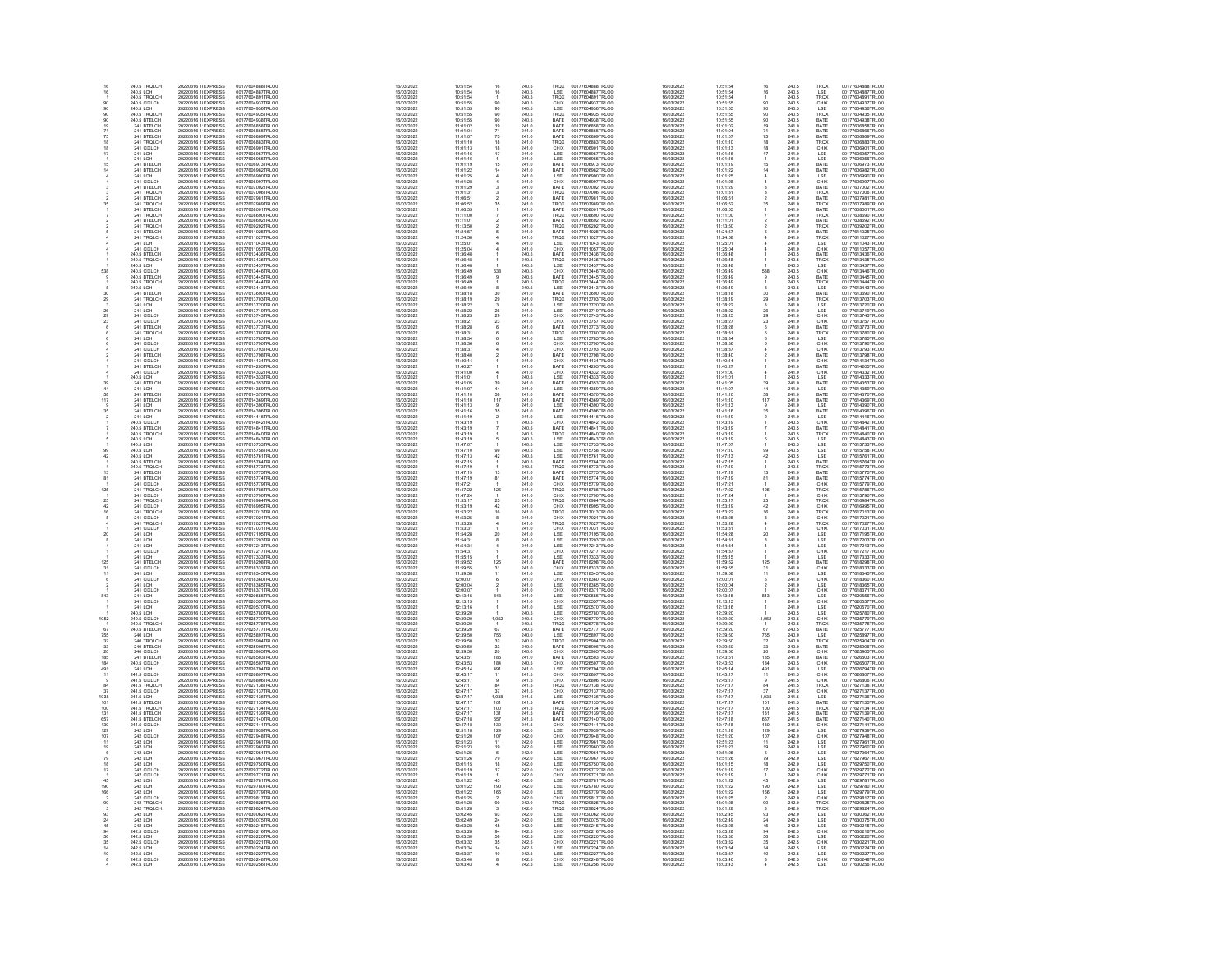|                                                                  | 242.5 CIXLCH                                                                                              | 20220316 1: EXPRESS                                                                                                                      | 00177630266TRLO                                                                                                      | 16/03/2022                                                         | 13:03:46                                                           |                                                                                                                                            |                                                    | CHIX                                        | 00177630266TRLO                                                                                                                          | 16/03/2022                                                         | 13:03:46                                                 |                                                                          |                                                             |                                                                                                                                                                                                                                                                                                             | 00177630266TRLO0                                                                                                     |
|------------------------------------------------------------------|-----------------------------------------------------------------------------------------------------------|------------------------------------------------------------------------------------------------------------------------------------------|----------------------------------------------------------------------------------------------------------------------|--------------------------------------------------------------------|--------------------------------------------------------------------|--------------------------------------------------------------------------------------------------------------------------------------------|----------------------------------------------------|---------------------------------------------|------------------------------------------------------------------------------------------------------------------------------------------|--------------------------------------------------------------------|----------------------------------------------------------|--------------------------------------------------------------------------|-------------------------------------------------------------|-------------------------------------------------------------------------------------------------------------------------------------------------------------------------------------------------------------------------------------------------------------------------------------------------------------|----------------------------------------------------------------------------------------------------------------------|
|                                                                  | 242.5 LCH<br>242.5 LCH                                                                                    | 20220316 1: EXPRESS<br>20220316 1: EXPRESS                                                                                               | 00177630272TRLO0<br>00177630349TRLO0                                                                                 | 16/03/2022<br>16/03/2022                                           | 13:03:48<br>13:04:16                                               |                                                                                                                                            | 242.5<br>242.5                                     | LSE<br>LSE                                  | 00177630272TRLO0<br>00177630349TRLO0                                                                                                     | 16/03/2022<br>16/03/2022                                           | 13:03:48<br>13:04:16                                     |                                                                          | 242.5<br>242.5                                              | LSE<br>LSE                                                                                                                                                                                                                                                                                                  | 00177630272TRLO0<br>00177630349TRLO0                                                                                 |
|                                                                  | 242.5 CIXLCH                                                                                              | 20220316 1: EXPRESS                                                                                                                      | 00177631116TRLOO                                                                                                     | 16/03/2022                                                         | 13:08:31                                                           |                                                                                                                                            | 242.5                                              | CHIX                                        | 00177631116TRLOD                                                                                                                         | 16/03/2022                                                         | 13:08:31                                                 |                                                                          | 242.5                                                       |                                                                                                                                                                                                                                                                                                             | 00177631116TRLO0                                                                                                     |
|                                                                  | 242.5 LCH                                                                                                 | 20220316 1: EXPRESS                                                                                                                      | 00177631118TRLOC                                                                                                     | 16/03/2022                                                         | 13:08:34                                                           |                                                                                                                                            | 242.5                                              | LSE                                         | 00177631118TRLOD                                                                                                                         | 16/03/2022                                                         | 13:08:34                                                 |                                                                          | 242.5                                                       | CHIX<br>LSE                                                                                                                                                                                                                                                                                                 | 00177631118TRLO0                                                                                                     |
| 118                                                              | 242.5 CCH<br>242.5 CIXLCH<br>242.5 CIXLCH<br>242.5 BTELCH<br>242.5 BTELCH<br>242.5 BTELCH                 | 20220316 1: EXPRESS                                                                                                                      | 00177631130TRLO0<br>00177631130TRLO0<br>00177631137TRLO0<br>00177633204TRLO0<br>00177633216TRLO0                     | 16/03/2022                                                         | 13:08:37<br>13:08:40<br>13:19:16<br>13:19:19<br>13:19:19           | 118                                                                                                                                        | 242.5<br>242.5<br>242.5<br>242.5<br>242.5          | CHIX<br>LSE<br>CHIX<br>BATE<br>BATE         | 00177631130TRLO0<br>00177631137TRLO0<br>00177633204TRLO0<br>00177633216TRLO0<br>00177633215TRLO0                                         | 16/03/2022                                                         | 13:08:37<br>13:08:40<br>13:19:16                         | 118                                                                      | 242.5<br>242.5<br>242.5                                     | CHIX<br>LSE<br>CHIX<br>BATE<br>BATE<br>CHIX<br>BATE<br>BATE                                                                                                                                                                                                                                                 | 00177631130TRLO0<br>00177631130TRLO0<br>00177631137TRLO0<br>00177633204TRLO0<br>00177633216TRLO0<br>00177633215TRLO0 |
|                                                                  |                                                                                                           | 20220316 1:EXPRESS<br>20220316 1:EXPRESS<br>20220316 1:EXPRESS<br>20220316 1:EXPRESS<br>20220316 1:EXPRESS<br>20220316 1:EXPRESS         |                                                                                                                      | 16/03/2022<br>16/03/2022<br>16/03/2022                             |                                                                    |                                                                                                                                            |                                                    |                                             |                                                                                                                                          | 16/03/2022<br>16/03/2022<br>16/03/2022<br>16/03/2022               |                                                          |                                                                          |                                                             |                                                                                                                                                                                                                                                                                                             |                                                                                                                      |
| $rac{29}{53}$                                                    |                                                                                                           |                                                                                                                                          |                                                                                                                      |                                                                    |                                                                    | $29$<br>53<br>$2$<br>7                                                                                                                     |                                                    |                                             |                                                                                                                                          |                                                                    |                                                          | $\frac{1}{29}$                                                           |                                                             |                                                                                                                                                                                                                                                                                                             |                                                                                                                      |
|                                                                  |                                                                                                           |                                                                                                                                          |                                                                                                                      | 16/03/2022                                                         |                                                                    |                                                                                                                                            |                                                    |                                             |                                                                                                                                          | 16/03/2022                                                         | 13:19:19<br>13:19:19                                     |                                                                          | 242.5<br>242.5                                              |                                                                                                                                                                                                                                                                                                             |                                                                                                                      |
|                                                                  | 242.5 CIXLCH                                                                                              |                                                                                                                                          | 00177633222TRLO0                                                                                                     | 16/03/2022                                                         | 13:19:22                                                           |                                                                                                                                            | 242.5                                              | CHIX                                        | 00177633222TRLOD                                                                                                                         | 16/03/2022                                                         | 13:19:22                                                 |                                                                          | 242.5                                                       |                                                                                                                                                                                                                                                                                                             | 00177633222TRLO0                                                                                                     |
| 11                                                               | 242.5 BTELCH<br>242.5 BTELCH                                                                              | 20220316 1:EXPRESS<br>20220316 1:EXPRESS                                                                                                 | 00177633226TRLOD<br>00177633225TRLOD                                                                                 | 16/03/2022<br>16/03/2022                                           | 13:19:25<br>13:19:25                                               | $\frac{11}{3}$                                                                                                                             | 242.5<br>242.5                                     | BATE<br>BATE                                | 00177633226TRLO0<br>00177633225TRLO0                                                                                                     | 16/03/2022<br>16/03/2022                                           | 13:19:25<br>13:19:25                                     | 11                                                                       | 242.5<br>242.5                                              |                                                                                                                                                                                                                                                                                                             | 00177633226TRLO0<br>00177633225TRLO0                                                                                 |
|                                                                  |                                                                                                           | 20220316 1:EXPRESS<br>20220316 1:EXPRESS<br>20220316 1:EXPRESS<br>20220316 1:EXPRESS<br>20220316 1:EXPRESS<br>20220316 1:EXPRESS         | 00177633228TRLO0<br>00177633228TRLO0<br>00177633239TRLO0<br>00177635491TRLO0<br>00177635490TRLO0                     |                                                                    |                                                                    |                                                                                                                                            |                                                    |                                             | 00177633225TRLO0<br>00177633226TRLO0<br>00177633239TRLO0<br>00177635491TRLO0<br>00177635490TRLO0<br>00177635489TRLO0                     |                                                                    |                                                          |                                                                          |                                                             | ENTERE<br>CHIX<br>CHIX<br>LSE<br>TROX<br>BATE<br>LSE                                                                                                                                                                                                                                                        | 00177633225TRLO0<br>00177633226TRLO0<br>00177633239TRLO0<br>00177635491TRLO0<br>00177635480TRLO0<br>00177635489TRLO0 |
|                                                                  | 242.5 CIXLCH<br>242.5 LCH                                                                                 |                                                                                                                                          |                                                                                                                      | 16/03/2022<br>16/03/2022                                           | 13:19:28<br>13:19:31<br>13:29:06                                   |                                                                                                                                            | 242.5<br>242.5<br>242.0                            | CHIX<br>LSE<br>CHIX<br>LSE<br>TRQX          |                                                                                                                                          | 16/03/2022<br>16/03/2022                                           | 13:19:28<br>13:19:31<br>13:29:06                         |                                                                          | 242.5<br>242.5<br>242.0                                     |                                                                                                                                                                                                                                                                                                             |                                                                                                                      |
|                                                                  | 242 CIXLCH                                                                                                |                                                                                                                                          |                                                                                                                      | 16/03/2022                                                         |                                                                    |                                                                                                                                            |                                                    |                                             |                                                                                                                                          | 16/03/2022                                                         |                                                          |                                                                          |                                                             |                                                                                                                                                                                                                                                                                                             |                                                                                                                      |
| 23                                                               | 242 LCH<br>242 TRQLCH                                                                                     |                                                                                                                                          |                                                                                                                      | 16/03/2022                                                         | 13:29:06<br>13:29:06                                               | $\overline{23}$                                                                                                                            | 242.0<br>242.0                                     |                                             |                                                                                                                                          | 16/03/2022                                                         | 13:29:06                                                 |                                                                          | 242.0<br>242.0                                              |                                                                                                                                                                                                                                                                                                             |                                                                                                                      |
|                                                                  | 242 BTELCH                                                                                                |                                                                                                                                          | 00177635488TRLOD                                                                                                     | 16/03/2022<br>16/03/2022                                           | 13:29:06                                                           |                                                                                                                                            |                                                    |                                             | 00177635488TRLOD                                                                                                                         | 16/03/2022<br>16/03/2022                                           | 13:29:06<br>13:29:06                                     | 23                                                                       |                                                             |                                                                                                                                                                                                                                                                                                             |                                                                                                                      |
|                                                                  | 242 LCH                                                                                                   | 20220316 1:EXPRESS<br>20220316 1:EXPRESS                                                                                                 | 00177635492TRLOC                                                                                                     | 16/03/2022                                                         | 13:29:06                                                           | $\begin{array}{c} 3 \\ 57 \end{array}$                                                                                                     | 242.0<br>242.0                                     | BATE<br>LSE                                 | 00177635492TRLOD                                                                                                                         | 16/03/2022                                                         | 13:29:06                                                 | $\frac{3}{57}$                                                           | 242.0<br>242.0                                              |                                                                                                                                                                                                                                                                                                             | 00177635488TRLO0<br>00177635492TRLO0                                                                                 |
| a4                                                               | 242 S TROLCH                                                                                              | 20220316 1: EXPRESS                                                                                                                      | 00177636744TRLOC                                                                                                     | 16/03/2022                                                         | 13:31:04                                                           |                                                                                                                                            | 242.0<br>242.5<br>242.3<br>242.3<br>242.0<br>242.0 | TROX                                        | 00177636744TRLO0                                                                                                                         | 16/03/2022                                                         | 13:31:04                                                 |                                                                          | 242.0<br>242.5<br>242.3<br>242.3<br>242.3                   | TROX                                                                                                                                                                                                                                                                                                        | 00177636744TRLO0                                                                                                     |
|                                                                  | 242.5 TROLCH<br>242.25 TROLCH<br>242.25 TROLCH<br>242 CIXLCH<br>242 BTELCH<br>242 BTELCH                  | 20220316 1:EXPRESS<br>20220316 1:EXPRESS<br>20220316 1:EXPRESS<br>20220316 1:EXPRESS<br>20220316 1:EXPRESS<br>20220316 1:EXPRESS         | 00177636744TRLO0<br>00177644647TRLO0<br>00177662711TRLO0<br>00177662833TRLO0<br>00177662833TRLO0                     | 16/03/2022<br>16/03/2022<br>16/03/2022<br>16/03/2022<br>16/03/2022 | 13:41:46<br>14:11:20<br>14:11:20<br>14:11:31<br>14:11:31           | 44<br>381314<br>444<br>444<br>44<br>545<br>545<br>68<br>36<br>16<br>14<br>36<br>44<br>44<br>44<br>5<br>4<br>5<br>4<br>4<br>4<br>4<br>4<br> |                                                    | ENTE<br>TROX<br>TROX<br>CHIX<br>BATE        | 001776367441RL00<br>00177644647TRL00<br>00177662711TRL00<br>00177662715TRL00<br>00177662833TRL00<br>00177662832TRL00                     | 16/03/2022<br>16/03/2022<br>16/03/2022<br>16/03/2022<br>16/03/2022 | $13:41:46$<br>$14:11:20$<br>$14:11:20$<br>$14:11:31$     | $\begin{array}{c} 44 \\ 38 \\ 1,213 \\ 1,214 \\ 44 \\ 44 \\ \end{array}$ |                                                             | FROM<br>BATE<br>TROM<br>TROM<br>CHIX<br>BATE                                                                                                                                                                                                                                                                | 00177636744TRL00<br>00177644647TRL00<br>00177662711TRL00<br>00177662833TRL00<br>00177662833TRL00                     |
| $\begin{array}{r} 38 \\ 1213 \\ 1214 \\ 44 \\ 44 \\ \end{array}$ |                                                                                                           |                                                                                                                                          |                                                                                                                      |                                                                    |                                                                    |                                                                                                                                            |                                                    |                                             |                                                                                                                                          |                                                                    |                                                          |                                                                          |                                                             |                                                                                                                                                                                                                                                                                                             |                                                                                                                      |
|                                                                  |                                                                                                           |                                                                                                                                          |                                                                                                                      |                                                                    |                                                                    |                                                                                                                                            |                                                    |                                             |                                                                                                                                          |                                                                    |                                                          |                                                                          |                                                             |                                                                                                                                                                                                                                                                                                             |                                                                                                                      |
|                                                                  |                                                                                                           |                                                                                                                                          |                                                                                                                      | 16/03/2022                                                         |                                                                    |                                                                                                                                            |                                                    |                                             |                                                                                                                                          | 16/03/2022                                                         | 14:11:31                                                 |                                                                          | 242.0                                                       |                                                                                                                                                                                                                                                                                                             |                                                                                                                      |
| 44                                                               |                                                                                                           |                                                                                                                                          |                                                                                                                      | 16/03/2022                                                         | 14:11:31                                                           |                                                                                                                                            |                                                    |                                             |                                                                                                                                          | 16/03/2022                                                         |                                                          |                                                                          |                                                             |                                                                                                                                                                                                                                                                                                             |                                                                                                                      |
| 1252                                                             | 242 LCH<br>241.75 LCH                                                                                     | 20220316 1 / EXPRESS<br>20220316 1 / EXPRESS                                                                                             | 00177662831TRLOO<br>00177662835TRLOO                                                                                 | 16/03/2022                                                         | 14:11:31                                                           |                                                                                                                                            | 242.0<br>241.8                                     | LSE<br>LSE                                  | 00177662831TRLO0<br>00177662835TRLO0                                                                                                     | 16/03/2022                                                         | 14:11:31<br>14:11:31                                     | $\frac{44}{1,252}$                                                       | 242.0<br>241.8                                              |                                                                                                                                                                                                                                                                                                             | 00177662831TRLO0<br>00177662835TRLO0                                                                                 |
| <b>R49</b><br>K45                                                | 241.5 LCH<br>241.5 CIXLCH                                                                                 | 20220316 14 EXPRESS<br>20220316 14 EXPRESS                                                                                               | 00177662837TRLOO                                                                                                     | 16/03/2022<br>16/03/2022                                           | 14:11:31<br>14.14.11                                               |                                                                                                                                            | 241.5<br>241.5                                     | LSE<br>CHIX                                 | 00177662837TRLO0<br>00177664575TRLO0                                                                                                     | 16/03/2022<br>16/03/2022                                           | 14:11:31<br>14:14:11                                     | 649<br>545<br>58<br>68<br>36<br>161                                      | $\frac{241.5}{241.5}$                                       | LSE<br>LSE<br>LSE<br>CHIX<br>CHIX<br>LSE<br>LSE<br>LSE<br>BATE                                                                                                                                                                                                                                              | 00177662837TRLO0<br>00177664575TRLO0                                                                                 |
| $\overline{68}$                                                  |                                                                                                           |                                                                                                                                          |                                                                                                                      |                                                                    |                                                                    |                                                                                                                                            |                                                    |                                             |                                                                                                                                          |                                                                    |                                                          |                                                                          |                                                             |                                                                                                                                                                                                                                                                                                             |                                                                                                                      |
|                                                                  | 241.9 CIXLCH<br>242 CIXLCH<br>242.5 LCH                                                                   | 20220316 1-EXPRESS<br>20220316 1-EXPRESS<br>20220316 1-EXPRESS                                                                           | 00177664577TRLOO<br>00177664576TRLOO<br>00177664576TRLOO                                                             | 16/03/2022<br>16/03/2022<br>16/03/2022                             | 14:14:12<br>14:14:12<br>14:14:12                                   |                                                                                                                                            | 241.9<br>242.0<br>242.0<br>242.5                   | CHIX<br>CHIX<br>LSE<br>LSE<br>BATE          | 00177664577TRLO0<br>00177664576TRLO0<br>00177664576TRLO0                                                                                 | 16/03/2022<br>16/03/2022<br>16/03/2022                             | 14:14:12<br>14:14:12<br>14:14:12                         |                                                                          | 241.9<br>242.0<br>242.0<br>242.5                            |                                                                                                                                                                                                                                                                                                             | 00177664577TRLO0<br>00177664576TRLO0<br>00177664576TRLO0                                                             |
| 36<br>161                                                        |                                                                                                           |                                                                                                                                          |                                                                                                                      |                                                                    |                                                                    |                                                                                                                                            |                                                    |                                             |                                                                                                                                          |                                                                    |                                                          |                                                                          |                                                             |                                                                                                                                                                                                                                                                                                             |                                                                                                                      |
| 436<br>149                                                       | 242.5 LCH<br>242.5 BTELCH                                                                                 | 20220316 1/ EXPRESS<br>20220316 1/ EXPRESS                                                                                               | 00177664578TRLO0<br>00177667035TRLO0                                                                                 | 16/03/2022                                                         | 14:14:12<br>14:17:14                                               |                                                                                                                                            | 242.5<br>242.5                                     |                                             | 00177664578TRLO0<br>00177667035TRLO0                                                                                                     | 16/03/2022                                                         | 14:14:12                                                 | 436<br>149                                                               | 242.5<br>242.5                                              |                                                                                                                                                                                                                                                                                                             | 00177664578TRLO0<br>00177667035TRLO0                                                                                 |
|                                                                  | 242.5 TROLCH                                                                                              | 20220316 14 EXPRESS                                                                                                                      | 00177667036TRLO0                                                                                                     | 16/03/2022<br>16/03/2022                                           | 14:17:14                                                           | 6                                                                                                                                          | 242.5                                              | TRQX                                        | 00177667036TRLO0                                                                                                                         | 16/03/2022<br>16/03/2022                                           | 14:17:14<br>14:17:14                                     |                                                                          | 242.5                                                       | TRQX                                                                                                                                                                                                                                                                                                        | 00177667036TRLO0                                                                                                     |
|                                                                  |                                                                                                           | 20220316 1/EXPRESS                                                                                                                       |                                                                                                                      | 16/03/2022                                                         |                                                                    |                                                                                                                                            |                                                    |                                             |                                                                                                                                          | 16/03/2022                                                         |                                                          |                                                                          |                                                             |                                                                                                                                                                                                                                                                                                             |                                                                                                                      |
| 643<br>349                                                       |                                                                                                           | 20220316 1-EXPRESS                                                                                                                       |                                                                                                                      | 16/03/2022                                                         |                                                                    |                                                                                                                                            |                                                    | TROX<br>BATE                                |                                                                                                                                          | 16/03/2022                                                         | 14:17:14<br>14:17:14                                     |                                                                          |                                                             | TROX<br>BATE                                                                                                                                                                                                                                                                                                |                                                                                                                      |
|                                                                  |                                                                                                           |                                                                                                                                          |                                                                                                                      |                                                                    |                                                                    |                                                                                                                                            |                                                    |                                             |                                                                                                                                          |                                                                    |                                                          |                                                                          |                                                             |                                                                                                                                                                                                                                                                                                             |                                                                                                                      |
| 675<br>288<br>371                                                | 242.5 TRUCCH<br>243.5 BTELCH<br>243.5 BTELCH<br>243.5 BTELCH<br>244 BTELCH<br>244 BTELCH                  | 20220316 1-EXPRESS<br>20220316 1-EXPRESS<br>20220316 1-EXPRESS                                                                           | 001776670361RLO0<br>00177667043TRLO0<br>00177667040TRLO0<br>00177667040TRLO0<br>00177667062TRLO0                     | 16/03/2022<br>16/03/2022<br>16/03/2022                             | $14:17:14$<br>$14:17:14$<br>$14:17:14$<br>$14:17:14$<br>$14:17:16$ | $643$<br>$349$<br>$675$<br>$288$<br>$371$<br>$350$<br>$1,428$                                                                              | 242.0<br>243.0<br>243.5<br>243.5<br>243.5<br>244.0 | BATE<br>BATE<br>BATE                        | 001776670361KLO0<br>00177667037TRLO0<br>00177667043TRLO0<br>00177667039TRLO0<br>00177667062TRLO0                                         | 16/03/2022<br>16/03/2022<br>16/03/2022                             | $14:17:14$ $14:17:14$ $14:17:16$                         | 643<br>849<br>675<br>288<br>371                                          | 242.0<br>243.0<br>243.5<br>243.5<br>243.5<br>244.0          | BATE<br>BATE<br>BATE<br>BATE<br>BATE<br>BATE                                                                                                                                                                                                                                                                | 001776670361 REDU<br>00177667043TRLO0<br>00177667043TRLO0<br>00177667040TRLO0<br>00177667062TRLO0                    |
|                                                                  |                                                                                                           |                                                                                                                                          |                                                                                                                      | 16/03/2022                                                         | 14:17:16                                                           |                                                                                                                                            |                                                    |                                             |                                                                                                                                          | 16/03/2022                                                         | 14:17:16                                                 |                                                                          |                                                             |                                                                                                                                                                                                                                                                                                             |                                                                                                                      |
| 350<br>1428                                                      | 244 BTELCH<br>243.75 BTELCH                                                                               | 20220316 1/ EXPRESS<br>20220316 1/ EXPRESS                                                                                               | 00177667063TRLO0<br>00177669610TRLO0                                                                                 | 16/03/2022                                                         | 14:20:21                                                           |                                                                                                                                            | $\substack{244.0 \\ 243.8}$                        | BATE<br>BATE                                | 00177667063TRLO0<br>00177669610TRLO0                                                                                                     | 16/03/2022                                                         | 14:20:21                                                 | 350<br>1,428                                                             | 244.0<br>243.8                                              |                                                                                                                                                                                                                                                                                                             | 00177667063TRLO0<br>00177669610TRLO0                                                                                 |
| 487<br>487                                                       | 243.5 CIXLCH<br>243.5 BTELCH                                                                              | 20220316 1 / EXPRESS<br>20220316 1 / EXPRESS                                                                                             | 00177671331TRLOO<br>00177671330TRLOO                                                                                 | 16/03/2022                                                         | 14:22:49                                                           |                                                                                                                                            | 243.5<br>243.5                                     | CHIX<br>BATE                                | 00177671331TRLO0<br>00177671330TRLO0                                                                                                     | 16/03/2022                                                         | 14:22:49<br>14:22:49                                     | 487<br>487                                                               | 243.5<br>243.5                                              | CHIX<br>BATE                                                                                                                                                                                                                                                                                                | 00177671331TRLO0<br>00177671330TRLO0                                                                                 |
|                                                                  |                                                                                                           |                                                                                                                                          |                                                                                                                      | 16/03/2022                                                         | 14:22:49                                                           |                                                                                                                                            |                                                    |                                             |                                                                                                                                          | 16/03/2022                                                         |                                                          |                                                                          |                                                             |                                                                                                                                                                                                                                                                                                             |                                                                                                                      |
| R7                                                               | 243.5 LCH<br>243.5 LCH<br>243.5 TROLCH<br>243.5 TROLCH                                                    |                                                                                                                                          | 00177671329TRLOD                                                                                                     | 16/03/2022<br>16/03/2022<br>16/03/2022                             | $14.22.49$<br>$14.22.49$<br>$14.22.49$                             |                                                                                                                                            |                                                    |                                             | 00177671329TRLOO<br>00177671328TRLOO<br>00177671327TRLOO                                                                                 | 16/03/2022                                                         | 14:22:49                                                 |                                                                          |                                                             |                                                                                                                                                                                                                                                                                                             |                                                                                                                      |
|                                                                  |                                                                                                           |                                                                                                                                          |                                                                                                                      |                                                                    |                                                                    |                                                                                                                                            |                                                    |                                             |                                                                                                                                          | 16/03/2022<br>16/03/2022<br>16/03/2022                             | 14.22.49<br>14.22:49<br>14.22:49                         |                                                                          |                                                             |                                                                                                                                                                                                                                                                                                             |                                                                                                                      |
|                                                                  |                                                                                                           |                                                                                                                                          |                                                                                                                      | 16/03/2022                                                         |                                                                    |                                                                                                                                            |                                                    |                                             |                                                                                                                                          | 16/03/2022                                                         |                                                          |                                                                          |                                                             |                                                                                                                                                                                                                                                                                                             |                                                                                                                      |
| 400<br>486<br>494<br>649                                         | 246 LCH<br>245 CIXLCH                                                                                     | 20220316<br>20220316<br>20220316<br>20220316<br>14 EXPRESS<br>20220316<br>14 EXPRESS<br>20220316<br>14 EXPRESS<br>20220316<br>14 EXPRESS | 001776713291RL00<br>00177671328TRL00<br>00177672863TRL00<br>00177673008TRL00                                         | 16/03/2022                                                         | 14:25:20<br>14:25:32                                               | 487 87 848 486 496 649                                                                                                                     | 243.5<br>243.5<br>243.5<br>243.5<br>246.0<br>246.0 | LSE<br>LSE<br>LSE<br>TRQX<br>LSE<br>CHIX    | 00177672863TRLO0<br>00177673008TRLO0                                                                                                     | 16/03/2022                                                         | 14:25:20<br>14:25:32                                     |                                                                          | 243.5<br>243.5<br>243.5<br>243.5<br>246.0<br>246.0          | LSE<br>LSE<br>TROX<br>LSE<br>CHIX<br>LSE                                                                                                                                                                                                                                                                    | 001776713301RLO0<br>00177671329TRLO0<br>00177671328TRLO0<br>00177671327TRLO0<br>00177673008TRLO0<br>00177673008TRLO0 |
| 649                                                              | 245 LCH                                                                                                   | 20220316 1 EXPRESS                                                                                                                       | 00177673007TRLO0                                                                                                     | 16/03/2022                                                         | 14:25:32                                                           |                                                                                                                                            | 245.0                                              | LSE                                         | 00177673007TRLO0                                                                                                                         | 16/03/2022                                                         | 14:25:32                                                 |                                                                          | 245.0                                                       |                                                                                                                                                                                                                                                                                                             | 00177673007TRLO0                                                                                                     |
| 649<br>1161                                                      | 245 TROLCH<br>247 S RTFLCH                                                                                | 20220316 1/ EXPRESS<br>20220316 1/ EXPRESS                                                                                               | 00177673006TRLOC<br>00177678079TRLOC                                                                                 | 16/03/2022<br>16/03/2022                                           | 14:25:32<br>14:33:22                                               | 649<br>1,161                                                                                                                               | 245.0<br>247.5                                     | <b>TROX</b><br>RATE                         | 00177673006TRLO0<br>00177678079TRLO0                                                                                                     | 16/03/2022<br>16/03/2022                                           | 14:25:32<br>14:33:22                                     | 87<br>400<br>486<br>494<br>649<br>649<br>1,161                           | 245.0<br>247.5                                              | TRQX<br>BATE                                                                                                                                                                                                                                                                                                | 00177673006TRLO0<br>00177678079TRLO0                                                                                 |
|                                                                  |                                                                                                           |                                                                                                                                          |                                                                                                                      |                                                                    |                                                                    |                                                                                                                                            |                                                    |                                             |                                                                                                                                          |                                                                    |                                                          |                                                                          |                                                             |                                                                                                                                                                                                                                                                                                             |                                                                                                                      |
| 1161<br>433                                                      | 247.5 BTELCH<br>247.5 BTELCH<br>247 LCH<br>247 BTELCH<br>247 BTELCH<br>247 CIXLCH                         | 20220316 1+ EXPRESS<br>20220316 1+ EXPRESS<br>20220316 1+ EXPRESS<br>20220316 1+ EXPRESS<br>20220316 1+ EXPRESS<br>20220316 1+ EXPRESS   | 001776780791RLO0<br>00177678136TRLO0<br>00177678136TRLO0<br>00177678137TRLO0<br>00177678169TRLO0                     | 16/03/2022<br>16/03/2022<br>16/03/2022<br>16/03/2022               | 14:33:22<br>14:33:29<br>14:33:29                                   |                                                                                                                                            | 247.5<br>247.5<br>247.0<br>247.0<br>247.0          | BATE<br>BATE<br>LSE<br>TRQX<br>BATE<br>CHIX | 00177678079TRLO0<br>00177678136TRLO0<br>00177678136TRLO0<br>00177678137TRLO0<br>00177678189TRLO0                                         | 16/03/2022<br>16/03/2022<br>16/03/2022                             |                                                          |                                                                          | 247.5<br>247.5<br>247.0<br>247.0                            |                                                                                                                                                                                                                                                                                                             | 001776780791RLO0<br>00177678081TRLO0<br>00177678136TRLO0<br>00177678135TRLO0<br>00177678137TRLO0                     |
| 432<br>433<br>234                                                |                                                                                                           |                                                                                                                                          |                                                                                                                      |                                                                    |                                                                    |                                                                                                                                            |                                                    |                                             |                                                                                                                                          |                                                                    |                                                          |                                                                          |                                                             |                                                                                                                                                                                                                                                                                                             |                                                                                                                      |
|                                                                  |                                                                                                           |                                                                                                                                          |                                                                                                                      | 16/03/2022                                                         | 14:33:29<br>14:33:31                                               |                                                                                                                                            |                                                    |                                             |                                                                                                                                          | 16/03/2022                                                         | 14:33:29<br>14:33:31                                     |                                                                          | 247.0<br>247.0                                              |                                                                                                                                                                                                                                                                                                             |                                                                                                                      |
|                                                                  |                                                                                                           |                                                                                                                                          | 00177678171TRLOD                                                                                                     | 16/03/2022<br>16/03/2022                                           | 14:33:31                                                           | 1,161<br>433<br>432<br>433<br>234<br>137<br>170                                                                                            |                                                    |                                             |                                                                                                                                          | 16/03/2022<br>16/03/2022                                           | 14:33:31                                                 |                                                                          |                                                             |                                                                                                                                                                                                                                                                                                             |                                                                                                                      |
| 137<br>170                                                       | 247 CIXLCH<br>247 CIXLCH                                                                                  | 20220316 1 / EXPRESS<br>20220316 1 / EXPRESS                                                                                             | 00177678170TRLOD                                                                                                     | 16/03/2022                                                         | 14:33:31                                                           |                                                                                                                                            | 247.0<br>247.0                                     | CHIX<br>CHIX                                | 00177678171TRLO0<br>00177678170TRLO0                                                                                                     | 16/03/2022                                                         | 14:33:31                                                 |                                                                          | 247.0<br>247.0                                              |                                                                                                                                                                                                                                                                                                             | 00177678171TRLO0<br>00177678170TRLO0                                                                                 |
| am                                                               | 246.5 BTELCH                                                                                              | 20220316 1/ EXPRESS                                                                                                                      | 00177683348TRLOC                                                                                                     | 16/03/2022                                                         | 14:40:43                                                           |                                                                                                                                            |                                                    | <b>BATE</b>                                 |                                                                                                                                          | 16/03/2022                                                         | 14:40:43                                                 |                                                                          |                                                             |                                                                                                                                                                                                                                                                                                             | 00177683348TRLO0                                                                                                     |
| 433<br>433<br>540<br>39<br>140                                   | 246.5 BTELCH<br>246.5 TRQLCH<br>247 CIXLCH<br>247 CIXLCH<br>247 CIXLCH                                    | 20220316 14EXPRESS<br>20220316 14EXPRESS<br>20220316 14EXPRESS<br>20220316 14EXPRESS<br>20220316 14EXPRESS<br>20220316 14EXPRESS         | 001776833481RLO0<br>00177683347TRLO0<br>00177683346TRLO0<br>00177683378TRLO0<br>00177683377TRLO0<br>00177683376TRLO0 | 16/03/2022<br>16/03/2022<br>16/03/2022<br>16/03/2022               | 14:40:43<br>14:40:43<br>14:40:48<br>14:40:46                       | $433$<br>$433$<br>$540$<br>$39$<br>$140$                                                                                                   | 246.5<br>246.5<br>246.5<br>247.0<br>247.0          | LSE<br>LSE<br>TROX<br>CHIX<br>CHIX          | 001776781701RL00<br>00177683348TRL00<br>00177683346TRL00<br>00177683378TRL00<br>00177683376TRL00<br>00177683376TRL00<br>00177683376TRL00 | 16/03/2022<br>16/03/2022<br>16/03/2022<br>16/03/2022<br>16/03/2022 | 14:40:43<br>14:40:43<br>14:40:48<br>14:40:46<br>14:40:46 | 1,161<br>433<br>432<br>433<br>437<br>170<br>433<br>440<br>140            | 247.0<br>246.5<br>246.5<br>247.0<br>247.0<br>247.0          |                                                                                                                                                                                                                                                                                                             | 001776833481RLO0<br>00177683347TRLO0<br>00177683346TRLO0<br>00177683378TRLO0<br>00177683377TRLO0<br>00177683376TRLO0 |
|                                                                  |                                                                                                           |                                                                                                                                          |                                                                                                                      |                                                                    |                                                                    |                                                                                                                                            |                                                    |                                             |                                                                                                                                          |                                                                    |                                                          |                                                                          |                                                             |                                                                                                                                                                                                                                                                                                             |                                                                                                                      |
|                                                                  |                                                                                                           |                                                                                                                                          |                                                                                                                      |                                                                    |                                                                    |                                                                                                                                            |                                                    |                                             |                                                                                                                                          |                                                                    |                                                          |                                                                          |                                                             |                                                                                                                                                                                                                                                                                                             |                                                                                                                      |
| 362                                                              | 247 CIXLCH                                                                                                |                                                                                                                                          |                                                                                                                      | 16/03/2022                                                         | 14:40:46                                                           | 362                                                                                                                                        | 247.0                                              |                                             |                                                                                                                                          | 16/03/2022                                                         | 14:40:46                                                 | 362                                                                      |                                                             |                                                                                                                                                                                                                                                                                                             |                                                                                                                      |
| 433                                                              | 246.5 BTELCH                                                                                              | 20220316 1 / EXPRESS<br>20220316 1 / EXPRESS                                                                                             | 00177685008TRLC0<br>00177685007TRLC0                                                                                 | 16/03/2022                                                         | 14:43:02                                                           | 433<br>433                                                                                                                                 | 246.5<br>246.5                                     | BATE                                        | 00177685008TRLO0                                                                                                                         | 16/03/2022                                                         | 14:43:02                                                 | 433<br>433                                                               | 246.5<br>246.5                                              |                                                                                                                                                                                                                                                                                                             | 00177685008TRLO0                                                                                                     |
| 433                                                              | 246.5 LCH                                                                                                 |                                                                                                                                          |                                                                                                                      | 16/03/2022                                                         | 14:43:02                                                           |                                                                                                                                            |                                                    | LSE                                         | 00177685007TRLOD                                                                                                                         | 16/03/2022                                                         | 14:43:02                                                 |                                                                          |                                                             |                                                                                                                                                                                                                                                                                                             | 00177685007TRLO0                                                                                                     |
| 540<br>433                                                       | 246.5 TROLCH<br>246.5 LCH                                                                                 | 20220316 14 EXPRESS<br>20220316 14 EXPRESS                                                                                               | 00177685006TRLOO<br>00177685038TRLOO                                                                                 | 16/03/2022<br>16/03/2022                                           | 14:43:02<br>14:43:04                                               |                                                                                                                                            |                                                    | TRQX<br>LSE                                 |                                                                                                                                          | 16/03/2022<br>16/03/2022                                           | 14:43:02<br>14:43:04                                     |                                                                          |                                                             |                                                                                                                                                                                                                                                                                                             | 00177685006TRLO0<br>00177685038TRLO0                                                                                 |
| 433                                                              |                                                                                                           |                                                                                                                                          |                                                                                                                      |                                                                    |                                                                    |                                                                                                                                            |                                                    |                                             |                                                                                                                                          |                                                                    |                                                          |                                                                          |                                                             |                                                                                                                                                                                                                                                                                                             |                                                                                                                      |
|                                                                  |                                                                                                           |                                                                                                                                          |                                                                                                                      |                                                                    |                                                                    |                                                                                                                                            |                                                    |                                             |                                                                                                                                          |                                                                    |                                                          |                                                                          |                                                             |                                                                                                                                                                                                                                                                                                             |                                                                                                                      |
|                                                                  | 246.9 LCH<br>246 BTELCH<br>246 CIXLCH<br>246 TROLCH                                                       | 20220316 1-EXPRESS<br>20220316 1-EXPRESS<br>20220316 1-EXPRESS                                                                           | 001776850381RLO0<br>00177685324TRLO0<br>00177685323TRLO0<br>00177686891TRLO0<br>00177686694TRLO0                     | 16/03/2022<br>16/03/2022<br>16/03/2022                             | 14:43:04<br>14:43:28<br>14:43:28<br>14:43:28                       | 540<br>433<br>433<br>541<br>540<br>487<br>487                                                                                              | 246.5<br>246.5<br>246.6<br>246.0<br>246.0          | LSE<br>BATE<br>CHIX<br>TRQX<br>LSE<br>BATE  | 001776850071RE00<br>00177685038TRLO0<br>00177685324TRLO0<br>00177685323TRLO0<br>00177685322TRLO0                                         | 16/03/2022<br>16/03/2022<br>16/03/2022                             | 14:43:04<br>14:43:28<br>14:43:28<br>14:43:28             | 540<br>433<br>433<br>541<br>540<br>487<br>487                            | 246.5<br>246.5<br>246.6<br>246.0<br>246.0                   | LSE<br>TROX<br>LSE<br>BATE<br>CHIX<br>LSE<br>BATE                                                                                                                                                                                                                                                           | 00177685324TRLO0<br>00177685323TRLO0<br>00177685323TRLO0                                                             |
| 487<br>487                                                       | 246 LCH<br>246 BTELCH                                                                                     | 20220316 1/ EXPRESS<br>20220316 1/ EXPRESS                                                                                               |                                                                                                                      | 16/03/2022                                                         | 14:44:59<br>14:44:59                                               |                                                                                                                                            | $\substack{246.0 \\ 246.0}$                        |                                             | 00177686691TRLO0<br>00177686694TRLO0                                                                                                     | 16/03/2022                                                         | 14:44:59<br>14:44:59                                     |                                                                          | 246.0<br>246.0                                              |                                                                                                                                                                                                                                                                                                             | 00177686691TRLO0<br>00177686694TRLO0                                                                                 |
| 487                                                              | 246 CIXLCH                                                                                                | 20220316 1 EXPRESS                                                                                                                       | 00177686693TRLOD                                                                                                     | 16/03/2022<br>16/03/2022                                           | 14:44:59                                                           |                                                                                                                                            | 246.0                                              | CHIX                                        | 00177686693TRLO0                                                                                                                         | 16/03/2022<br>16/03/2022                                           | 14:44:59                                                 |                                                                          | 246.0                                                       |                                                                                                                                                                                                                                                                                                             | 00177686693TRLO0                                                                                                     |
|                                                                  |                                                                                                           |                                                                                                                                          |                                                                                                                      |                                                                    |                                                                    | 487<br>486<br>435<br>52<br>487<br>487<br>487                                                                                               |                                                    |                                             | 00177686692TRLO0<br>00177686776TRLO0<br>00177686776TRLO0<br>00177688038TRLO0<br>00177688037TRLO0                                         |                                                                    |                                                          | 487<br>486<br>435<br>52<br>487<br>487<br>487                             | 246.0<br>246.0<br>246.0<br>246.5<br>246.5<br>246.5<br>246.5 | CHIX<br>TRQX<br>BATE<br>BATE<br>LSE<br>TRQX<br>CHIX<br>CHIX                                                                                                                                                                                                                                                 |                                                                                                                      |
| 486<br>435                                                       | 246 TROLCH<br>246 BTELCH                                                                                  | 20220316 1 / EXPRESS<br>20220316 1 / EXPRESS                                                                                             | 00177686692TRLOO<br>00177686776TRLOO                                                                                 | 16/03/2022<br>16/03/2022                                           | $14.44.59$ $14.45.10$ $14.45.10$ $14.46.41$ $14.46.41$ $14.46.41$  |                                                                                                                                            | 246.0<br>246.0<br>246.0<br>246.5<br>246.5          | TROX<br>BATE                                |                                                                                                                                          | 16/03/2022<br>16/03/2022                                           | 14:44:59<br>14:45:10                                     |                                                                          |                                                             |                                                                                                                                                                                                                                                                                                             | 00177686692TRLOO<br>00177686776TRLOO                                                                                 |
| $rac{62}{487}$                                                   | 246 BTELCH<br>246.5 LCH<br>246.5 TRQLCH                                                                   | 20220316 1-EXPRESS<br>20220316 1-EXPRESS<br>20220316 1-EXPRESS                                                                           | 00177686775TRLO0<br>00177688038TRLO0<br>00177688037TRLO0                                                             | 16/03/2022<br>16/03/2022<br>16/03/2022                             |                                                                    |                                                                                                                                            |                                                    | BATE<br>BATE<br>LSE<br>TRQX                 |                                                                                                                                          | 16/03/2022<br>16/03/2022<br>16/03/2022                             | 14:45:10<br>14:46:41<br>14:46:41                         |                                                                          |                                                             |                                                                                                                                                                                                                                                                                                             | 00177686775TRLO0<br>00177688038TRLO0<br>00177688037TRLO0                                                             |
|                                                                  |                                                                                                           |                                                                                                                                          |                                                                                                                      | 16/03/2022                                                         |                                                                    |                                                                                                                                            |                                                    |                                             |                                                                                                                                          | 16/03/2022                                                         |                                                          |                                                                          |                                                             |                                                                                                                                                                                                                                                                                                             |                                                                                                                      |
| 486                                                              |                                                                                                           |                                                                                                                                          |                                                                                                                      | 16/03/2022                                                         | 14:46:41                                                           |                                                                                                                                            |                                                    |                                             |                                                                                                                                          | 16/03/2022                                                         | 14:46:41                                                 |                                                                          |                                                             |                                                                                                                                                                                                                                                                                                             |                                                                                                                      |
| 487<br>487                                                       | 246.5 CIXLCH<br>248.5 CIXLCH                                                                              | 20220316 1/ EXPRESS<br>20220316 1! EXPRESS                                                                                               | 00177688039TRLO0<br>00177701785TRLO0                                                                                 | 16/03/2022                                                         | 15:05:01                                                           |                                                                                                                                            | 246.5<br>248.5                                     | CHIX<br>CHIX                                | 00177688039TRLO0<br>00177701785TRLO0                                                                                                     | 16/03/2022                                                         | 15:05:01                                                 |                                                                          |                                                             |                                                                                                                                                                                                                                                                                                             | 00177688039TRLO0<br>00177701785TRLO0                                                                                 |
| 487<br>487                                                       | 248.5 BTELCH<br>248.5 LCH                                                                                 | 20220316 1fEXPRESS                                                                                                                       | 00177701784TRLOD                                                                                                     | 16/03/2022                                                         | 15:05:01                                                           |                                                                                                                                            | 248.5<br>248.5                                     | BATE<br>LSE                                 | 00177701784TRLOD                                                                                                                         | 16/03/2022                                                         | 15:05:01                                                 | 487<br>487                                                               | 248.5<br>248.5                                              |                                                                                                                                                                                                                                                                                                             | 00177701784TRLO0<br>00177701783TRLO0                                                                                 |
| 486                                                              |                                                                                                           | 20220316 1! EXPRESS                                                                                                                      | 00177701783TRLOC                                                                                                     | 16/03/2022                                                         | 15:05:01                                                           |                                                                                                                                            |                                                    |                                             | 00177701783TRLOD                                                                                                                         | 16/03/2022                                                         | 15:05:01                                                 |                                                                          |                                                             |                                                                                                                                                                                                                                                                                                             |                                                                                                                      |
|                                                                  | 248.5 LCH<br>248.5 TRQLCH<br>248 LCH<br>248 TRQLCH<br>248 CIXLCH<br>248 CIXLCH                            | 20220316 11EXPRESS<br>20220316 11EXPRESS<br>20220316 11EXPRESS<br>20220316 11EXPRESS<br>20220316 11EXPRESS                               | 00177701783TRLO0<br>00177701782TRLO0<br>00177702101TRLO0<br>00177702126TRLO0<br>00177702126TRLO0                     | 16/03/2022<br>16/03/2022<br>16/03/2022                             | 15:05:01<br>15:05:33<br>15:05:33<br>15:05:33<br>15:05:33           |                                                                                                                                            | 248.5<br>248.5<br>248.0<br>248.0<br>248.0          | TROX<br>LSE<br>LSE<br>CHIX<br>CHIX          | 001777017831RLO0<br>00177702101TRLO0<br>00177702101TRLO0<br>00177702125TRLO0<br>00177702125TRLO0<br>00177702123TRLO0<br>00177702123TRLO0 | 16/03/2022<br>16/03/2022<br>16/03/2022<br>16/03/2022               | 15:05:01<br>15:05:33<br>15:05:33                         | 486<br>464<br>23<br>486<br>487<br>487                                    | 248.5<br>248.5<br>248.0<br>248.0<br>248.0                   |                                                                                                                                                                                                                                                                                                             | 001777017831RLO0<br>00177701782TRLO0<br>00177702101TRLO0<br>00177702126TRLO0<br>00177702124TRLO0                     |
|                                                                  |                                                                                                           |                                                                                                                                          |                                                                                                                      |                                                                    |                                                                    |                                                                                                                                            |                                                    |                                             |                                                                                                                                          |                                                                    |                                                          |                                                                          |                                                             |                                                                                                                                                                                                                                                                                                             |                                                                                                                      |
| 486<br>487                                                       |                                                                                                           |                                                                                                                                          |                                                                                                                      | 16/03/2022                                                         |                                                                    |                                                                                                                                            |                                                    |                                             |                                                                                                                                          | 16/03/2022                                                         | 15:05:33<br>15:05:33                                     |                                                                          |                                                             |                                                                                                                                                                                                                                                                                                             |                                                                                                                      |
|                                                                  |                                                                                                           |                                                                                                                                          |                                                                                                                      | 16/03/2022                                                         |                                                                    |                                                                                                                                            |                                                    |                                             |                                                                                                                                          | 16/03/2022                                                         |                                                          |                                                                          |                                                             |                                                                                                                                                                                                                                                                                                             |                                                                                                                      |
| 487                                                              | 248 BTELCH                                                                                                | 20220316 1! EXPRESS                                                                                                                      | 00177702123TRLOD                                                                                                     | 16/03/2022<br>16/03/2022                                           | 15:05:33                                                           |                                                                                                                                            | 248.0                                              | BATE                                        |                                                                                                                                          | 16/03/2022<br>16/03/2022                                           | 15:05:33                                                 |                                                                          | 248.0                                                       |                                                                                                                                                                                                                                                                                                             | 00177702123TRLO0                                                                                                     |
| 130<br>332                                                       | 247.5 TROLCH<br>247.5 CIXLCH                                                                              | 20220316 1/EXPRESS<br>20220316 1/EXPRESS                                                                                                 | 00177704320TRLOO<br>00177704319TRLOO                                                                                 | 16/03/2022                                                         | 15:09:01<br>15:09:01                                               |                                                                                                                                            | 247.5<br>247.5                                     | TRQX<br>CHIX                                | 00177704320TRLO0<br>00177704319TRLO0                                                                                                     | 16/03/2022                                                         | 15:09:01<br>15:09:01                                     |                                                                          | 247.5<br>247.5                                              |                                                                                                                                                                                                                                                                                                             | 00177704320TRLO0<br>00177704319TRLO0                                                                                 |
| 951<br>202                                                       | 247.5 CIXLCH<br>247.5 BTELCH<br>247.5 TRQLCH<br>248 BTELCH<br>248 LCH                                     | 20220316 11 EXPRESS<br>20220316 11 EXPRESS<br>20220316 11 EXPRESS                                                                        | 00177704319TRLOO<br>00177704318TRLOO<br>00177704317TRLOO<br>00177713643TRLOO<br>00177713643TRLOO                     | 16/03/2022<br>16/03/2022<br>16/03/2022                             | 15:09:01<br>15:09:01<br>15:09:01                                   |                                                                                                                                            | 247.5<br>247.5<br>247.5                            | CHIX<br>BATE<br>TROX<br>LSE<br>BATE<br>LSE  | 00177704319TRLO0<br>00177704318TRLO0<br>00177704317TRLO0<br>00177713843TRLO0<br>00177713843TRLO0                                         | 16/03/2022<br>16/03/2022<br>16/03/2022                             | 15:09:01<br>15:09:01<br>15:09:01                         |                                                                          | 247.5<br>247.5<br>247.5<br>247.5<br>248.0<br>248.0          |                                                                                                                                                                                                                                                                                                             | 00177704319TRLO0<br>00177704318TRLO0<br>00177704316TRLO0<br>00177704316TRLO0<br>00177713643TRLO0<br>00177713642TRLO0 |
|                                                                  |                                                                                                           |                                                                                                                                          |                                                                                                                      |                                                                    |                                                                    |                                                                                                                                            |                                                    |                                             |                                                                                                                                          |                                                                    |                                                          |                                                                          |                                                             |                                                                                                                                                                                                                                                                                                             |                                                                                                                      |
| 332<br>332<br>743<br>332                                         |                                                                                                           |                                                                                                                                          |                                                                                                                      |                                                                    |                                                                    |                                                                                                                                            |                                                    |                                             |                                                                                                                                          |                                                                    |                                                          |                                                                          |                                                             |                                                                                                                                                                                                                                                                                                             |                                                                                                                      |
|                                                                  |                                                                                                           | 20220316 1fEXPRESS<br>20220316 1fEXPRESS                                                                                                 |                                                                                                                      | 16/03/2022<br>16/03/2022                                           | 15:23:03<br>15:23:03                                               |                                                                                                                                            | $\begin{array}{c} 248.0 \\ 248.0 \end{array}$      |                                             |                                                                                                                                          | 16/03/2022<br>16/03/2022                                           | 15:23:03<br>15:23:03                                     |                                                                          |                                                             |                                                                                                                                                                                                                                                                                                             |                                                                                                                      |
| 410                                                              | 248 LCH<br>249.5 BTELCH                                                                                   | 20220316 1fEXPRESS<br>20220316 1fEXPRESS                                                                                                 | 00177713641TRLOO<br>00177716483TRLOO                                                                                 | 16/03/2022                                                         | 15:23:03                                                           | 410<br>538                                                                                                                                 | 248.0<br>249.5                                     | LSE                                         | 00177713641TRLOD                                                                                                                         | 16/03/2022                                                         | 15:23:03                                                 | 130<br>332<br>951<br>202<br>332<br>743<br>332<br>410<br>538              | 248.0<br>249.5                                              | BATE<br>LSE<br>LSE<br>LSE<br>LSE<br>LSE<br>TROX<br>DATE<br>DATE<br>DATE<br>DATE<br>DATE<br>DATE<br>DATE<br>DATE<br>DATE<br>DATE<br>DATE<br>DATE<br>DATE<br>DATE<br>DATE<br>DATE<br>DATE<br>DATE<br>DATE<br>DATE<br>DATE<br>DATE<br>DATE<br>DATE<br>DATE<br>DATE<br>DATE<br>DATE<br>DATE<br>DATE<br>DATE<br> | 00177713641TRLO0<br>00177716483TRLO0                                                                                 |
| 538                                                              |                                                                                                           |                                                                                                                                          |                                                                                                                      | 16/03/2022                                                         | 15:28:04                                                           |                                                                                                                                            |                                                    | BATE                                        | 00177716483TRLOD                                                                                                                         | 16/03/2022                                                         | 15:28:04                                                 |                                                                          |                                                             |                                                                                                                                                                                                                                                                                                             |                                                                                                                      |
| 637                                                              | 249.5 LCH                                                                                                 | 20220316 1/ EXPRESS                                                                                                                      | 00177716482TRLOC                                                                                                     | 16/03/2022                                                         | 15:28:04                                                           | 637                                                                                                                                        | 249.5<br>249.5<br>249.5<br>249.0<br>249.0<br>249.0 | <b>ISE</b>                                  | 00177716482TRLOO                                                                                                                         | 16/03/2022                                                         | 15:28:04                                                 | 537<br>436<br>436<br>436<br>74<br>362<br>187                             | 249.5<br>249.5<br>249.5<br>249.6<br>249.0                   | LSE<br>CHIX<br>TRQX<br>TRQX<br>BATE                                                                                                                                                                                                                                                                         | 00177716482TRLO0                                                                                                     |
|                                                                  |                                                                                                           |                                                                                                                                          |                                                                                                                      |                                                                    |                                                                    |                                                                                                                                            |                                                    |                                             |                                                                                                                                          |                                                                    |                                                          |                                                                          |                                                             |                                                                                                                                                                                                                                                                                                             |                                                                                                                      |
| 436<br>436<br>436<br>74<br>362<br>187                            | 249.5 CCH<br>249.5 CIXLCH<br>249.5 TRQLCH<br>249 TRQLCH<br>249.5 BTELCH<br>249.5 BTELCH                   | 20220316 1LEXPRESS<br>20220316 1LEXPRESS<br>20220316 1LEXPRESS<br>20220316 1LEXPRESS<br>20220316 1LEXPRESS<br>20220316 1LEXPRESS         | 00177716482TRLO0<br>00177716481TRLO0<br>00177716480TRLO0<br>00177716486TRLO0<br>00177716484TRLO0                     | 16/03/2022<br>16/03/2022<br>16/03/2022<br>16/03/2022               | 15:28:04<br>15:28:04<br>15:28:04<br>15:28:04<br>15:28:04           | 436<br>436<br>74<br>74<br>362<br>187                                                                                                       |                                                    | LSE<br>CHIX<br>TRQX<br>TRQX<br>BATE         | 00177716482TRLO0<br>00177716481TRLO0<br>00177716480TRLO0<br>00177716484TRLO0<br>00177716484TRLO0<br>00177721108TRLO0                     | 16/03/2022<br>16/03/2022<br>16/03/2022<br>16/03/2022<br>16/03/2022 | 15:28:04<br>15:28:04<br>15:28:04<br>15:28:04<br>15:28:04 |                                                                          |                                                             |                                                                                                                                                                                                                                                                                                             | 00177716482TRLO0<br>00177716481TRLO0<br>00177716480TRLO0<br>00177716485TRLO0<br>00177716484TRLO0<br>00177721108TRLO0 |
|                                                                  |                                                                                                           |                                                                                                                                          |                                                                                                                      |                                                                    |                                                                    |                                                                                                                                            |                                                    |                                             |                                                                                                                                          |                                                                    |                                                          |                                                                          |                                                             |                                                                                                                                                                                                                                                                                                             |                                                                                                                      |
|                                                                  |                                                                                                           |                                                                                                                                          |                                                                                                                      | 16/03/2022                                                         | 15:35:08                                                           |                                                                                                                                            |                                                    |                                             |                                                                                                                                          | 16/03/2022                                                         | 15:35:08                                                 |                                                                          | 249.5                                                       |                                                                                                                                                                                                                                                                                                             |                                                                                                                      |
| 487<br>300                                                       | 249.5 CIXLCH<br>249.5 BTELCH                                                                              | 20220316 1fEXPRESS<br>20220316 1fEXPRESS                                                                                                 | 00177721107TRLOO<br>00177721106TRLOO                                                                                 | 16/03/2022<br>16/03/2022                                           | 15:35:08<br>15:35:08                                               |                                                                                                                                            | 249.5<br>249.5                                     | CHIX<br>BATE                                | 00177721107TRLO0<br>00177721106TRLO0                                                                                                     | 16/03/2022<br>16/03/2022                                           | 15:35:08<br>15:35:08                                     |                                                                          | 249.5<br>249.5                                              | CHIX<br>BATE                                                                                                                                                                                                                                                                                                | 00177721107TRLO0<br>00177721106TRLO0                                                                                 |
| 487                                                              |                                                                                                           |                                                                                                                                          |                                                                                                                      |                                                                    | 15:35:08                                                           |                                                                                                                                            |                                                    |                                             |                                                                                                                                          |                                                                    |                                                          | 487<br>300<br>487<br>487<br>487<br>487                                   |                                                             |                                                                                                                                                                                                                                                                                                             |                                                                                                                      |
| 488                                                              | 249.5 LCH<br>249.5 TRQLCH                                                                                 | 20220316 1! EXPRESS<br>20220316 1! EXPRESS                                                                                               |                                                                                                                      | 16/03/2022<br>16/03/2022                                           | 15:35:08                                                           |                                                                                                                                            | 249.5<br>249.5<br>249.6<br>249.0<br>249.0          | LSE<br>TRQX                                 |                                                                                                                                          | 16/03/2022<br>16/03/2022                                           | 15:35:08<br>15:35:08                                     |                                                                          | 249.5<br>249.5<br>249.6<br>249.0<br>249.0                   |                                                                                                                                                                                                                                                                                                             | 00177721105TRLOO<br>00177721104TRLOO                                                                                 |
| 487<br>487<br>487                                                | 249 LCH<br>249 CIXLCH<br>249 BTELCH                                                                       | 20220316 11EXPRESS<br>20220316 11EXPRESS<br>20220316 11EXPRESS<br>20220316 11EXPRESS                                                     |                                                                                                                      | 16/03/2022                                                         | 15:36:59<br>15:36:59<br>15:36:59                                   |                                                                                                                                            |                                                    | LSE<br>CHIX<br>BATE                         |                                                                                                                                          | 16/03/2022                                                         | 15:36:59                                                 |                                                                          |                                                             |                                                                                                                                                                                                                                                                                                             | 00177722355TRLOO<br>00177722354TRLOO<br>00177722353TRLOO                                                             |
|                                                                  |                                                                                                           |                                                                                                                                          |                                                                                                                      | 16/03/2022<br>16/03/2022                                           |                                                                    |                                                                                                                                            |                                                    |                                             |                                                                                                                                          | 16/03/2022<br>16/03/2022                                           | 15:36:59<br>15:36:59                                     |                                                                          |                                                             |                                                                                                                                                                                                                                                                                                             |                                                                                                                      |
|                                                                  |                                                                                                           |                                                                                                                                          | 00177721105TRLO0<br>00177721105TRLO0<br>00177722104TRLO0<br>00177722355TRLO0<br>00177722353TRLO0                     |                                                                    |                                                                    | 487<br>300<br>486<br>487<br>487<br>486<br>487                                                                                              |                                                    |                                             | 00177721105TRL00<br>00177721104TRL00<br>00177722355TRL00<br>00177722354TRL00<br>00177722353TRL00                                         |                                                                    |                                                          |                                                                          |                                                             | LSE<br>TROX<br>LSE<br>CHIX<br>BATE<br>TROX<br>TROX                                                                                                                                                                                                                                                          |                                                                                                                      |
| 486<br>486                                                       | 249 TROLCH<br>249 TROLCH                                                                                  | 20220316 1! EXPRESS<br>20220316 1! EXPRESS                                                                                               | 00177722352TRLO0<br>00177723092TRLO0                                                                                 | 16/03/2022<br>16/03/2022                                           | 15:36:59<br>15:37:58                                               |                                                                                                                                            | 249.0<br>249.0                                     | TRQX<br>TRQX                                | 00177722352TRLO0<br>00177723092TRLO0                                                                                                     | 16/03/2022<br>16/03/2022                                           | 15:36:59<br>15:37:58                                     | $\begin{array}{c} 486 \\ 486 \\ 487 \end{array}$                         | 249.0<br>249.0                                              |                                                                                                                                                                                                                                                                                                             | 00177722352TRLO0<br>00177723092TRLO0                                                                                 |
| 487                                                              | 249 CIXLCH                                                                                                | 20220316 1fEXPRESS                                                                                                                       | 00177723066TRLOD                                                                                                     | 16/03/2022                                                         | 15:37:58                                                           |                                                                                                                                            | 249.0                                              | CHIX                                        | 00177723066TRLOD                                                                                                                         | 16/03/2022                                                         | 15:37:58                                                 |                                                                          | 249.0                                                       | CHIX                                                                                                                                                                                                                                                                                                        | 00177723066TRLO0                                                                                                     |
| 487<br>487                                                       |                                                                                                           |                                                                                                                                          |                                                                                                                      | 16/03/2022                                                         | 15:37:58                                                           |                                                                                                                                            |                                                    | BATE<br>LSE                                 |                                                                                                                                          | 16/03/2022                                                         | 15:37:58<br>15:37:58                                     |                                                                          |                                                             |                                                                                                                                                                                                                                                                                                             |                                                                                                                      |
|                                                                  |                                                                                                           |                                                                                                                                          |                                                                                                                      |                                                                    |                                                                    |                                                                                                                                            |                                                    |                                             |                                                                                                                                          |                                                                    |                                                          |                                                                          |                                                             |                                                                                                                                                                                                                                                                                                             |                                                                                                                      |
|                                                                  |                                                                                                           |                                                                                                                                          |                                                                                                                      |                                                                    |                                                                    |                                                                                                                                            |                                                    |                                             |                                                                                                                                          |                                                                    |                                                          |                                                                          |                                                             |                                                                                                                                                                                                                                                                                                             |                                                                                                                      |
| 235<br>94<br>158                                                 | 249 GULCH<br>249 BTELCH<br>249 BTELCH<br>249 BTELCH<br>249 BTELCH<br>249 BTELCH<br>249 BTELCH             | 20220316 11EXPRESS<br>20220316 11EXPRESS<br>20220316 11EXPRESS<br>20220316 11EXPRESS<br>20220316 11EXPRESS                               | 001777230661RLO0<br>00177723065TRLO0<br>0017772315TRLO0<br>00177723113TRLO0<br>00177723101TRLO0                      | 16/03/2022<br>16/03/2022<br>16/03/2022<br>16/03/2022               | 15:37:58<br>15:37:58<br>15:37:58<br>15:37:58                       | 487<br>487<br>235<br>94<br>158<br>487<br>487                                                                                               | 249.0<br>249.0<br>249.0<br>249.0<br>249.0          | BATE<br>BATE<br>BATE<br>BATE                | 001777230661KL00<br>00177723064TRL00<br>00177723115TRL00<br>00177723113TRL00<br>00177723101TRL00                                         | 16/03/2022<br>16/03/2022<br>16/03/2022<br>16/03/2022<br>16/03/2022 | 15:37:58<br>15:37:58<br>15:37:58                         | 487<br>487<br>235<br>94<br>158<br>487<br>487                             | 249.0<br>249.0<br>249.0<br>249.0<br>249.0                   |                                                                                                                                                                                                                                                                                                             | 001777230661RLO0<br>00177723065TRLO0<br>0017772315TRLO0<br>00177723113TRLO0<br>00177723101TRLO0                      |
|                                                                  |                                                                                                           |                                                                                                                                          |                                                                                                                      | 16/03/2022                                                         | 15:37:58                                                           |                                                                                                                                            |                                                    |                                             |                                                                                                                                          | 16/03/2022                                                         |                                                          |                                                                          |                                                             |                                                                                                                                                                                                                                                                                                             |                                                                                                                      |
| 487<br>487                                                       | 249 LCH<br>249 CIXLCH                                                                                     | 20220316 1fEXPRESS<br>20220316 1fEXPRESS                                                                                                 | 00177723094TRLO0<br>00177739795TRLO0                                                                                 | 16/03/2022                                                         | 16:07:18                                                           |                                                                                                                                            | $\begin{array}{c} 249.0 \\ 249.0 \end{array}$      | LSE<br>CHIX                                 | 00177723094TRLO0<br>00177739795TRLO0                                                                                                     | 16/03/2022                                                         | 15:37:58<br>16:07:18                                     |                                                                          | 249.0<br>249.0                                              |                                                                                                                                                                                                                                                                                                             | 00177723094TRLO0<br>00177739795TRLO0                                                                                 |
| 113<br>113                                                       | 250 LCH<br>249.5 CIXLCH                                                                                   | 20220316 1(EXPRESS<br>20220316 1(EXPRESS                                                                                                 | 00177746230TRLOD<br>00177746270TRLOO                                                                                 | 16/03/2022<br>16/03/2022                                           | 16:15:18<br>16:15:21                                               | 113<br>113<br>349<br>28<br>8<br>7<br>22                                                                                                    | 250.0<br>249.5                                     | LSE<br>CHIX                                 | 00177746230TRLO0<br>00177746270TRLO0                                                                                                     | 16/03/2022<br>16/03/2022                                           | 16:15:18<br>16:15:21                                     | $113$<br>$113$<br>$349$<br>$28$<br>$88$                                  | 250.0<br>249.5                                              |                                                                                                                                                                                                                                                                                                             | 00177746230TRLO0<br>00177746270TRLO0                                                                                 |
|                                                                  |                                                                                                           |                                                                                                                                          |                                                                                                                      |                                                                    |                                                                    |                                                                                                                                            |                                                    |                                             |                                                                                                                                          |                                                                    |                                                          |                                                                          |                                                             |                                                                                                                                                                                                                                                                                                             |                                                                                                                      |
|                                                                  | 249.5 CIXLCH<br>249.5 CIXLCH<br>249.5 CIXLCH<br>249.5 CIXLCH<br>249.5 CIXLCH                              | 20220316 11 EXPRESS<br>20220316 11 EXPRESS<br>20220316 11 EXPRESS<br>20220316 11 EXPRESS<br>20220316 11 EXPRESS<br>20220316 11 EXPRESS   | 00177746270TRLO0<br>00177746358TRLO0<br>00177746447TRLO0<br>00177746513TRLO0<br>00177746596TRLO0                     | 16/03/2022<br>16/03/2022<br>16/03/2022                             | 16:15:24<br>16:15:27<br>16:15:30                                   |                                                                                                                                            | 249.5<br>249.5<br>249.5                            | LSE<br>CHIX<br>LSE<br>CHIX<br>LSE           | 00177746270TRLO0<br>00177746358TRLO0<br>00177746447TRLO0<br>00177746513TRLO0<br>00177746596TRLO0                                         | 16/03/2022<br>16/03/2022<br>16/03/2022                             | 16:15:24<br>16:15:27<br>16:15:30                         |                                                                          | 249.5<br>249.5<br>249.5<br>249.5<br>249.5                   |                                                                                                                                                                                                                                                                                                             | 00177746270TRLO0<br>00177746358TRLO0<br>00177746447TRLO0<br>00177746513TRLO0<br>00177746596TRLO0                     |
|                                                                  |                                                                                                           |                                                                                                                                          |                                                                                                                      |                                                                    |                                                                    |                                                                                                                                            |                                                    |                                             |                                                                                                                                          |                                                                    |                                                          |                                                                          |                                                             |                                                                                                                                                                                                                                                                                                             |                                                                                                                      |
|                                                                  |                                                                                                           |                                                                                                                                          |                                                                                                                      | 16/03/2022                                                         | 16:15:33                                                           |                                                                                                                                            | 249.5<br>249.5                                     |                                             |                                                                                                                                          | 16/03/2022                                                         | 16:15:33                                                 | $\frac{7}{22}$                                                           |                                                             |                                                                                                                                                                                                                                                                                                             |                                                                                                                      |
| $\overline{22}$                                                  | 249.5 CIXLCH                                                                                              | 20220316 1(EXPRESS                                                                                                                       | 00177746609TRLO0                                                                                                     | 16/03/2022<br>16/03/2022                                           | 16:15:36<br>16:15:39                                               |                                                                                                                                            | 249.5                                              | CHIX                                        | 00177746609TRLO0                                                                                                                         | 16/03/2022<br>16/03/2022                                           | 16:15:36<br>16:15:39                                     |                                                                          | 249.5                                                       |                                                                                                                                                                                                                                                                                                             | 00177746609TRLO0                                                                                                     |
|                                                                  | 249.5 LCH<br>249.5 CIXLCH                                                                                 | 20220316 1/ EXPRESS                                                                                                                      | 00177746656TRLOC                                                                                                     | 16/03/2022                                                         | 16:15:43                                                           |                                                                                                                                            |                                                    |                                             | 00177746656TRLO0                                                                                                                         | 16/03/2022                                                         | 16:15:43                                                 |                                                                          |                                                             |                                                                                                                                                                                                                                                                                                             | 00177746656TRLO0                                                                                                     |
|                                                                  |                                                                                                           | 20220316 1(EXPRESS                                                                                                                       | 00177746678TRLOO                                                                                                     | 16/03/2022                                                         | 16:15:45                                                           |                                                                                                                                            | 249.5<br>249.5                                     | LSE<br>CHIX                                 | 00177746678TRLOO                                                                                                                         | 16/03/2022                                                         | $16 - 15 - 45$                                           |                                                                          | 249.5<br>249.5                                              |                                                                                                                                                                                                                                                                                                             | 00177746678TRLO0                                                                                                     |
|                                                                  |                                                                                                           |                                                                                                                                          |                                                                                                                      |                                                                    |                                                                    |                                                                                                                                            |                                                    |                                             |                                                                                                                                          |                                                                    |                                                          |                                                                          |                                                             |                                                                                                                                                                                                                                                                                                             |                                                                                                                      |
|                                                                  |                                                                                                           |                                                                                                                                          |                                                                                                                      |                                                                    |                                                                    |                                                                                                                                            |                                                    |                                             |                                                                                                                                          |                                                                    |                                                          |                                                                          |                                                             |                                                                                                                                                                                                                                                                                                             |                                                                                                                      |
|                                                                  |                                                                                                           |                                                                                                                                          |                                                                                                                      |                                                                    |                                                                    |                                                                                                                                            |                                                    |                                             |                                                                                                                                          |                                                                    |                                                          |                                                                          |                                                             |                                                                                                                                                                                                                                                                                                             |                                                                                                                      |
| 181                                                              |                                                                                                           | 20220316 11EXPRESS<br>20220316 11EXPRESS<br>20220316 11EXPRESS<br>20220316 11EXPRESS                                                     | 00177752077TRLOO<br>00177752133TRLOO<br>00177752158TRLOO                                                             | 16/03/2022<br>16/03/2022<br>16/03/2022                             | 16:21:29<br>16:21:33<br>16:21:36                                   |                                                                                                                                            | 249.5<br>249.5<br>249.5                            | LSE<br>CHIX<br>LSE                          | 00177752077TRLO0<br>00177752133TRLO0<br>00177752158TRLO0                                                                                 | 16/03/2022<br>16/03/2022<br>16/03/2022                             | 16.15.45<br>16:21:29<br>16:21:38                         | 169<br>181                                                               | 249.5<br>249.5<br>249.5                                     |                                                                                                                                                                                                                                                                                                             | 00177752077TRLO0<br>00177752133TRLO0<br>00177752133TRLO0                                                             |
| $\frac{115}{45}$                                                 |                                                                                                           | 20220316 1(EXPRESS<br>20220316 1(EXPRESS                                                                                                 | 00177752205TRLO0<br>00177752204TRLO0                                                                                 | 16/03/2022<br>16/03/2022                                           | 16:21:39<br>16:21:39                                               |                                                                                                                                            | 249.5<br>249.5                                     | CHIX<br>CHIX                                | 00177752205TRLO0<br>00177752204TRLO0                                                                                                     | 16/03/2022<br>16/03/2022                                           | 16:21:39<br>16:21:39                                     | $\frac{115}{45}$                                                         | 249.5<br>249.5                                              |                                                                                                                                                                                                                                                                                                             | 00177752205TRLO0<br>00177752204TRLO0                                                                                 |
| 45<br>40                                                         | 249.5 CIXLCH<br>249.5 CIXLCH<br>249.5 CIXLCH<br>249.5 CIXLCH<br>249.5 CIXLCH<br>249.5 LCH<br>249.5 CIXLCH | 20220316 1(EXPRESS<br>20220316 1(EXPRESS                                                                                                 | 00177752257TRLO<br>00177752303TRLOC                                                                                  | 16/03/2022<br>16/03/2022                                           | 16:21:42<br>16:21:45                                               | 169<br>181<br>115<br>45<br>40                                                                                                              | 249.5<br>249.5                                     | LSE<br>CHIX                                 | 00177752257TRLOO<br>00177752303TRLOO                                                                                                     | 16/03/2022<br>16/03/2022                                           | 16:21:42<br>16:21:45                                     | $\frac{45}{40}$                                                          | 249.5<br>249.5                                              |                                                                                                                                                                                                                                                                                                             | 00177752257TRLO0<br>00177752303TRLOD                                                                                 |